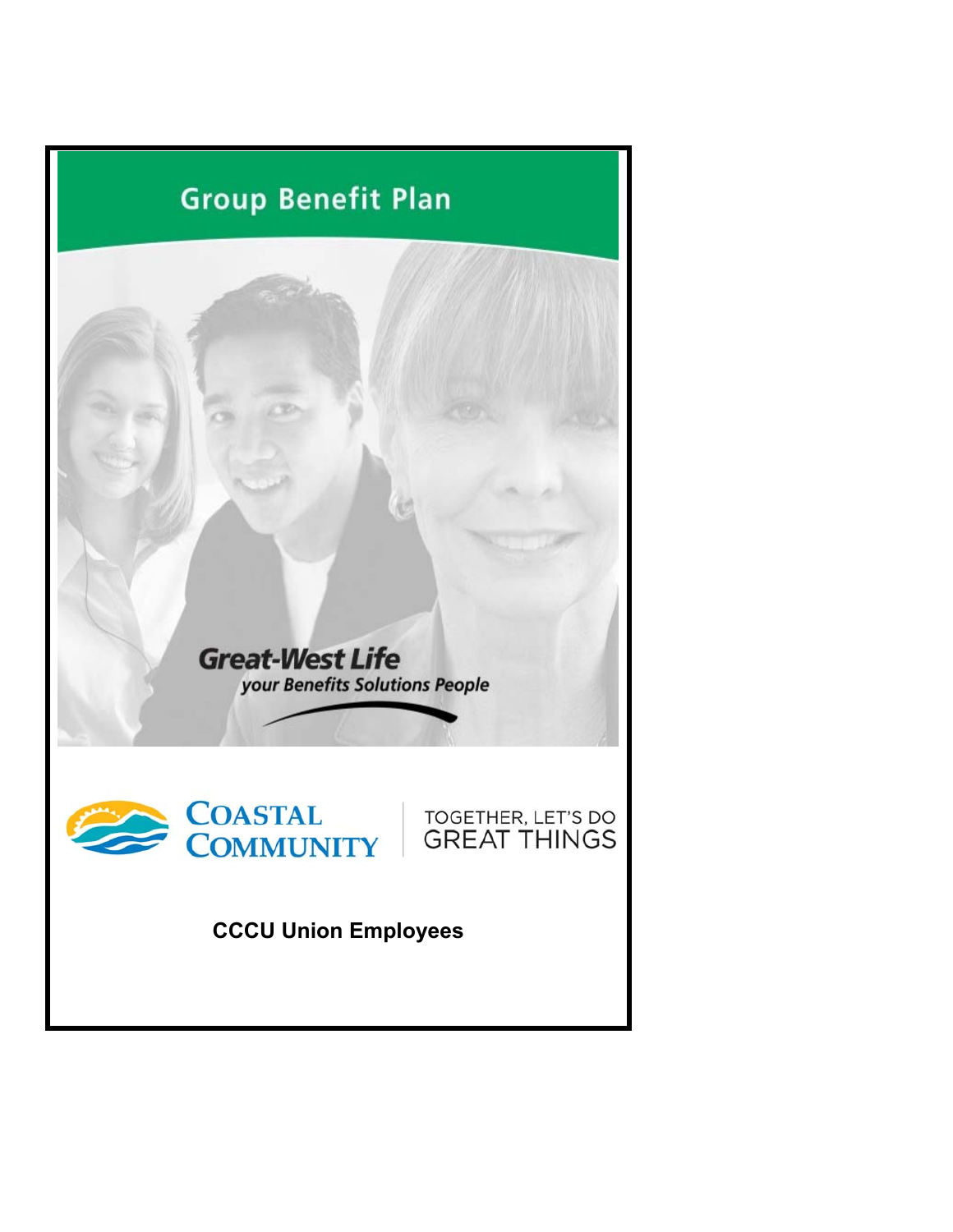#### **BENEFIT DETAILS**

Great-West Life is a leading Canadian life and health insurer. Great-West Life's financial security advisors work with our clients from coast to coast to help them secure their financial future. We provide a wide range of retirement savings and income plans; as well as life, disability and critical illness insurance for individuals and families. As a leading provider of employee benefits in Canada, we offer effective benefit solutions for large and small employee groups.

#### **Great-West Life Online**

Visit our website at www.greatwestlife.com for:

- information and details on Great-West Life's corporate profile and our products and services
- investor information
- news releases
- contact information
- claim forms and the ability to submit certain claims online

#### **Great-West Life Online Services for Plan Members**

As a Great-West Life plan member, you can also register for GroupNet™ for Plan Members at **www.greatwestlife.com**. To access this service, click on the GroupNet for Plan Members link. Follow the instructions to register. Make sure to have your plan and ID numbers available before accessing the website.

This service enables you to access the following and much more, within a user friendly environment twenty-four hours a day, seven days a week:

- your benefit details and claims history
- personalized claim forms and cards
- online claim submission for many of your claims, as outlined in the Healthcare and Dentalcare sections of this booklet
- extensive health and wellness content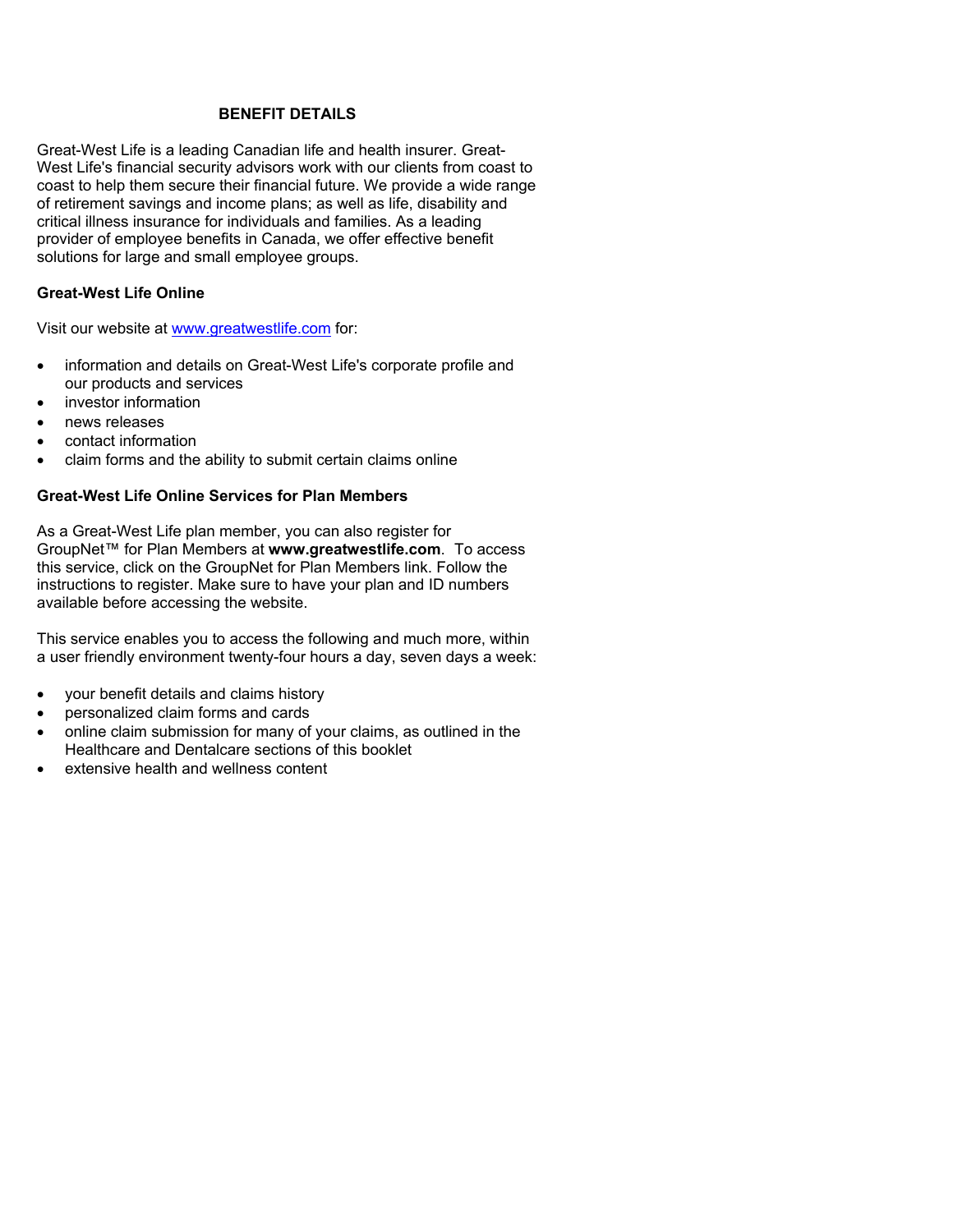Using our GroupNet Mobile app, you can access certain features of GroupNet for Plan Members to:

- submit many of your claims online part of our industry-leading GroupNet online services
- access personalized coverage information about benefits, claims and more – quickly and easily, any time
- view card information
- locate the nearest provider who has access to Provider eClaims, through a built-in GPS mapping tool

In addition, by using GroupNet Text, you can get immediate information that is specific to your benefits. GroupNet Text allows you to use your mobile device to access detailed plan information, including:

- plan and member identification numbers
- coverage details (details available depend on your plan design)
- reimbursement amounts
- benefit maximums, balances and more

You can sign up for GroupNet Text on GroupNet for Plan Members under the Your Profile tab.

To use GroupNet Text, go to GroupNet for Plan Members and select the Your Profile tab, then text certain keywords to 204-289-1667. You will receive an instant text back providing information on your coverage. For a complete list of keywords, text Help. For a brief description of the type of information that a keyword provides, text Help along with the specific keyword.

Compatibility of GroupNet Text may vary by mobile device or operating system.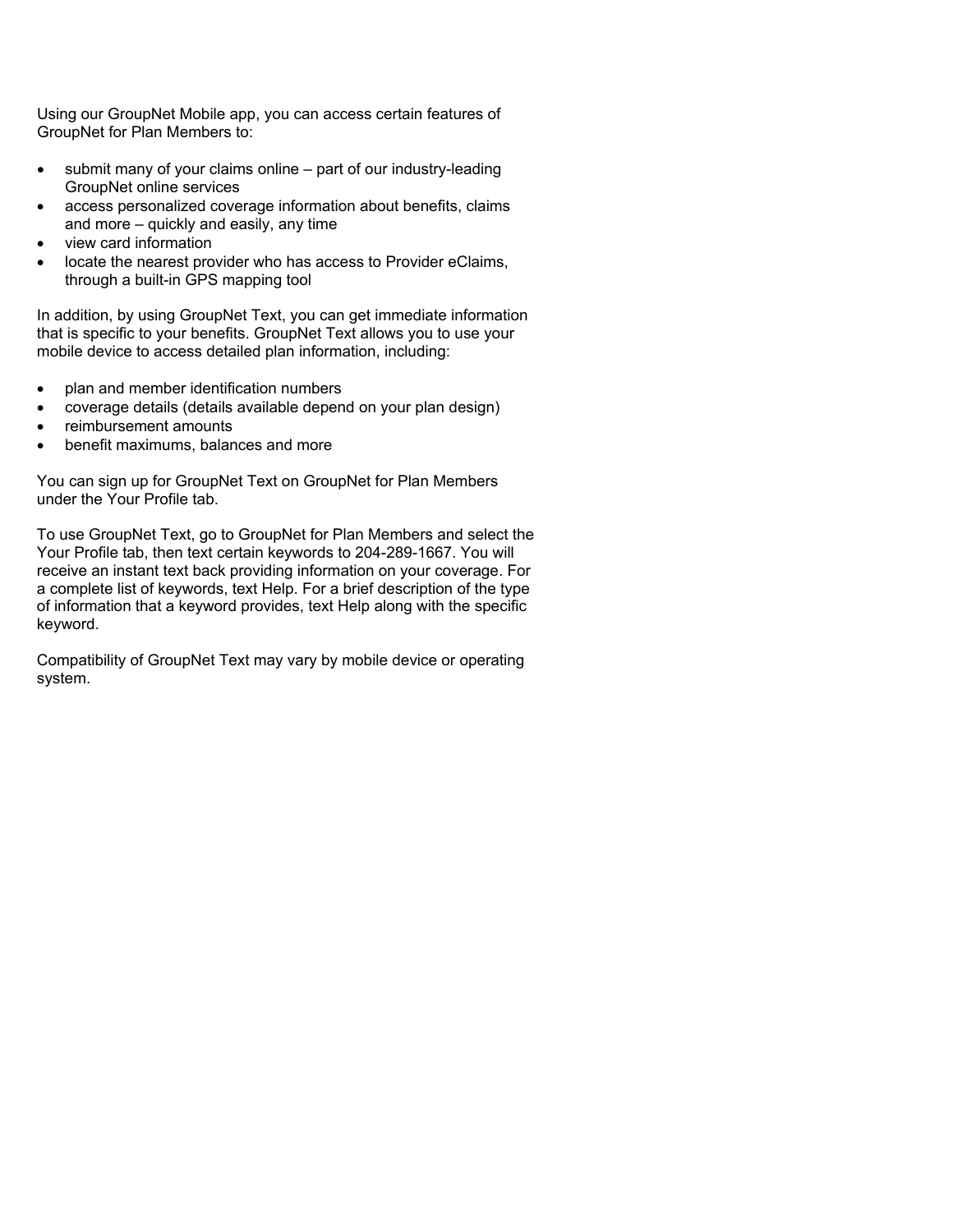#### **Great-West Life's Toll-Free Number**

To contact a customer service representative at Great-West Life for assistance with your medical and dental coverage, please call 1-800-957-9777.

This booklet describes the principal features of the group benefit plan sponsored by your employer, but **Group Policy Nos. 167617** and **167618** and **Plan Document No. 58838** issued by Great-West Life are the governing documents. If there are variations between the information in the booklet and the provisions of the policies or plan document, the policies or plan document will prevail.

This booklet contains important information and should be kept in a safe place known to you and your family.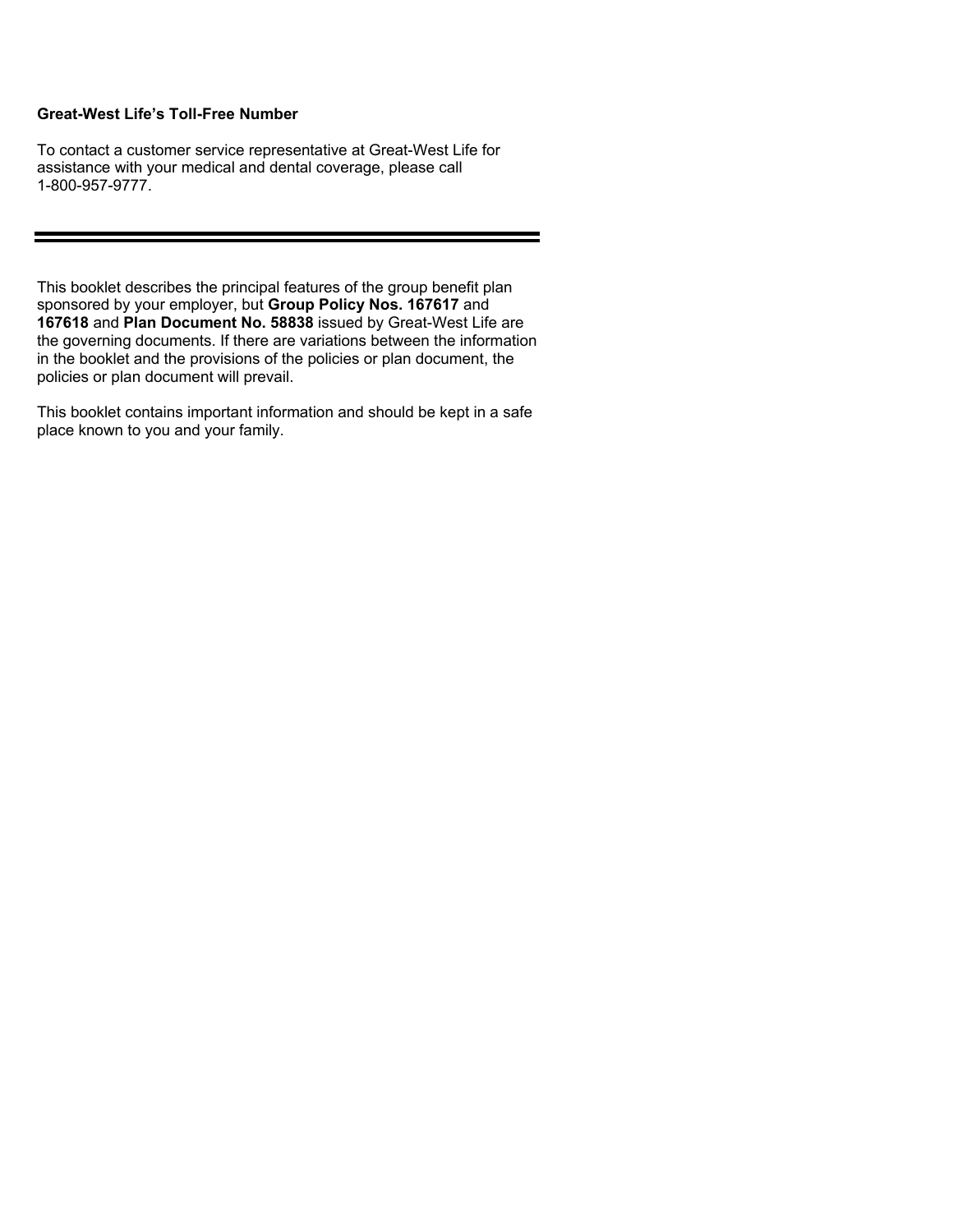**The Plan is administered by** 



and arranged by



ENCOMPASS Benefits & HR Solutions Inc. 100 - 215 Lawrence Avenue Kelowna, BC V1Y 6L2 Phone: (250) 763-6464

E-mail: service@encompassbenefits.com Website: www.encompassbenefits.com

11-14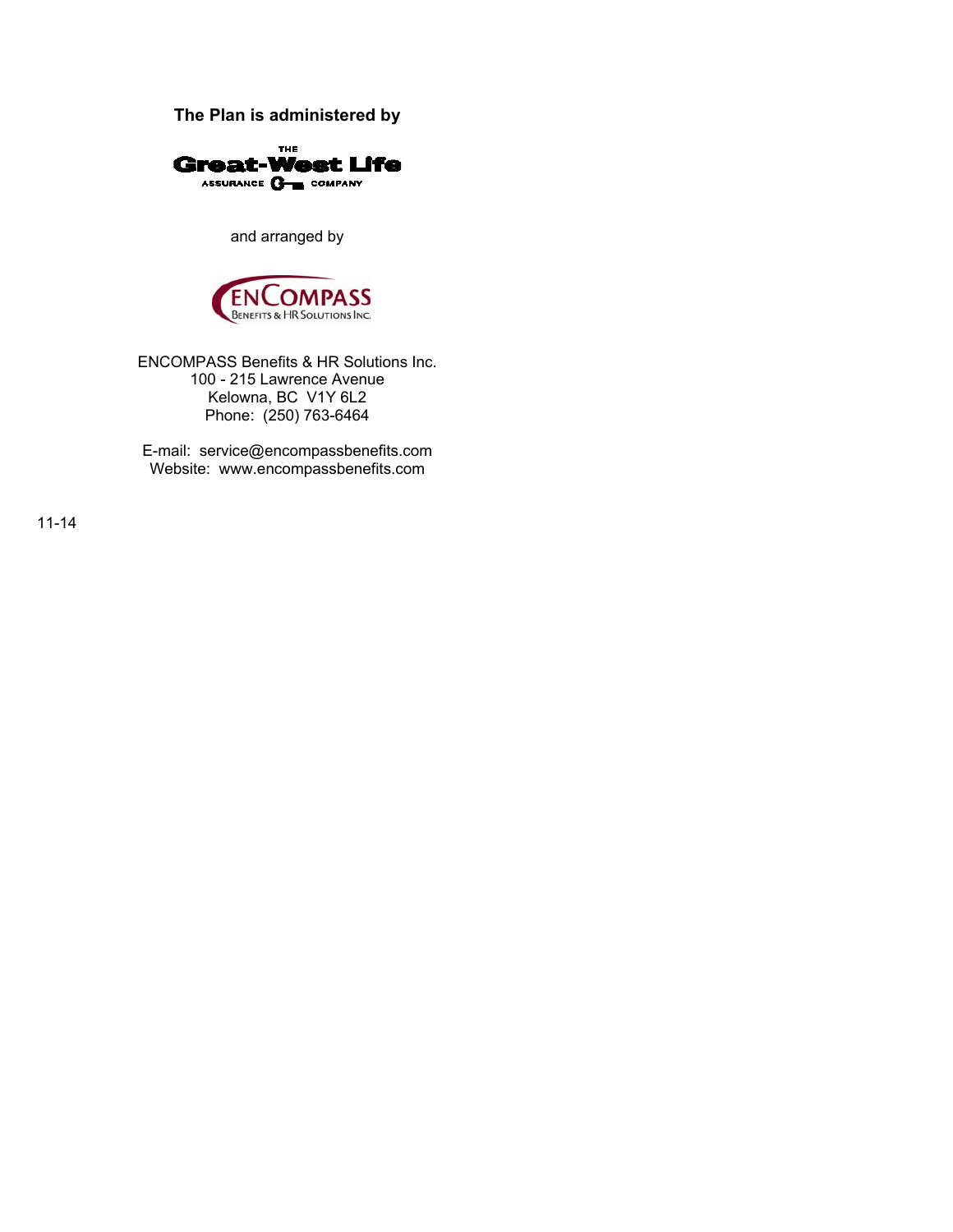#### **Access to Documents**

You have the right, upon request, to obtain a copy of the policy, your application and any written statements or other records you have provided to Great-West Life as evidence of insurability, subject to certain limitations.

#### **Legal Actions**

Every action or proceeding against an insurer for the recovery of insurance money payable under the contract is absolutely barred unless commenced within the time set out in the Insurance Act or other applicable legislation (e.g. *Limitations Act, 2002* in Ontario, Quebec Civil Code).

#### **Appeals**

You have the right to appeal a denial of all or part of the insurance or benefits described in the contract as long as you do so within one year of the initial denial of the insurance or a benefit. An appeal must be in writing and must include your reasons for believing the denial to be incorrect.

#### **Benefit Limitation for Overpayment**

If benefits are paid that were not payable under the policy, you are responsible for repayment within 30 days after Great-West Life sends you a notice of the overpayment, or within a longer period if agreed to in writing by Great-West Life. If you fail to fulfil this responsibility, no further benefits are payable under the policy until the overpayment is recovered. This does not limit Great-West Life's right to use other legal means to recover the overpayment.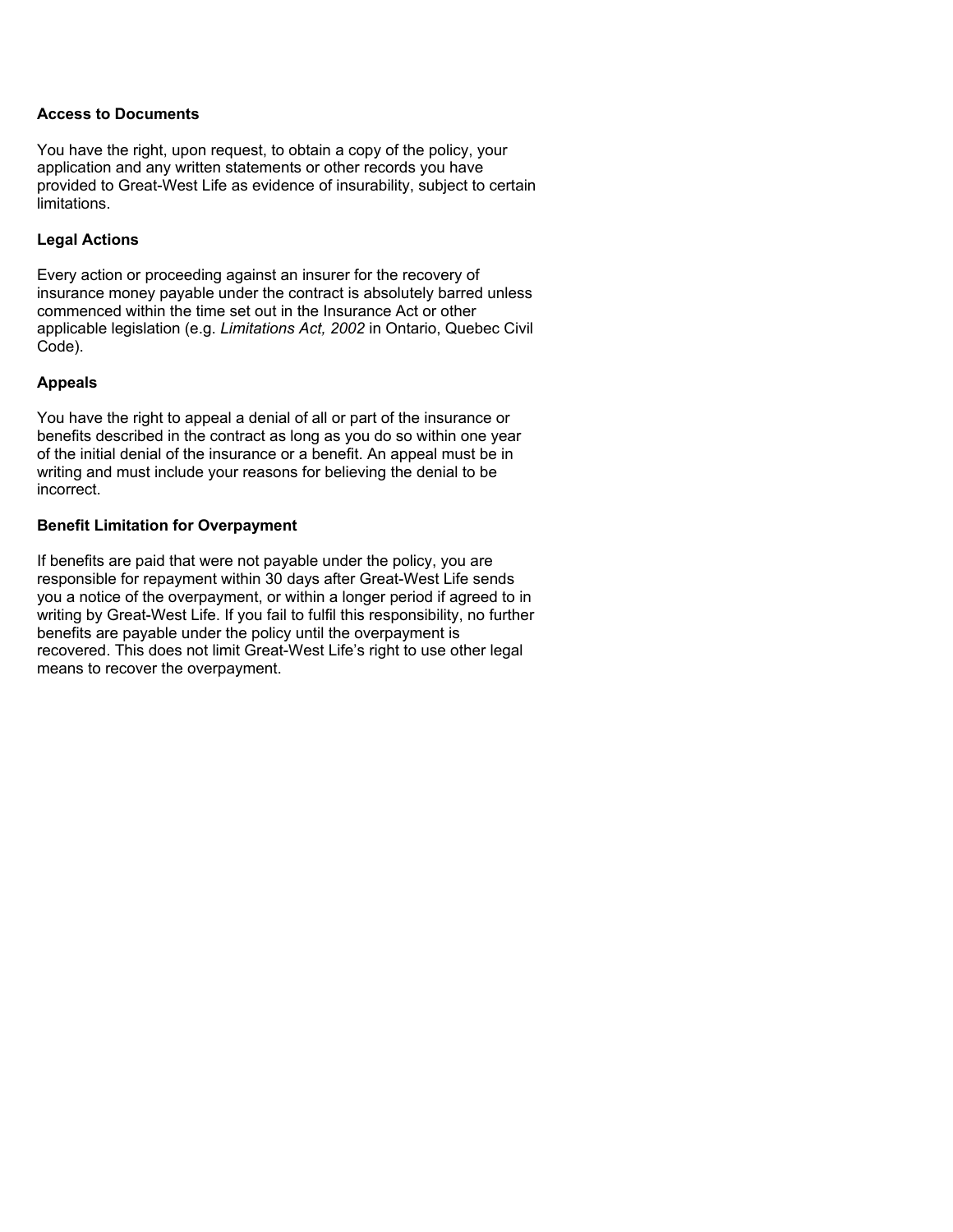#### **Protecting Your Personal Information**

At Great-West Life, we recognize and respect the importance of privacy. Personal information about you is kept in a confidential file at the offices of Great-West Life or the offices of an organization authorized by Great-West Life. Great-West Life may use service providers located within or outside Canada. We limit access to personal information in your file to Great-West Life staff or persons authorized by Great-West Life who require it to perform their duties, to persons to whom you have granted access, and to persons authorized by law. Your personal information may be subject to disclosure to those authorized under applicable law within or outside Canada.

We use the personal information to administer the group benefits plan under which you are covered. This includes many tasks, such as:

- determining your eligibility for coverage under the plan
- enrolling you for coverage
- investigating and assessing your claims and providing you with payment
- managing your claims
- verifying and auditing eligibility and claims
- creating and maintaining records concerning our relationship
- underwriting activities, such as determining the cost of the plan, and analyzing the design options of the plan
- preparing regulatory reports, such as tax slips

Your employer has an agreement with Great-West Life in which your employer has financial responsibility for some or all of the benefits in the plan and we process claims on your employer's behalf. We may exchange personal information with your health care providers, your plan administrator, any insurance or reinsurance companies, administrators of government benefits or other benefit programs, other organizations, or service providers working with us or the above when relevant and necessary to administer the plan.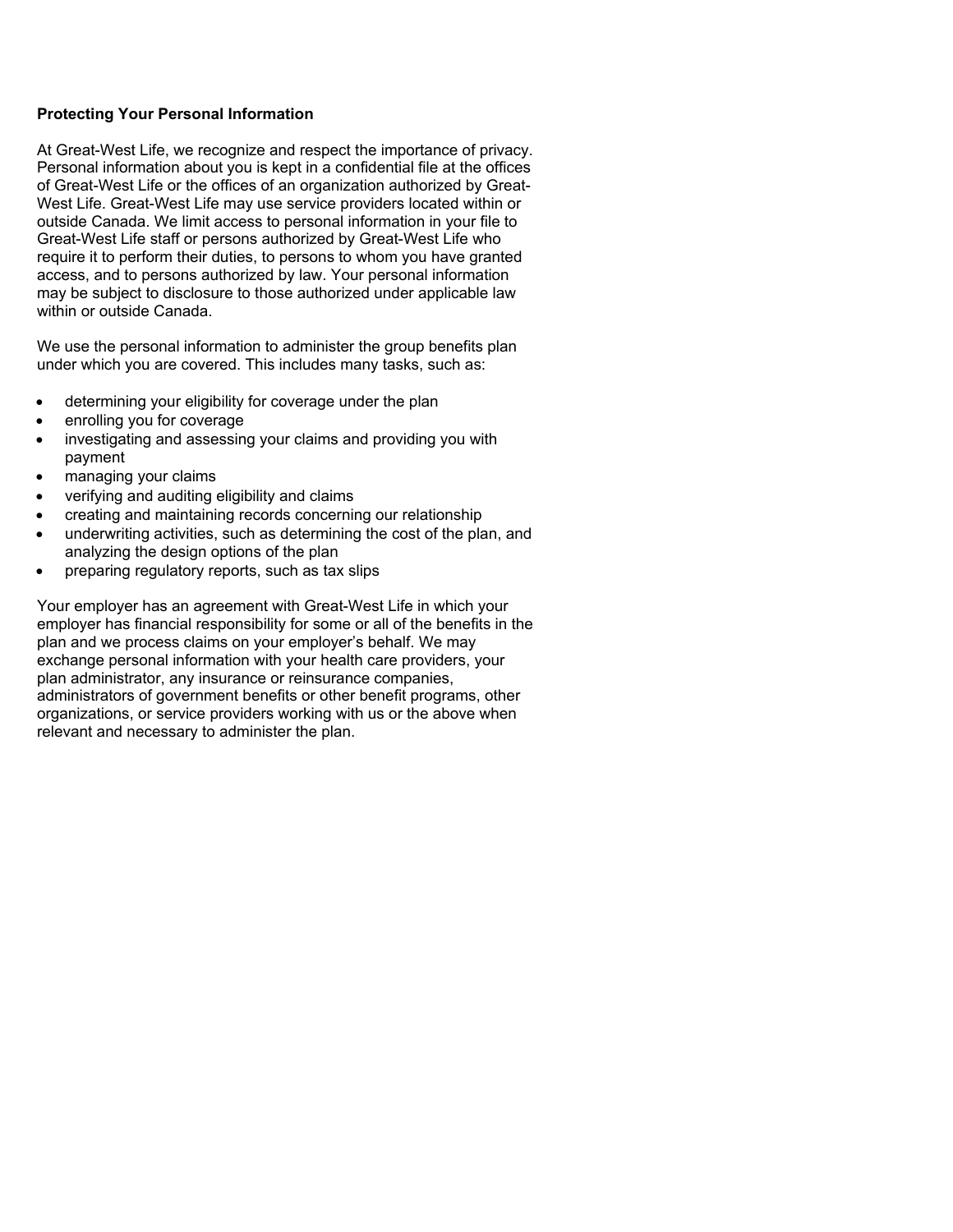As plan member, you are responsible for the claims submitted. We may exchange personal information with you and a person acting on your behalf when relevant and necessary to confirm coverage and to manage the claims submitted.

You may request access or correction of the personal information in your file. A request for access or correction should be made in writing and may be sent to any of Great-West Life's offices or to our head office.

For a copy of our Privacy Guidelines, or if you have questions about our personal information policies and practices (including with respect to service providers), write to Great-West Life's Chief Compliance Officer or refer to www.greatwestlife.com.

### **Liability for Benefits**

Your employer has entered into an agreement with The Great-West Life Assurance Company whereby your employer will have full liability for Healthcare (except Global Medical Assistance) and Dentalcare benefits outlined in this booklet. This means your employer has agreed to fund these benefits and they are, therefore, uninsured. All claims will, however, be processed by Great-West Life.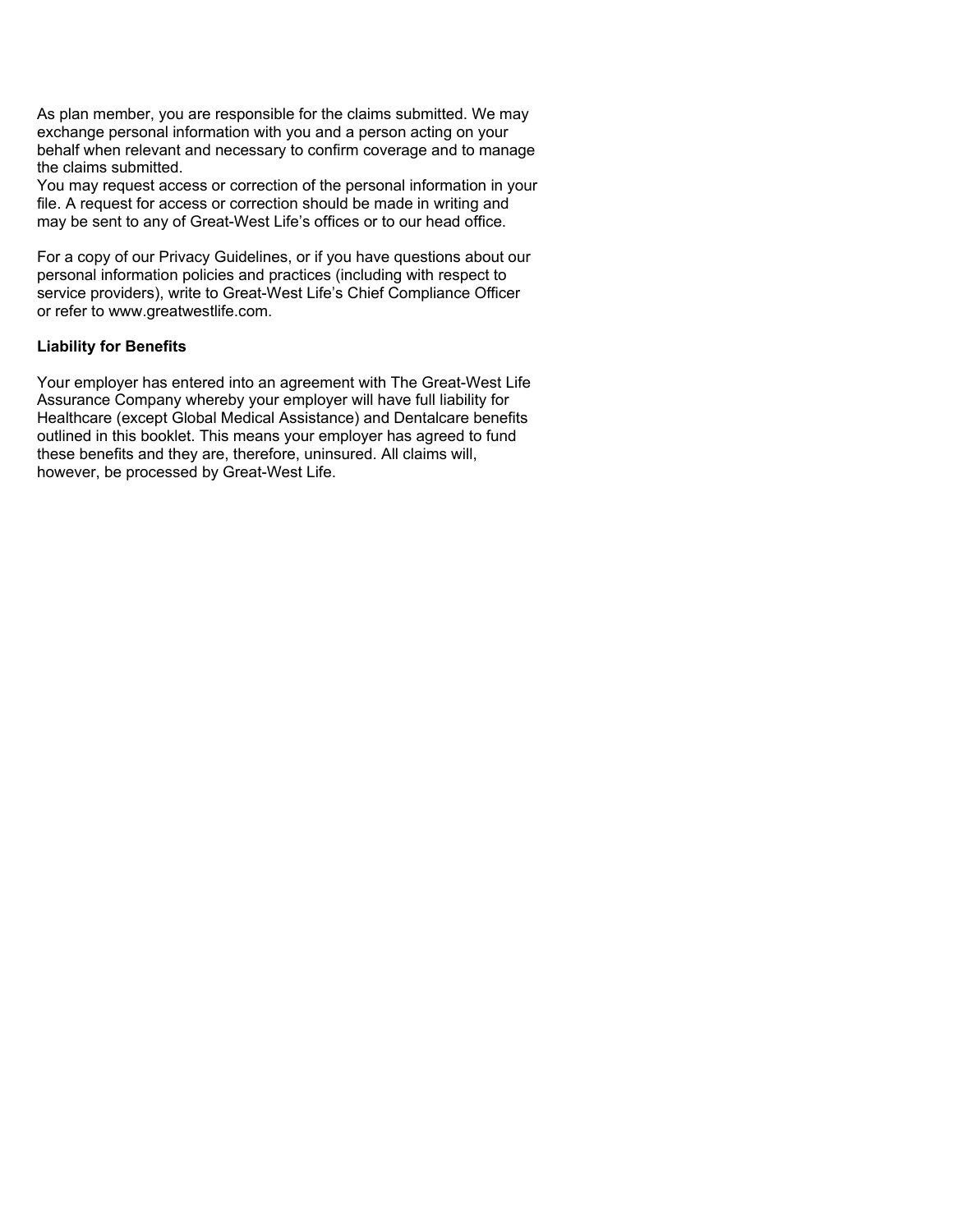# **TABLE OF CONTENTS**

|                                                                                | Page |
|--------------------------------------------------------------------------------|------|
| <b>Benefit Summary</b>                                                         | 1    |
| Commencement and Termination of Coverage                                       | 7    |
| Dependent Coverage                                                             | 9    |
| <b>Beneficiary Designation</b>                                                 | 9    |
| Employee Basic Life Insurance                                                  | 10   |
| Dependent Basic Life Insurance                                                 | 11   |
| Optional Life Insurance                                                        | 12   |
| Optional Accidental Death, Dismemberment and<br>Specific Loss (AD&D) Insurance | 13   |
| <b>Optional Critical Illness Insurance</b>                                     | 20   |
| Short Term Disability (STD) Income Benefits                                    | 32   |
| Long Term Disability (LTD) Income Benefits                                     | 36   |
| Healthcare                                                                     | 41   |
| Preferred Vision Services (PVS)                                                | 58   |
| Dentalcare                                                                     | 59   |
| <b>Coordination of Benefits</b>                                                | 68   |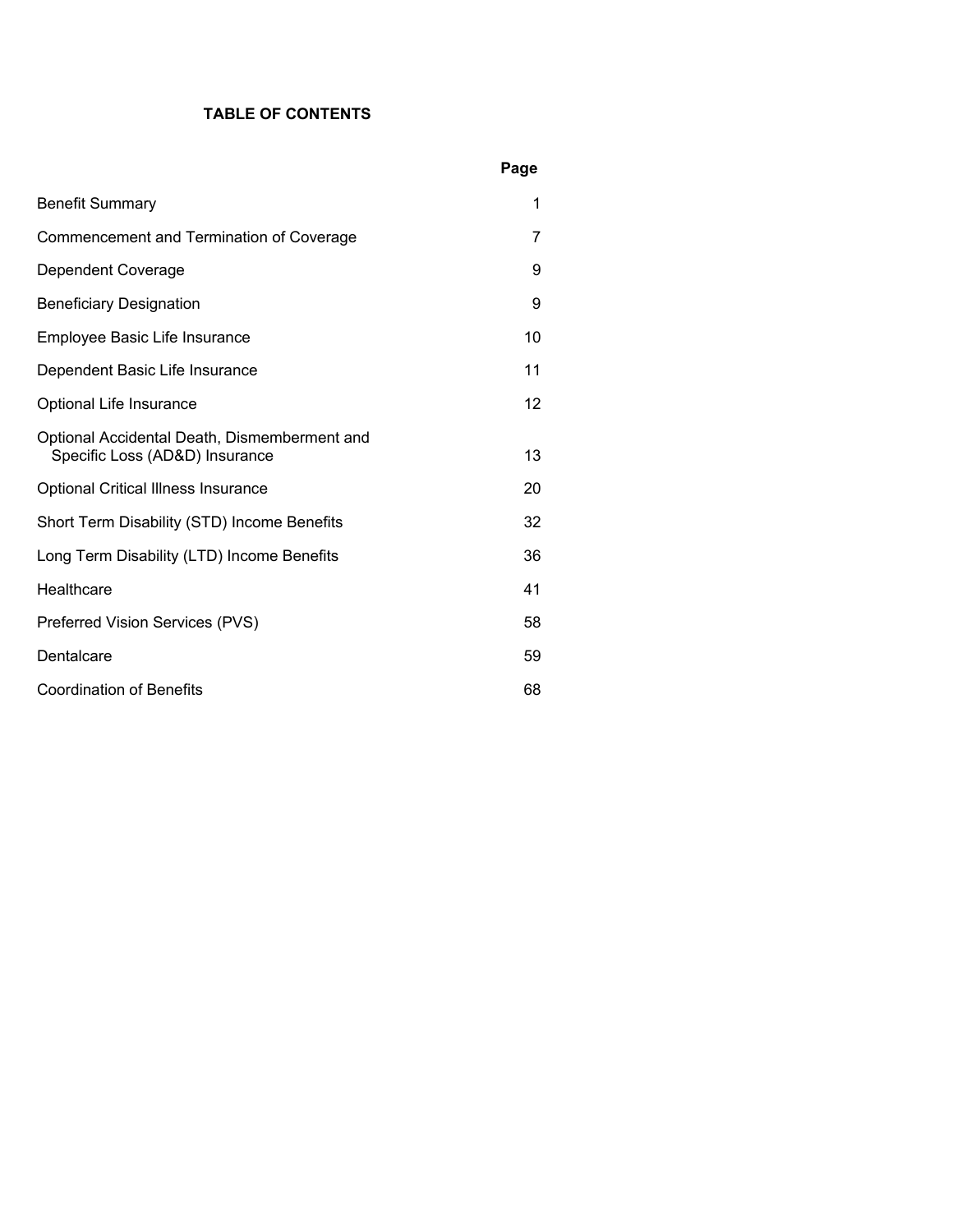# **Benefit Summary**

**This summary must be read together with the benefits described in this booklet.** 

<u> 1989 - Johann Barnett, fransk politiker (</u>

| <b>Employee Basic Life Insurance</b> | 300% of annual earnings to a<br>maximum of \$1,250,000,<br>reducing by 50% at age 65                                      |
|--------------------------------------|---------------------------------------------------------------------------------------------------------------------------|
|                                      | Any amount of Employee<br>Basic Life Insurance over<br>\$890,000 is subject to<br>approval of evidence of<br>insurability |
| Dependent Basic Life Insurance       |                                                                                                                           |
| Spouse<br>Child                      | \$5,000<br>\$2,500                                                                                                        |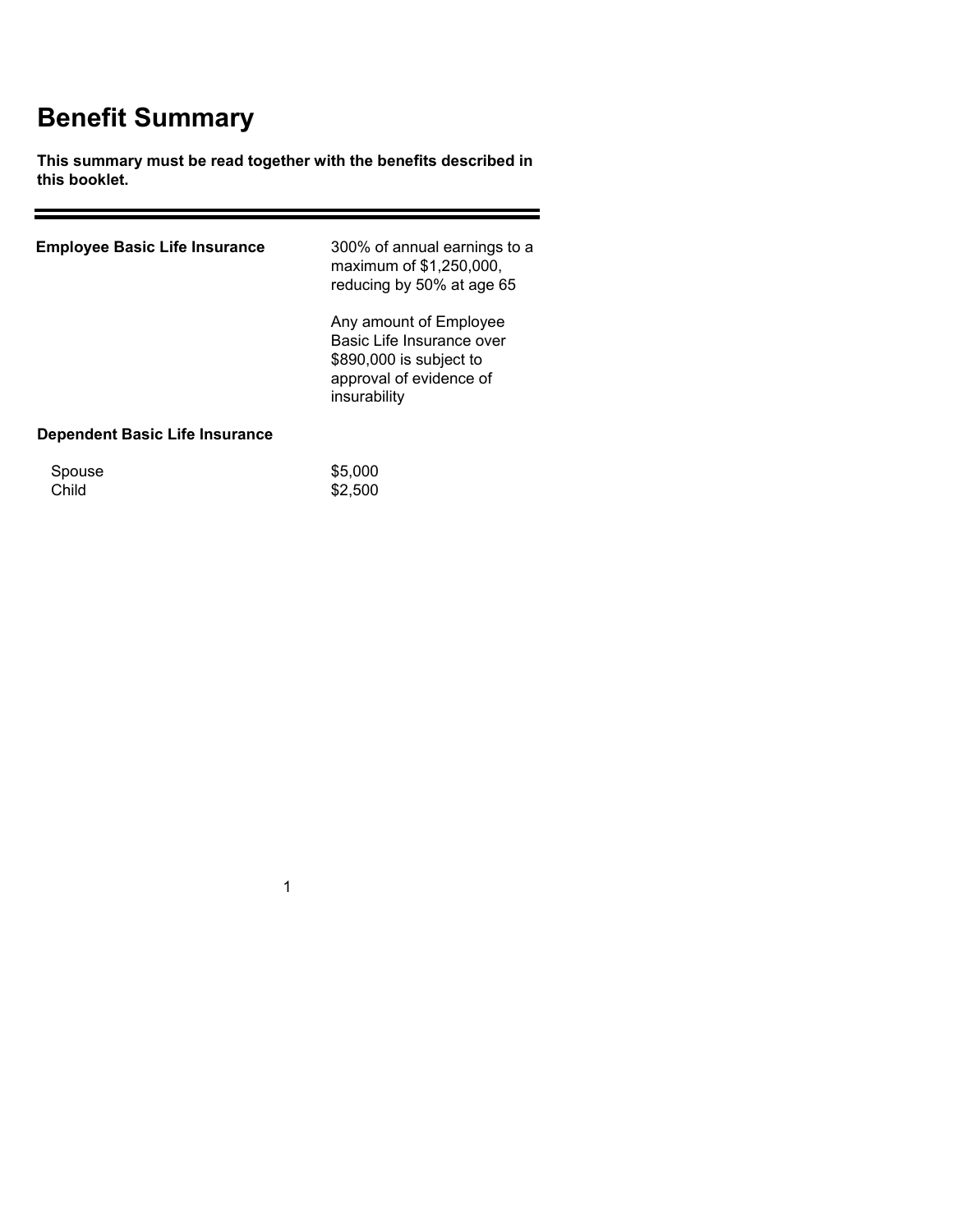**Optional Accidental Death, Dismemberment and Specific**

**Optional Critical Illness** 

**Optional Life Insurance** Available in \$10,000 units to a maximum of \$500,000, for you or your spouse, subject to approval of evidence of insurability

> If you are covered under this plan as both an employee and a spouse, you are limited to the \$500,000 maximum

**Loss (Principal Sum)** Available in \$10,000 units to a maximum of \$500,000 for you or your spouse, not subject to approval of evidence of insurability

> If you are covered under this plan as both an employee and a spouse, you are limited to the \$500,000 maximum.

**Insurance Insurance Available in \$5,000 units to a** maximum of \$250,000, for you or your spouse, subject to approval of evidence of insurability for the amount over \$30,000

> If you are covered under this plan as both an employee and a spouse, you are limited to the \$250,000 maximum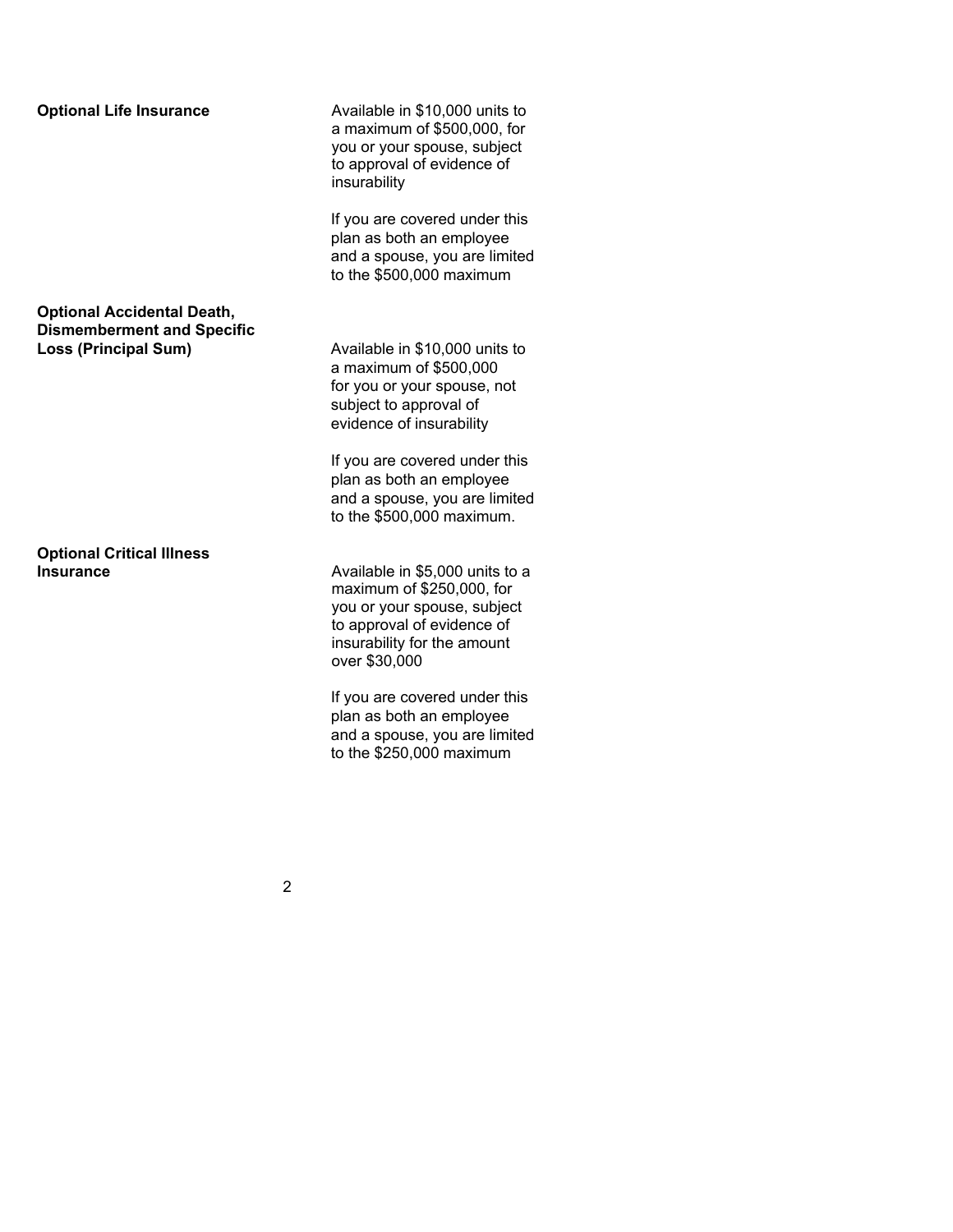# **Short Term Disability Income Benefits**

| <b>Waiting Period</b>                       | 14 days                                                                                                                                    |
|---------------------------------------------|--------------------------------------------------------------------------------------------------------------------------------------------|
| Maximum Benefit Period                      | 15 weeks                                                                                                                                   |
| Amount                                      | 85% of your weekly earnings<br>to a maximum benefit of<br>\$5,000                                                                          |
|                                             | Any amount of STD<br>insurance over \$1,940 is<br>subject to approval of<br>evidence of insurability                                       |
| <b>Long Term Disability Income Benefits</b> |                                                                                                                                            |
| <b>Waiting Period</b>                       | 119 days                                                                                                                                   |
| Amount                                      | 66.7% of your monthly<br>earnings to a maximum<br>benefit of \$15,000 or 80% of<br>your pre-disability take-home<br>pay, whichever is less |
|                                             | Any amount of LTD insurance<br>over \$9,500 is subject to<br>approval of evidence of                                                       |

3

insurability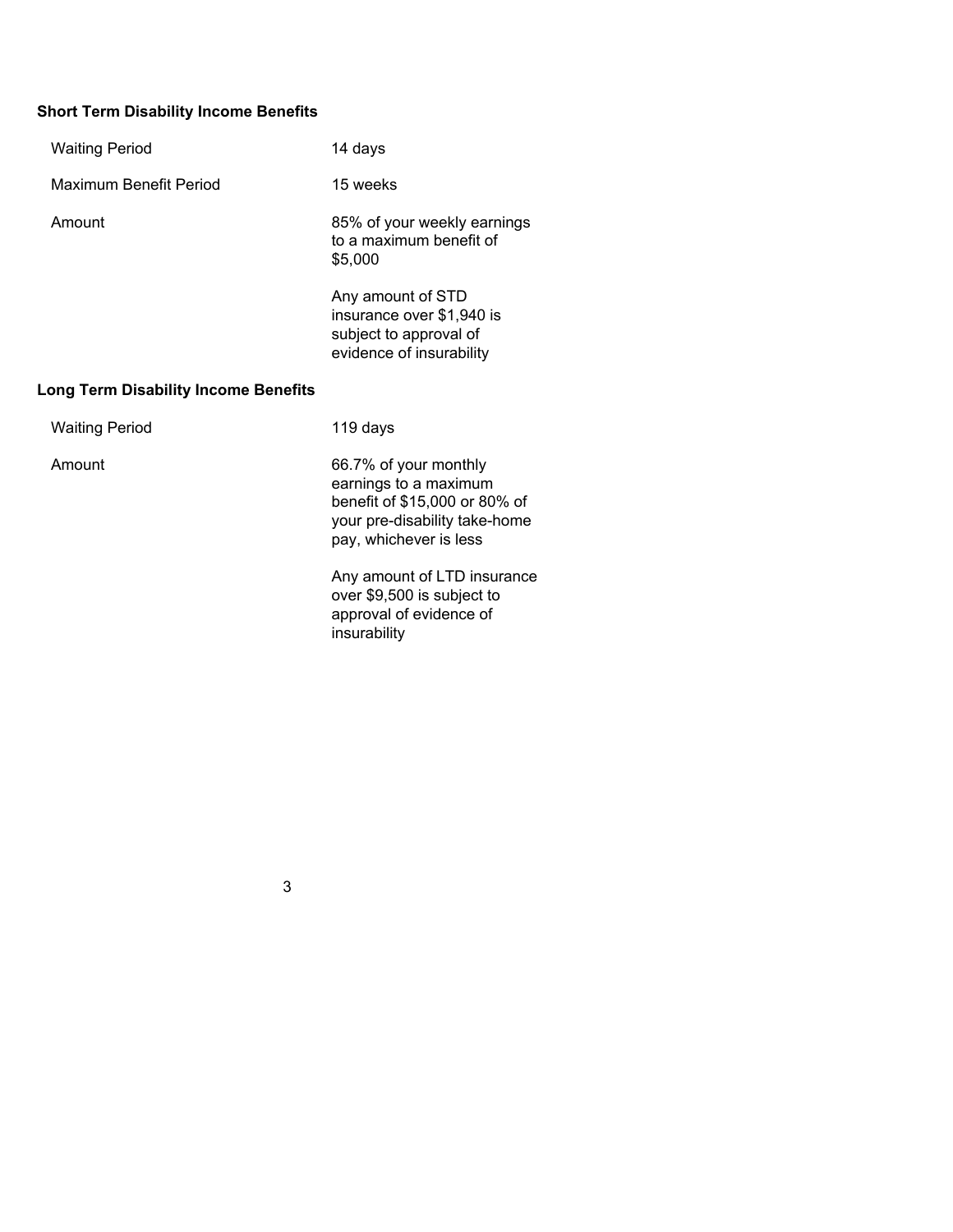#### **Healthcare**

# **Covered expenses will not exceed customary charges**

Deductibles

| Individual | \$25 each calendar year |
|------------|-------------------------|
| Family     | \$25 each calendar year |

The individual and family deductibles do not apply to Out-Of-Country Emergency Care, Global Medical Assistance and Visioncare expenses

Reimbursement Levels

| <b>Out-of-Country Care Expenses</b><br>- Emergency Care<br>- Non-Emergency Care<br>All Other Expenses | 100%<br>80%<br>100%                                                |
|-------------------------------------------------------------------------------------------------------|--------------------------------------------------------------------|
| <b>Basic Expense Maximums</b>                                                                         |                                                                    |
| Hospital                                                                                              | Private room                                                       |
| Home Nursing Care                                                                                     | \$7,500 each calendar year to<br>a lifetime maximum of<br>\$25,000 |
| In-Canada Prescription Drugs                                                                          | Included                                                           |
| <b>Smoking Cessation Products</b>                                                                     | \$500 lifetime                                                     |
| <b>Fertility Drugs</b>                                                                                | \$15,000 lifetime                                                  |
| <b>Hearing Aids</b>                                                                                   | \$750 every 5 calendar years                                       |
| Insulin Infusion Pumps                                                                                | \$5,000 per pump once every<br>5 years                             |
| <b>Incontinence Supplies</b>                                                                          | \$5,000 each calendar year                                         |
| Custom-made Orthopedic Shoes                                                                          | 1 pair each calendar year                                          |
| <b>Stock-Item Orthopedic Shoes</b>                                                                    |                                                                    |
| and Custom-made Foot Orthotics                                                                        | \$300 each calendar year                                           |
| Myoelectric Arms                                                                                      | \$10,000 per prosthesis                                            |
| <b>External Breast Prosthesis</b>                                                                     | 1 every 12 months                                                  |

Surgical Brassieres 4 each calendar year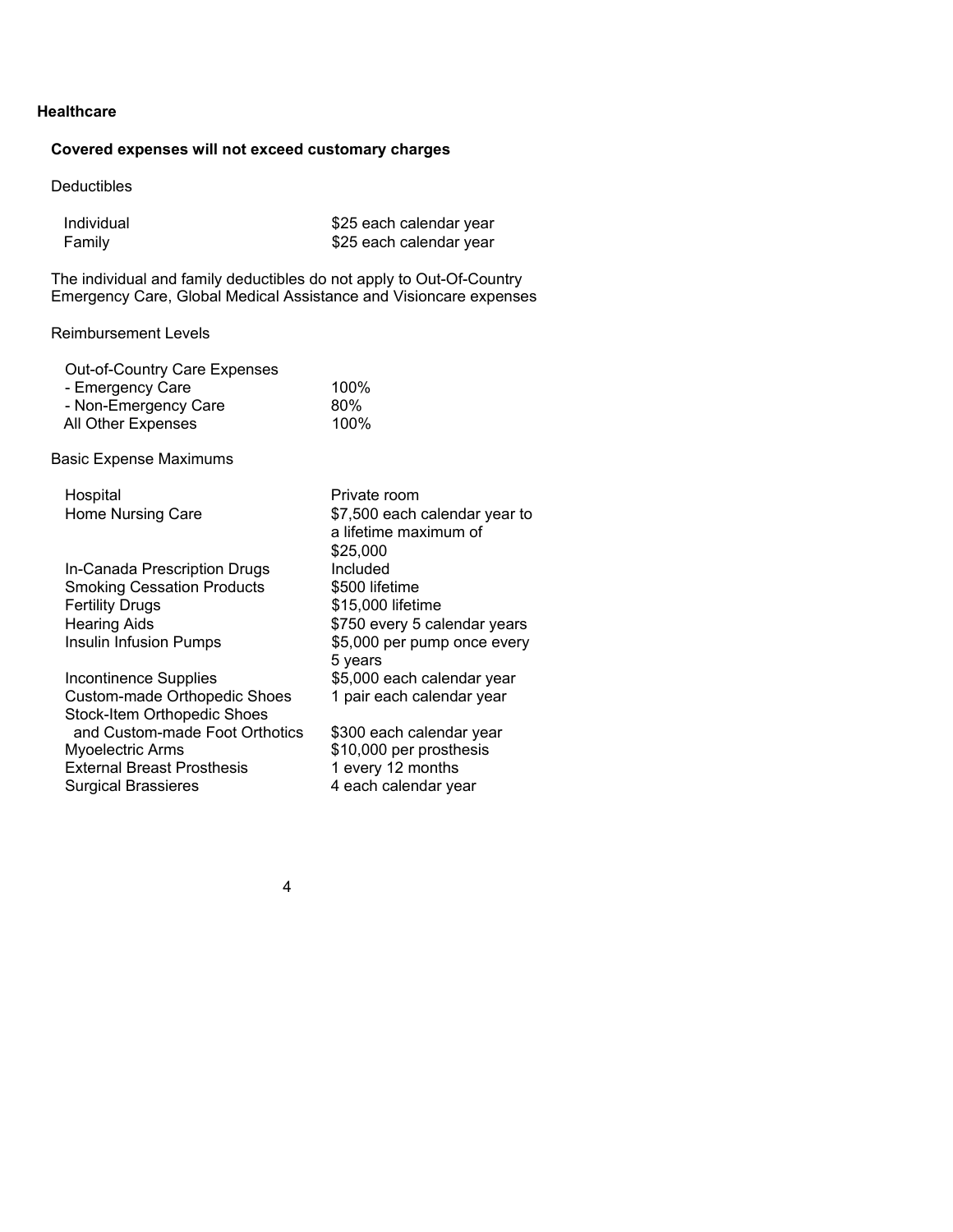Mechanical or Hydraulic Patient<br>Lifters

Outdoor Wheelchair Ramps \$2,000 lifetime Blood-glucose Monitoring Machines 1 every 4 years Transcutaneous Nerve Stimulators \$700 lifetime Extremity Pumps for Lymphedema \$1,500 lifetime<br>Custom-made Compression Hose 4 pairs each calendar year Custom-made Compression Hose Wigs for Cancer Patients \$500 lifetime

Paramedical Expense Maximums

Acupuncturists  $$100$  each calendar year Chiropractors  $$400$  each calendar year Massage Therapists Unlimited. A physician's

Naturopaths  $$200$  each calendar year Physiotherapists Unlimited. A physician's

Podiatrists/Chiropodists \$200 each calendar year Psychologists/Social Workers \$200 each calendar year Speech Therapists \$100 each calendar year

Visioncare Expense Maximums

| Eye Examinations                                 | \$100 every 24 months |
|--------------------------------------------------|-----------------------|
| Glasses, Contact Lenses and<br>Laser Eye Surgery | \$500 every 24 months |
| <b>Out-Of-Country Care Maximums</b>              |                       |
| - Emergency Care Expenses                        | \$5,000,000 lifetime  |
| - Non-Emergency Care Expenses                    | \$50,000 lifetime     |

Lifetime Healthcare Maximum Unlimited

\$2,000 per lifter once every 5

referral is required after 12 visits in a calendar year

referral is required after 12 visits in a calendar year

years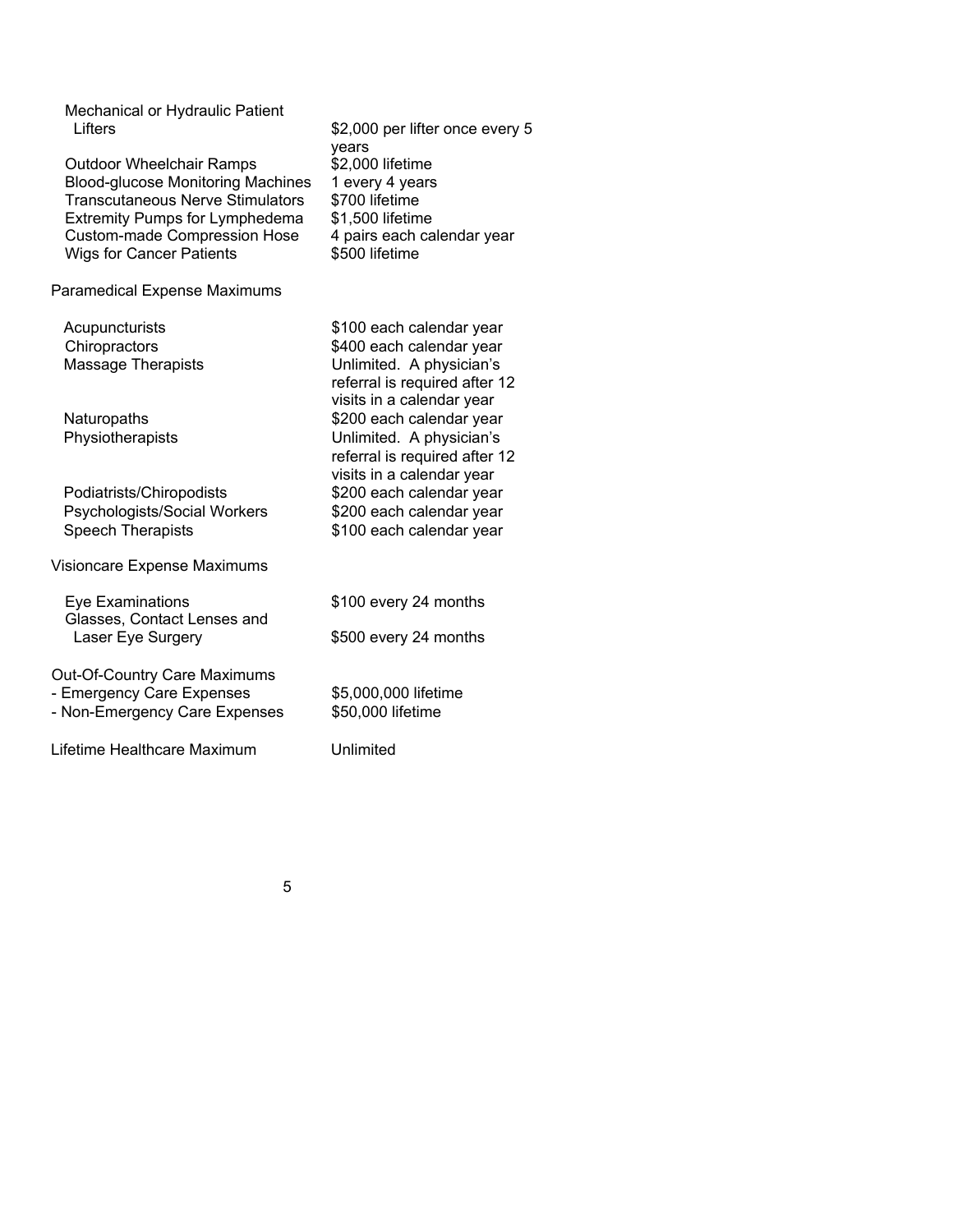#### **Dentalcare**

# **Covered expenses will not exceed customary charges**

| <b>Payment Basis</b>                                                   | The dental fee guide in effect<br>in your province of residence<br>on the date treatment is<br>rendered |
|------------------------------------------------------------------------|---------------------------------------------------------------------------------------------------------|
| Deductible                                                             | Nil                                                                                                     |
| <b>Reimbursement Levels</b>                                            |                                                                                                         |
| <b>Basic Coverage</b><br>Major Coverage<br><b>Orthodontic Coverage</b> | 80%<br>75%<br>50%                                                                                       |
| <b>Plan Maximums</b>                                                   |                                                                                                         |
| Orthodontic Treatment<br>All Other Treatment                           | \$2,500 lifetime<br>Unlimited                                                                           |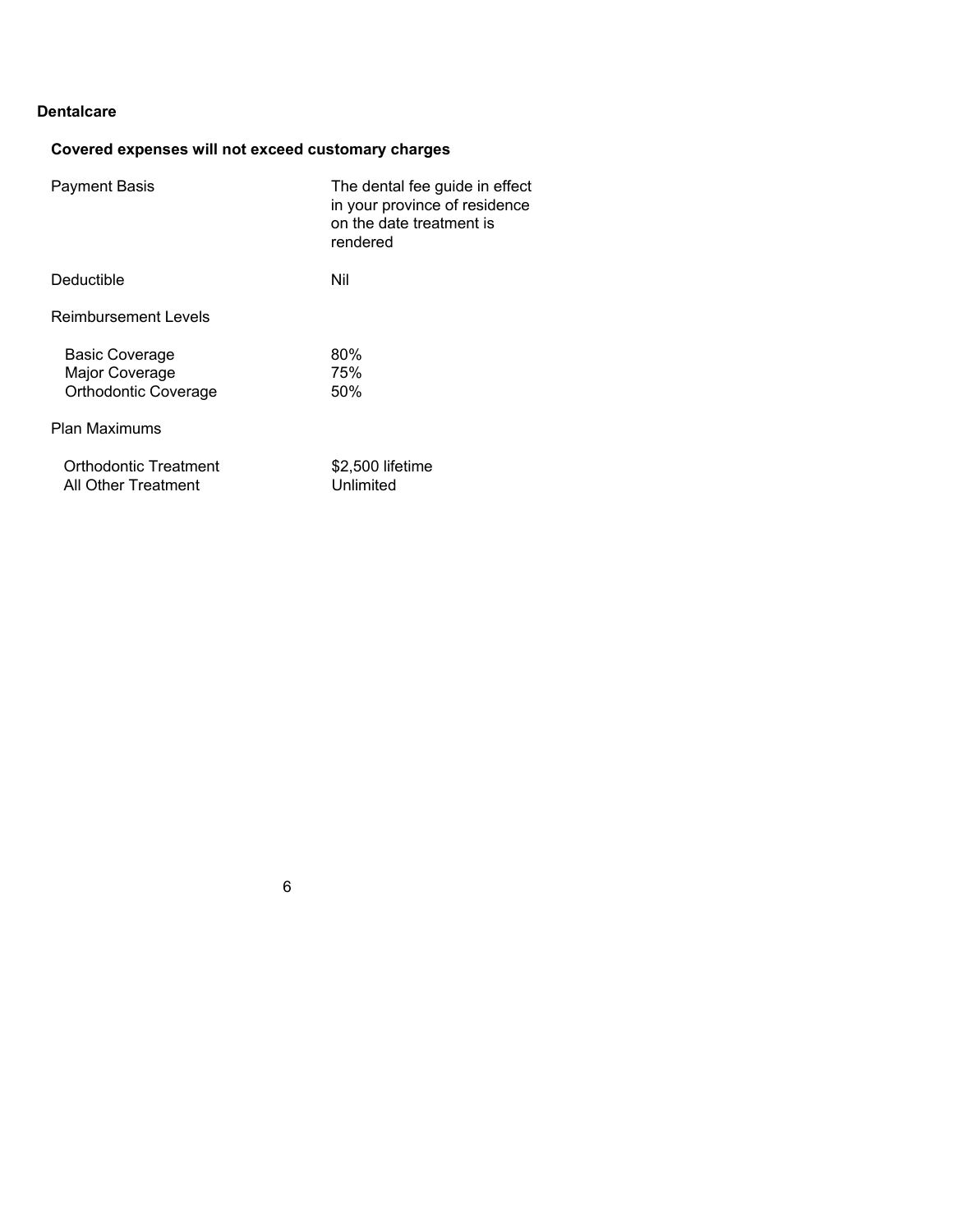#### **COMMENCEMENT AND TERMINATION OF COVERAGE**

You are eligible to participate in the plan on the first day of the month coinciding with or next following the date on which you complete 60 working days of continuous employment. You are considered continuously employed only if you satisfy the actively at work requirement throughout the eligibility waiting period.

 You and your dependents will be covered as soon as you become eligible.

You may waive health and/or dental coverage if you are already covered for these benefits under your spouse's plan. If you lose spousal coverage you must apply for coverage under this plan. If you do not apply within 31 days of loss of such coverage, or you were previously declined for coverage by Great-West Life, you and your dependents may be required to provide evidence of good health acceptable to Great-West Life to be covered for health benefits, and may be declined for or offered limited dental benefits.

 You must be actively at work when coverage takes effect, otherwise the coverage will not be effective until you return to work.

Increases in your benefits while you are covered by this plan will not become effective unless you are actively at work.

 Temporary, seasonal and part-time employees who work less than 60 hours per month for 52 weeks per year may not join the plan.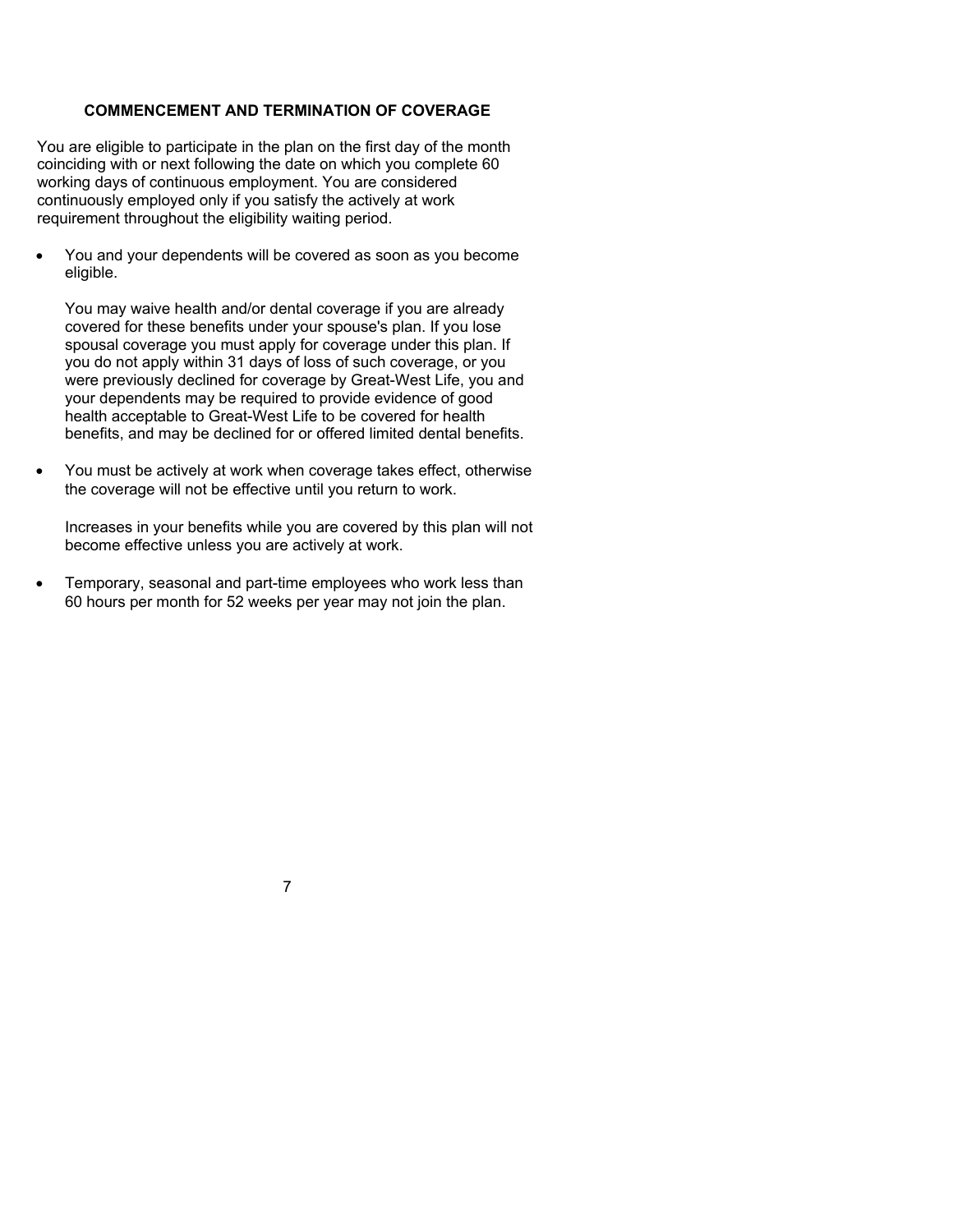Your coverage terminates when your employment ends, you are no longer eligible, or the plan terminates, whichever is earliest.

- Your dependents' coverage terminates when your coverage terminates or your dependent no longer qualifies, whichever is earlier.
- When your coverage terminates, you may be entitled to an extension of benefits under the plan. Your employer will provide you with details.

#### **Survivor Benefits**

If you die while your coverage is still in force, the health and dental benefits for your dependents will be continued for a period of 2 years or until they no longer qualify, whichever happens first.

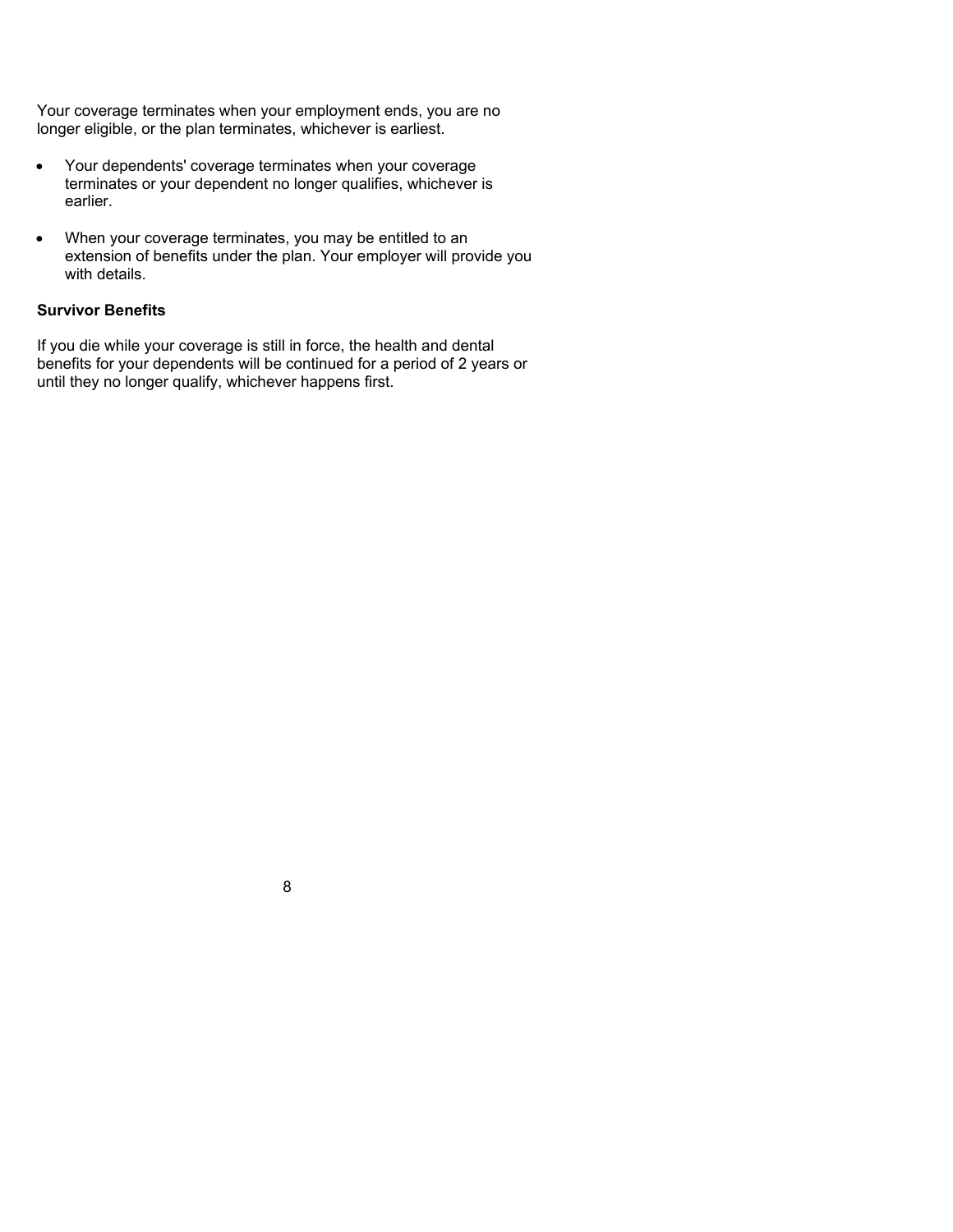#### **DEPENDENT COVERAGE**

Dependent means:

Your spouse, legal or common-law.

A common-law spouse is a person who has been living with you in a conjugal relationship for at least 12 months.

 Your unmarried children under age 21, or under age 25 if they are full-time students.

Children under age 21 are not covered if they are working more than 30 hours a week, unless they are full-time students.

Children who are incapable of supporting themselves because of physical or mental disorder are covered without age limit if the disorder begins before they turn 21, or while they are students under 25, and the disorder has been continuous since that time.

#### **BENEFICIARY DESIGNATION**

You may make, alter, or revoke a designation of beneficiary as permitted by law. You should review any beneficiary designation made under this policy from time to time to ensure that it reflects your current intentions. You may change the designation by completing a form available from your employer.

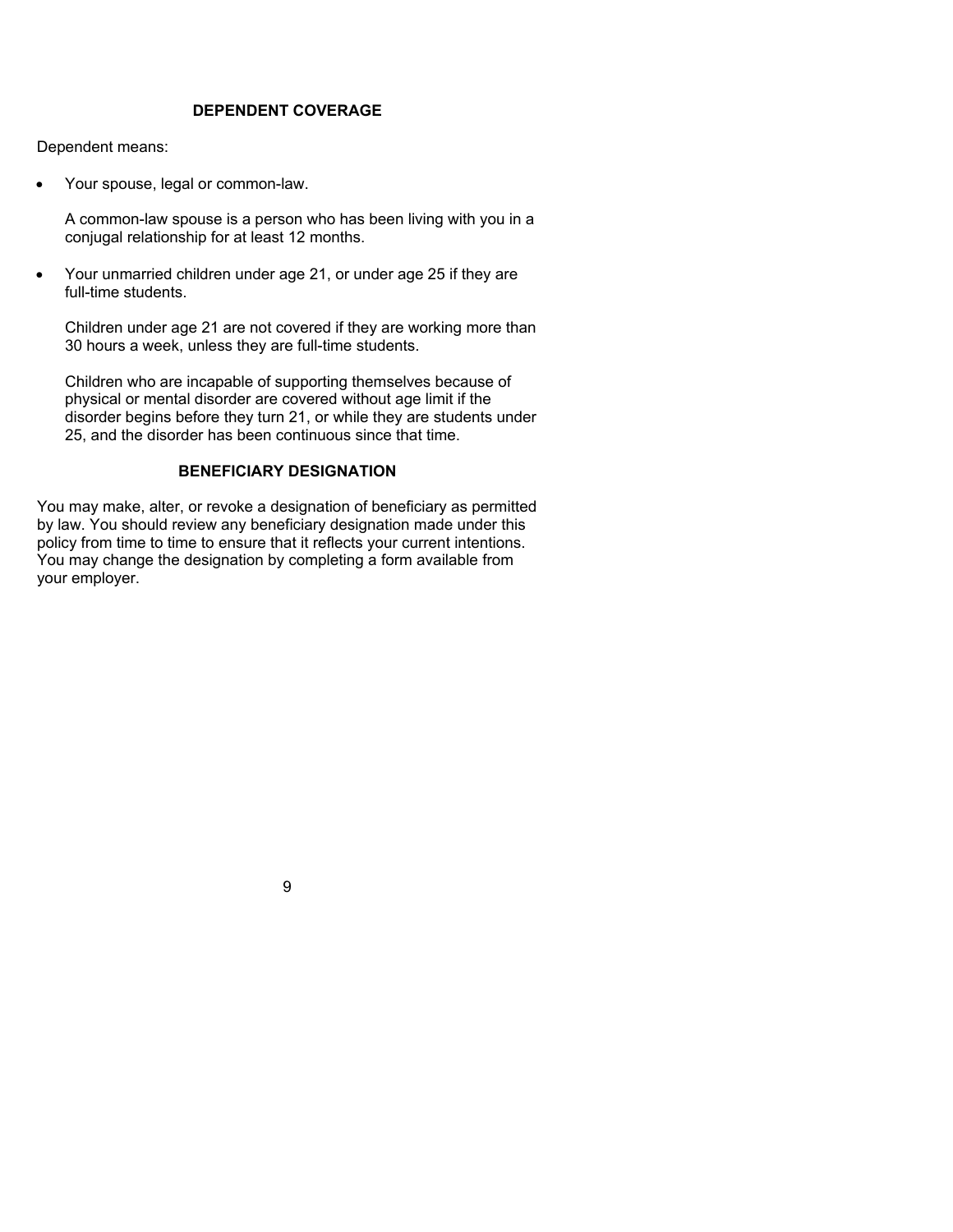#### **EMPLOYEE BASIC LIFE INSURANCE**

On your death, Great-West Life will pay your life insurance benefits to your named beneficiary. If you have not named a beneficiary or there is no surviving beneficiary at the time of your death, payment will be made to your estate. Your employer will explain the claim requirements to your beneficiary.

- Your life insurance terminates when you reach age 70.
- You are entitled to waiver of premium benefits after you have been continuously disabled for 119 days. You will be considered disabled during the period you are entitled to receive Long Term Disability benefits.
- If any or all of your insurance terminates on or before your 65<sup>th</sup> birthday, you may be eligible to apply for an individual conversion policy without providing proof of your insurability. You must apply and pay the first premium no later than 31 days after your group insurance terminates. See your employer for details.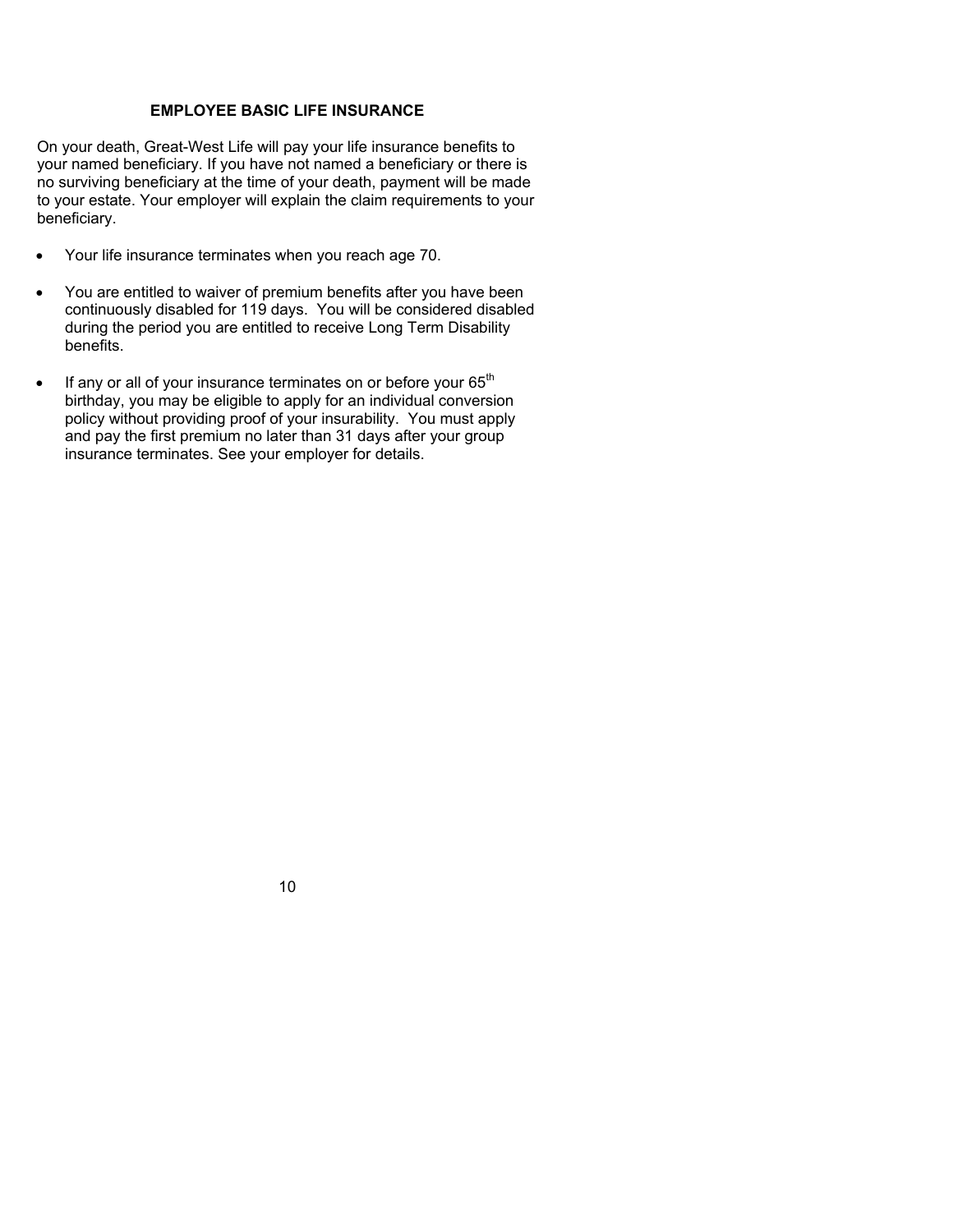#### **DEPENDENT BASIC LIFE INSURANCE**

If one of your dependents dies, Great-West Life will pay you the dependent life insurance benefit. Your employer will explain the claim requirements.

- Your dependent life insurance terminates when you reach age 70 or when you no longer have eligible dependents, whichever comes first.
- If you are disabled and the premiums for your employee life insurance are waived, your dependent life insurance will also continue without premium payment until your own coverage terminates or your dependents no longer qualify.
- If your spouse's insurance terminates, he or she may be eligible for an individual conversion policy without providing proof of insurability. You or your spouse must apply and pay the first premium no later than 31 days after the group insurance terminates. See your employer for details.

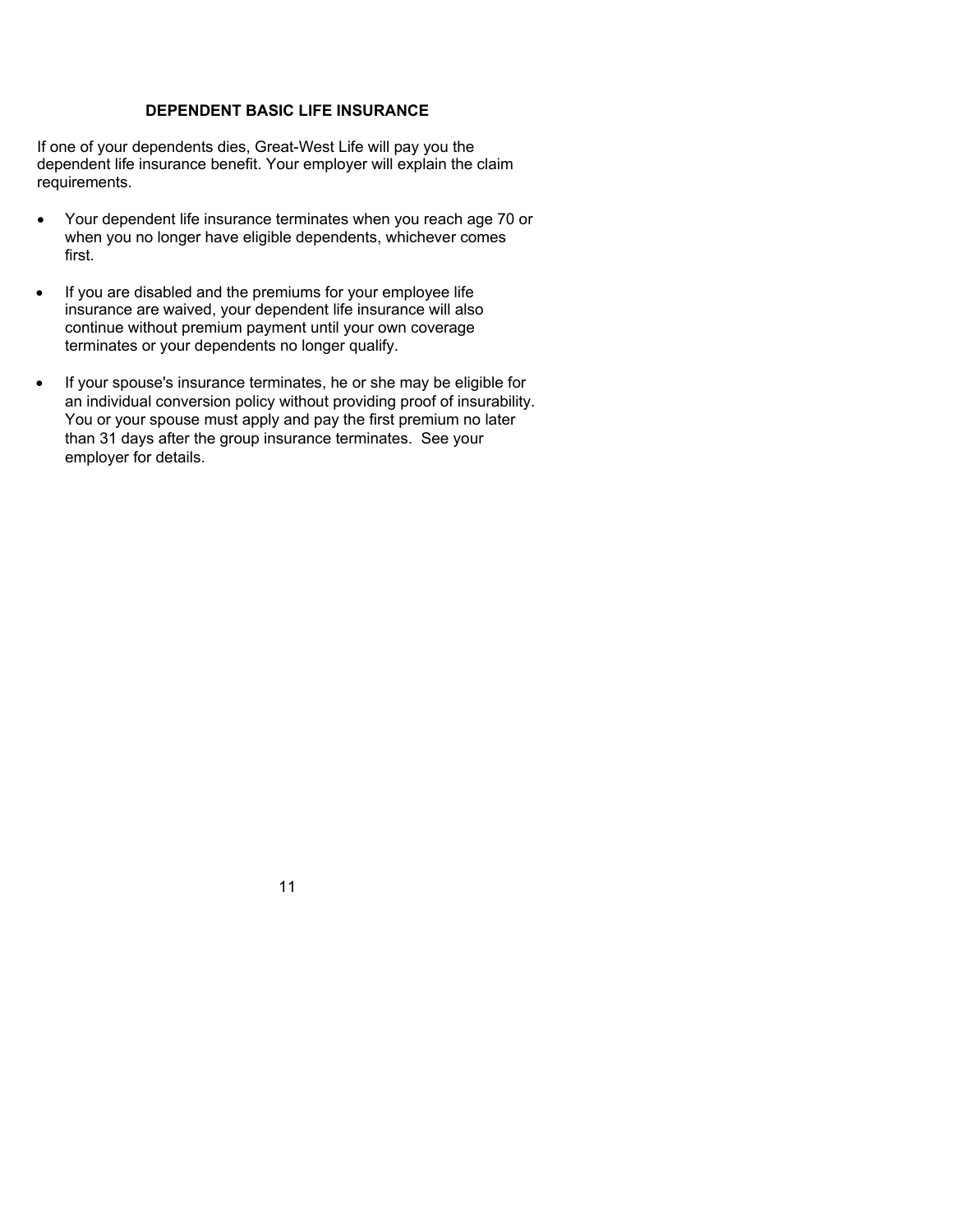#### **OPTIONAL LIFE INSURANCE**

Optional Life Insurance allows you to choose additional coverage for yourself and your spouse. Check the **Benefit Summary** for the amount of Optional Life Insurance available. When you apply for Optional Life Insurance, you must provide proof of your insurability, and your application must be approved by Great-West Life. If you or your spouse die within two years after applying for Optional Life Insurance, Great-West Life has the right to verify any medical information you or your spouse provided. If any inconsistencies are discovered, the claim will be denied and any premiums paid will be refunded.

On your death, Great-West Life will pay your life insurance to your named beneficiary. If you have not named a beneficiary or there is no surviving beneficiary at the time of your death, payment will be made to your estate. Your employer will explain the claim requirements. If your spouse dies you will be paid the amount for which he or she was insured.

- If you are approved for waiver of premium on your basic life insurance, any optional life insurance for yourself or your spouse will also continue without premium payment as long as your basic life insurance continues but not beyond the date your optional insurance would otherwise terminate.
- If your or your spouse's optional life insurance terminates, you or your spouse may be eligible to apply for an individual conversion policy without providing proof of insurability. You must apply and pay the first premium no later than 31 days after your group insurance terminates. See your employer for details.
- Your optional life insurance terminates when you reach age 70. Your spouse's coverage terminates at the same time, or when he or she reaches age 70 or is no longer your spouse, whichever comes first.

#### **Limitation**

No benefit is paid for suicide within the first two years of initial or increased optional life coverage. In such a situation, Great-West Life refunds the premiums that have been received.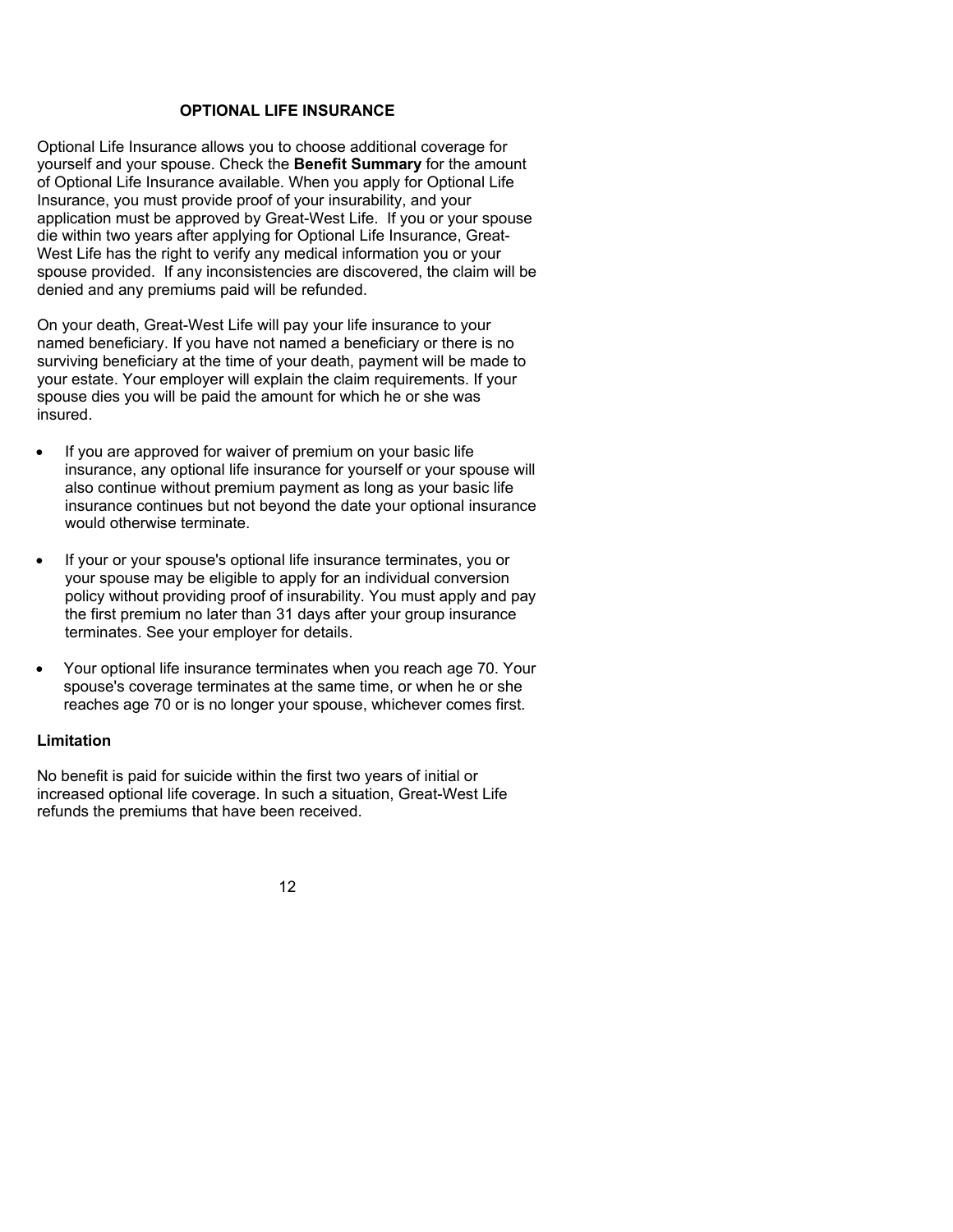#### **OPTIONAL ACCIDENTAL DEATH, DISMEMBERMENT AND SPECIFIC LOSS (AD&D) INSURANCE**

If you and/or your spouse suffer one of the losses listed below as the result of an accident which occurs while insured, Great-West Life will pay the factor or portion of the Principal Sum shown opposite the loss in the table below. Check the **Benefit Summary** for the amount of Optional AD&D available. The loss must occur no later than 365 days after the accident. For loss of use, the loss must be continuous for 365 days. If you suffer multiple losses to the same limb as the result of the same accident, only the loss providing the highest amount payable will be paid.

If you die as a result of an accident, Great-West Life will pay the Principal Sum to your named beneficiary. If you have not named a beneficiary or there is not surviving beneficiary at the time of your death, payment will be made to your estate. Your employer will explain the claim requirements to your beneficiary.

If you and/or your spouse die as a result of an accident, you will be paid the Principal Sum.

The Principal Sum is the maximum amount that will be paid for all injuries resulting from the same accident. For paraplegia, hemiplegia, and quadriplegia, the maximum amount that will be paid for all injuries resulting from the same accident is two times the Principal Sum.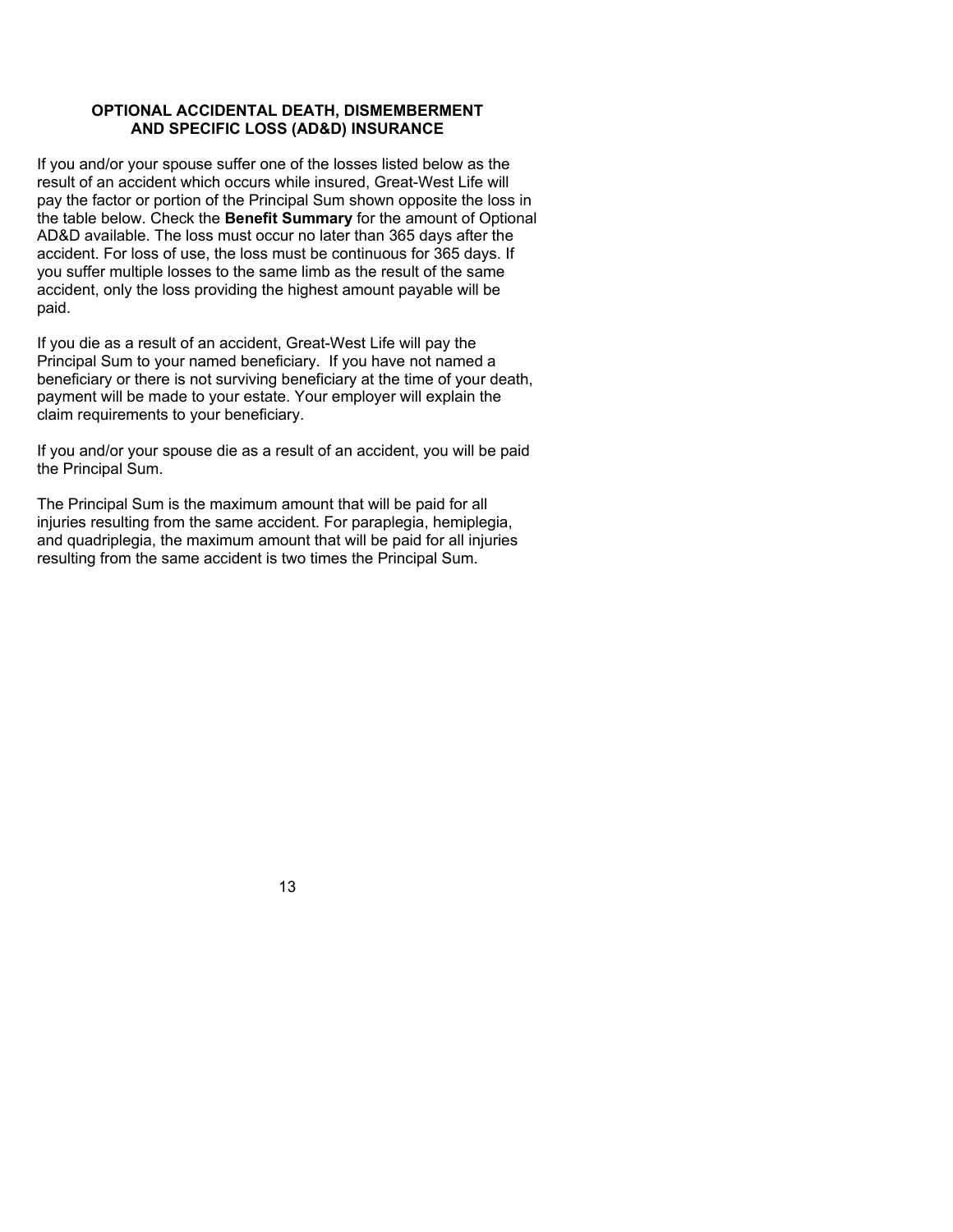# Loss **Amount Payable**

| Life                             | <b>Principal Sum</b> |
|----------------------------------|----------------------|
| Both hands or both feet          | <b>Principal Sum</b> |
| Sight of both eyes               | <b>Principal Sum</b> |
| One hand and one foot            | <b>Principal Sum</b> |
| One hand and sight of one eye    | <b>Principal Sum</b> |
| One foot and sight of one eye    | <b>Principal Sum</b> |
| Speech and Hearing in both ears  | <b>Principal Sum</b> |
| One arm or one leg               | 3/4 Principal Sum    |
| One hand or one foot or sight of |                      |
| one eye                          | 1/2 Principal Sum    |
| Speech                           | 1/2 Principal Sum    |
| Hearing in both ears             | 1/2 Principal Sum    |
| Thumb and index finger or at     |                      |
| least 4 fingers of one hand      | 1/4 Principal Sum    |
| All toes of one foot             | 1/8 Principal Sum    |
|                                  |                      |

### **Loss of Use**

| 2 X Principal Sum    |
|----------------------|
| 2 X Principal Sum    |
|                      |
| 2 X Principal Sum    |
|                      |
| <b>Principal Sum</b> |
| <b>Principal Sum</b> |
| <b>Principal Sum</b> |
| 3/4 Principal Sum    |
| 1/2 Principal Sum    |
|                      |

Your optional AD&D insurance terminates when you reach age 70.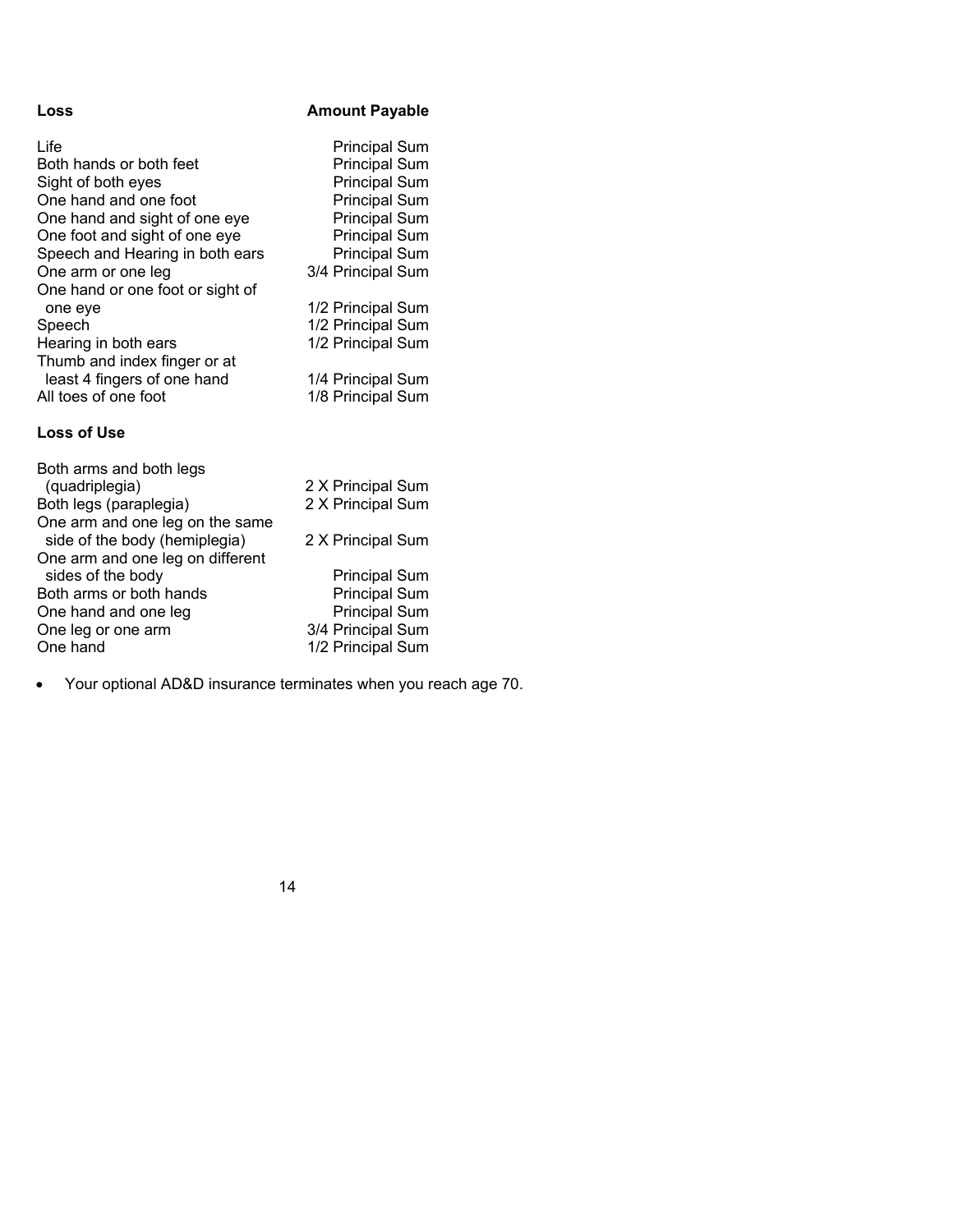#### **Surgical Reattachment**

If you suffer the loss of a limb that is surgically reattached, Great-West Life will pay 50% of the amount that would have been payable if the loss had been permanent, regardless of the amount of use regained. The balance of the benefit will be payable if the reattachment fails and the reattached part is removed within one year after the reattachment was performed.

#### **Repatriation**

If you die as the result of an accident that is at least 150 kilometres away from your home, Great-West Life will pay up to \$2,500 for the preparation and transportation of your body to the place of burial or cremation less any amounts paid under this plan's global medical assistance benefit.

#### **Educational Benefit for Dependent Children**

If benefits are payable under this benefit provision for your death, Great-West Life will pay the tuition fees for enrolling your dependent children as full-time students at a post-secondary institution. To qualify for an educational benefit, a dependent child must have been enrolled as a fulltime student at a post-secondary institution at the time of the accident causing your death, or he must have been enrolled as a full-time student at the secondary school level at the time of the accident causing your death and enrols as a full-time student at a post-secondary institution within 365 days after the accident.

Great-West Life will pay up to 5% of the Principal Sum, or \$5,000, whichever is less, for each year of full-time post-secondary school enrolment. Great-West Life will pay the educational benefit each year for a maximum of 4 consecutive years upon receipt of proof of full-time enrolment.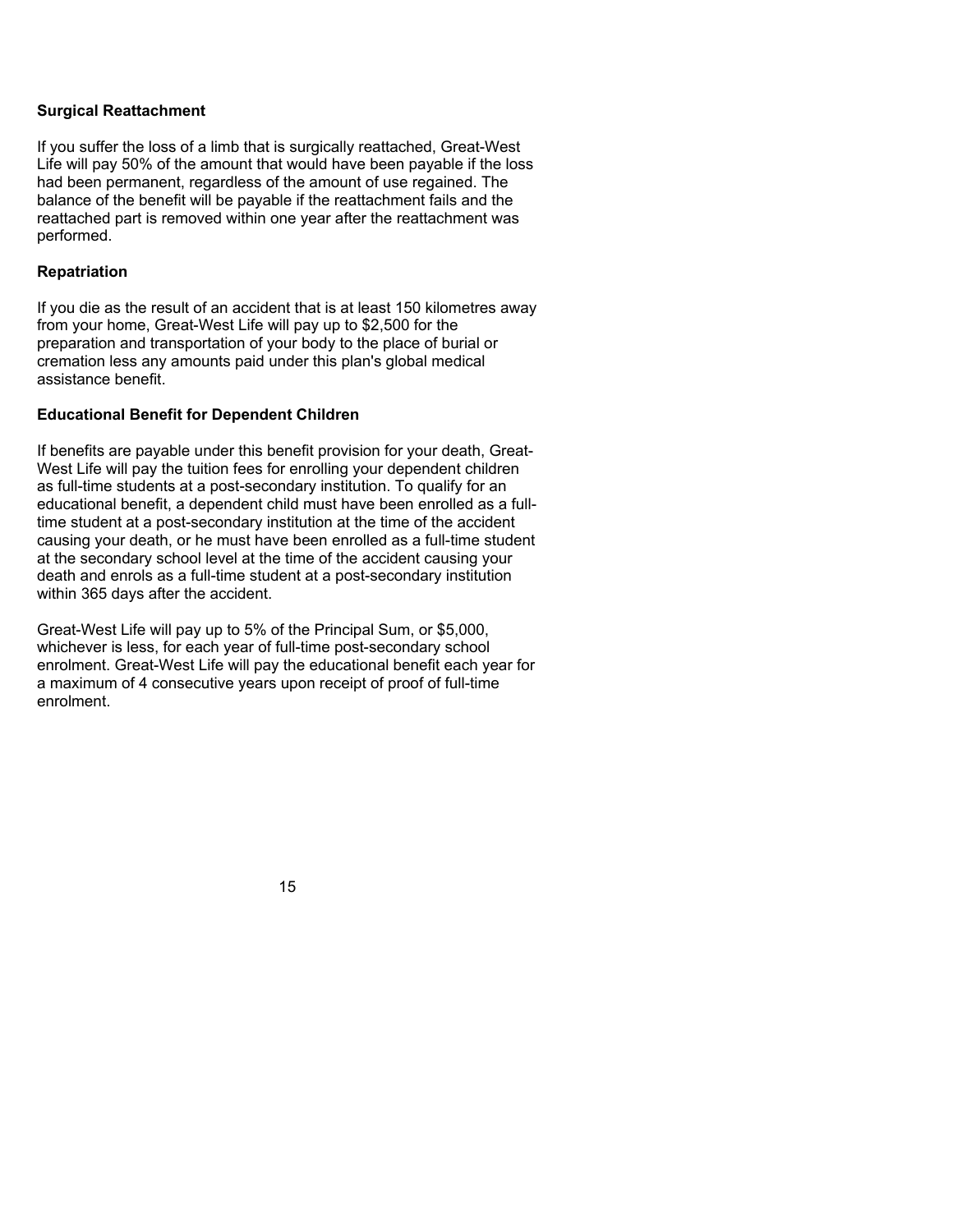No benefits will be paid for tuition expenses incurred before the accident, or room or board or other ordinary living, travelling, or clothing expenses.

The Educational Benefit for Dependent Children is only payable on the death of an employee; no benefits are payable on the death of a dependent.

#### **Family Transportation Benefit**

If you are hospitalized more than 150 kilometres from your home as a result of an injury for which benefits are payable under this benefit provision, Great-West Life will pay the actual expense incurred less any amount paid for the same expenses under this plan's global medical assistance benefit, up to \$2,000, for transportation and lodging expenses for one family member to join you.

Benefits for lodging are limited to moderate quality accommodation for the area of hospitalization. Telephone expenses and taxicab and car rental charges are included. Meal expenses are not covered.

Transportation expenses are limited to round trip economy class transportation. If a private vehicle is used, expenses are limited to \$.44 per kilometre travelled.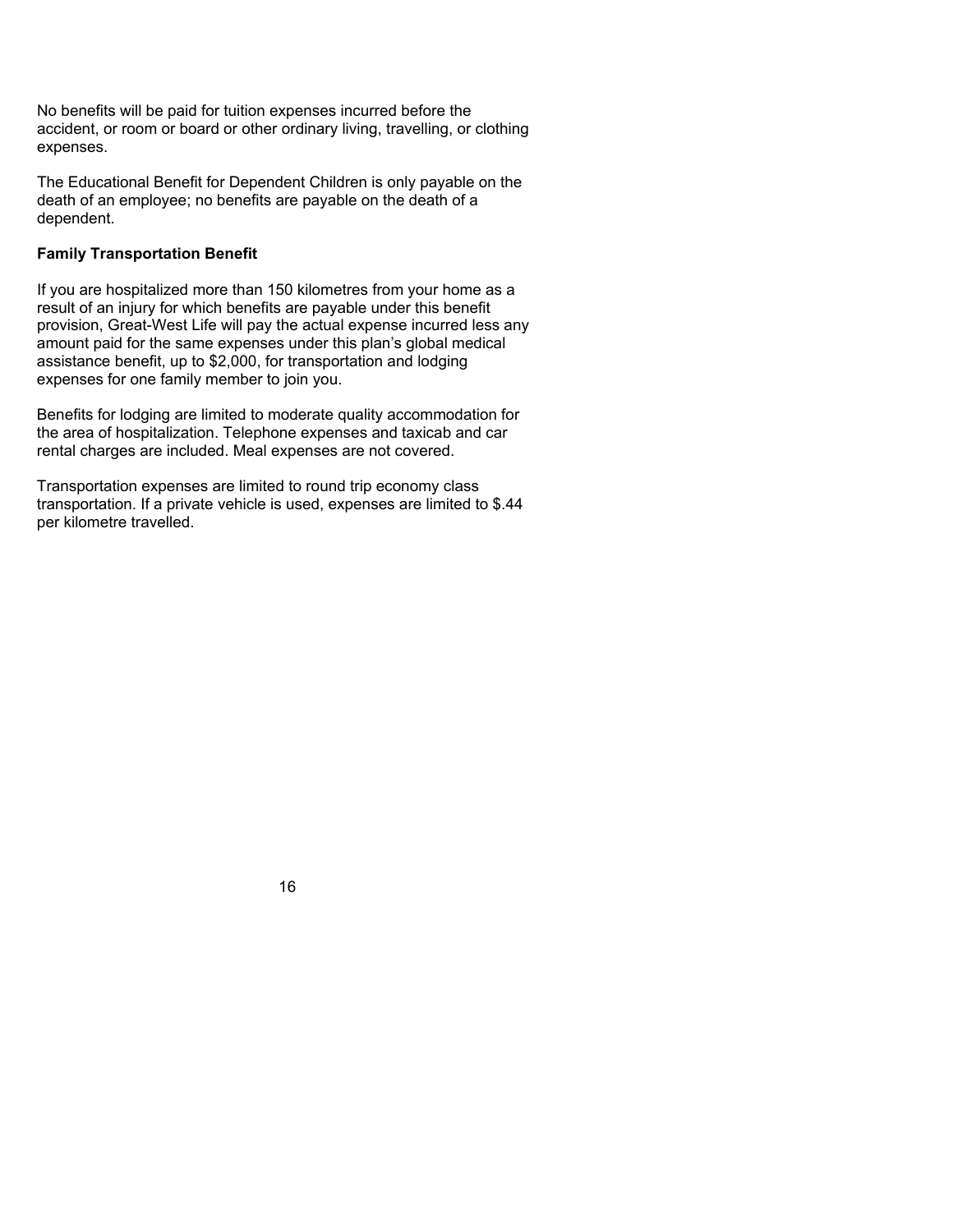#### **Occupational Training Benefit for Spouses**

If benefits are payable under this benefit provision for your death, Great-West Life will pay for expenses associated with your spouse's enrolment in an accredited occupational training program. The purpose of the training program must be to provide the spouse with at least the minimum qualifications required for employment in an occupation for which the spouse would not otherwise qualify.

Great-West Life will pay up to 10% of the Principal Sum, or \$10,000, whichever is less.

No benefits will be paid for expenses incurred more than 3 years after the accident causing your death, or room or board or other ordinary living, travelling, or clothing expenses.

The Occupational Training Benefit for Spouses is only payable on the death of an employee; no benefits are payable on the death of a dependent.

#### **Educational Benefit**

If benefits are payable under this benefit provision for an injury that requires you or your spouse to change occupations, Great-West Life will pay the tuition fees for enrolling you or your spouse as a student at a post-secondary institution for training in a new occupation. To qualify for an educational benefit, you or your spouse must enrol at a postsecondary institution within 365 days after the accident. Great-West Life will pay up to \$10,000.

No benefits will be paid for tuition expenses incurred before the accident, expenses incurred more than 2 years after the accident causing the injury, or room or board or other ordinary living, travelling, or clothing expenses.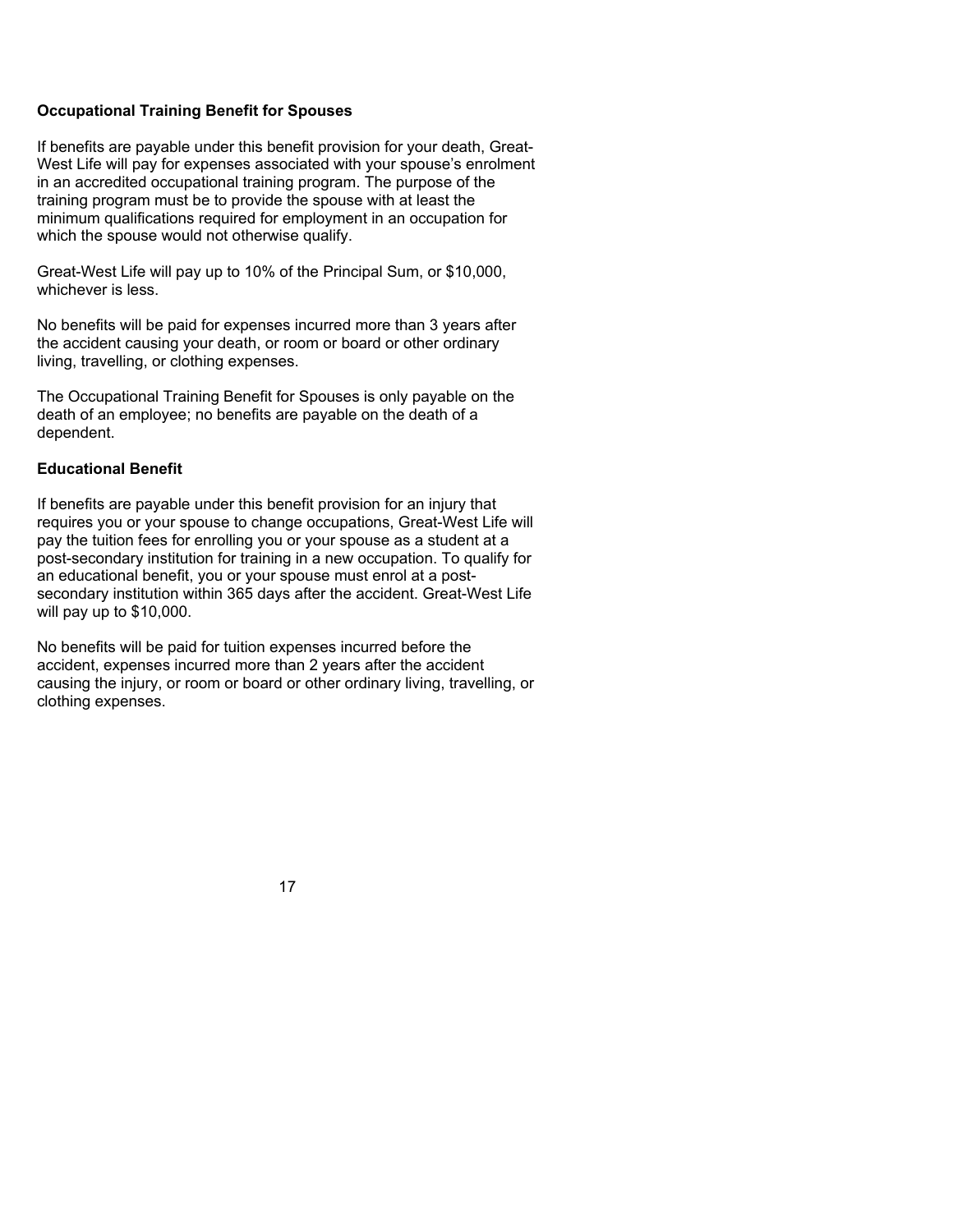#### **Wheelchair Benefit**

If benefits are payable under this benefit provision for an injury that requires the use of a wheelchair for you to be ambulatory, Great-West Life will pay for alterations to your principal residence to make it wheelchair accessible and habitable, and modifications to a motor vehicle you use to make it accessible to and driveable by you.

Benefits for home alterations are payable only if the person or persons making the changes are experienced in home alterations for wheelchairs, and recommended by an organization recognized for providing support and assistance to wheelchair users.

Benefits for vehicle modifications are payable only if the person or persons making the changes are experienced in vehicle modification for wheelchairs, and the modifications are approved by the provincial vehicle licensing authority.

Great-West Life will pay the actual expense incurred less any amount paid for the same expenses under this plan's healthcare benefit, up to \$10,000 for all home and vehicle modifications combined.

No benefits will be paid for expenses incurred more than 365 days after the accident, or for subsequent alterations to your home or vehicle after an initial claim for benefits has been made under this wheelchair benefit provision.

#### **Exposure and Disappearance**

Benefits will be paid for loss suffered from unavoidable exposure to the elements as a result of the accident.

If your body is not found within 365 days after the date of sinking or disappearance of a conveyance in which you were riding at the time of the accident, you will be considered to have suffered loss of life as a result of a bodily injury caused by the accident.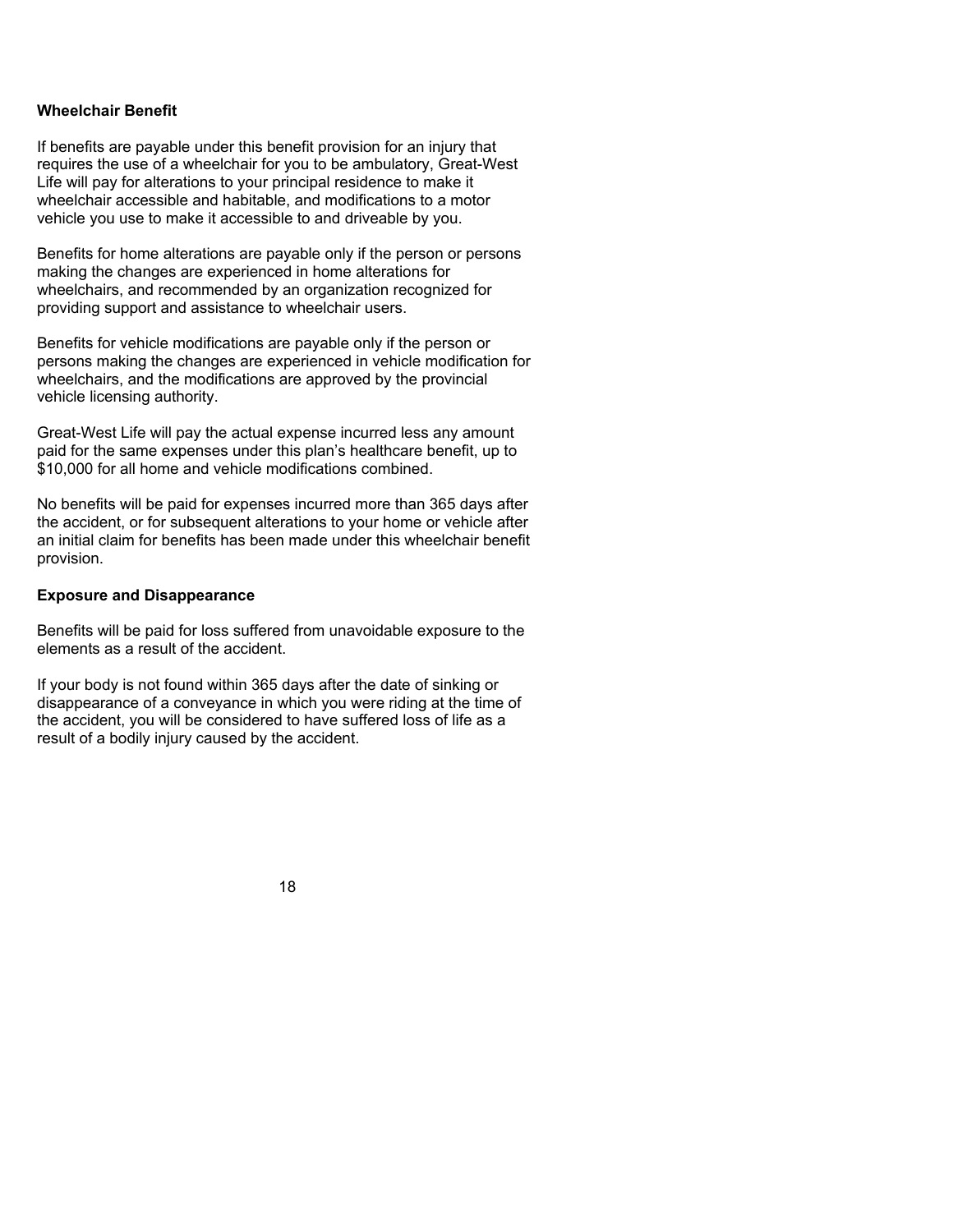#### **Limitations**

No benefits are paid for injury or death resulting from:

- Intentionally self-inflicted injury or suicide
- Viral or bacterial infections, except pyogenic infections occurring through the injury for which loss is being claimed
- Any form of illness or physical or mental infirmity
- Medical or surgical treatment, except surgical reattachment
- War, insurrection or voluntary participation in a riot
- Service in the armed forces of any country
- Air travel serving as a crew member, or in aircraft owned, leased or rented by your employer, or air travel where the aircraft is not licensed or the pilot is not certified to operate the aircraft

#### **How to Make a Claim**

- To claim benefits, ask your employer for a claim form. Complete it and return it to your employer.
- If you die accidentally, your employer will explain the claim requirements to your beneficiary.
- Claims should be submitted as soon as possible, but no later than 15 months after the loss.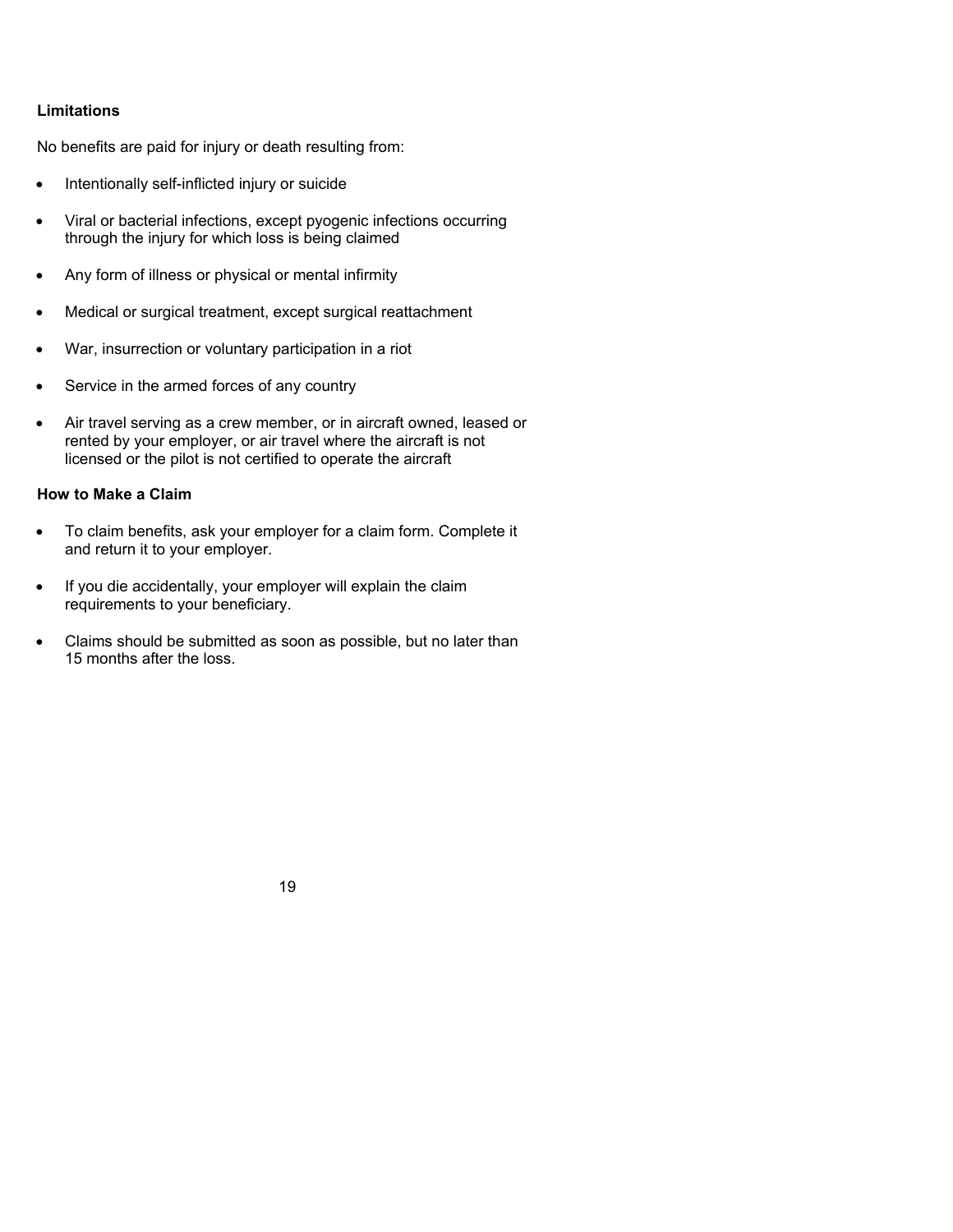#### **OPTIONAL CRITICAL ILLNESS INSURANCE**

If you or your spouse is diagnosed with one of the illnesses defined below while insured, Great-West Life will pay you the optional critical illness insurance benefit. Check the **Benefit Summary** for the amount of insurance available. The benefit is payable after a waiting period of 30 days following the date of diagnosis or at the end of the waiting period, if any, specified for the condition below, whichever is longer. In addition to this benefit, provided it is \$10,000 or more, Great-West Life will make a \$500 donation in your name to a registered charitable organization of your choice.

If you apply for this optional benefit, you may be required to provide proof of insurability satisfactory to Great-West Life. Only one critical illness benefit is payable in a person's lifetime. Once a benefit has been paid, no further critical illness insurance is available for that person.

Your optional critical illness insurance terminates when you reach age 70. Spouse coverage terminates at the same time or when your spouse reaches age 70, whichever is earlier.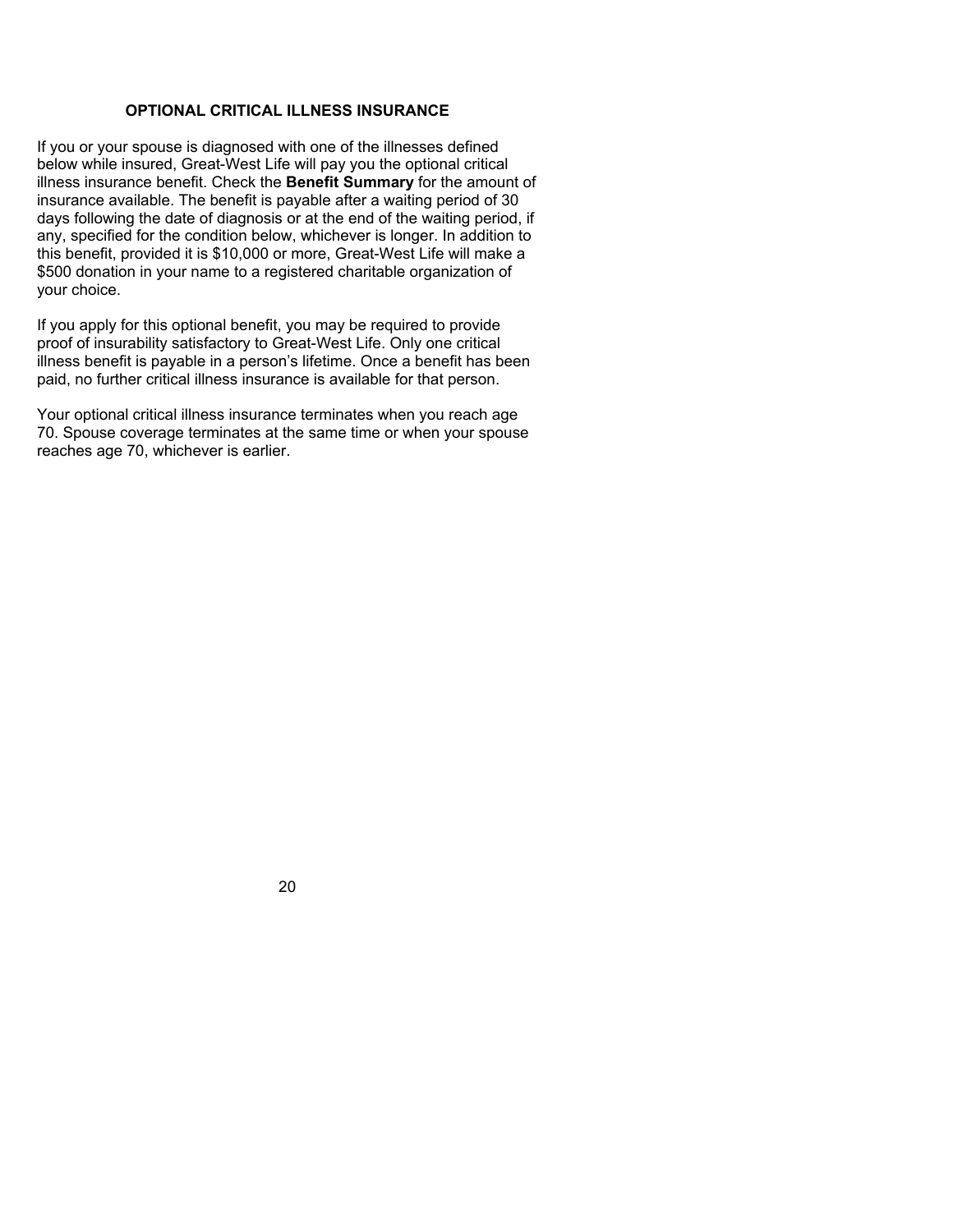#### **Covered Illnesses**

Any of the following conditions is considered a critical illness if it meets the defined criteria and has been diagnosed by a physician practicing medicine in Canada or the United States who is recognized by the physician's medical licensing body as a specialist in the field of medicine relating to the applicable critical illness. The diagnosis must be supported by objective medical evidence.

- **"heart attack"** means the death of heart muscle due to obstruction of blood flow, that results in the rise and fall of biochemical cardiac markers to levels considered diagnostic of myocardial infarction, with at least one of the following:
	- heart attack symptoms;
	- new electrocardiogram (ECG) changes consistent with a heart attack; or
	- development of new Q waves during or immediately following an intra-arterial cardiac procedure including, but not limited to, coronary angiography and coronary angioplasty.

No benefits will be paid under this condition for:

- elevated biochemical cardiac markers after an intra-arterial cardiac procedure including, but not limited to, coronary angiography and coronary angioplasty, in the absence of new Q waves; or
- ECG changes suggesting a prior myocardial infarction, which do not meet the Heart Attack definition as described above.
- **"stroke"** means an acute cerebrovascular event caused by intracranial thrombosis or haemorrhage, or embolism from an extracranial source, with:
	- acute onset of new neurological symptoms, and
	- new objective neurological deficits on clinical examination,

persisting for more than 30 days following the date of the condition. These new symptoms and deficits must be corroborated by diagnostic imaging testing.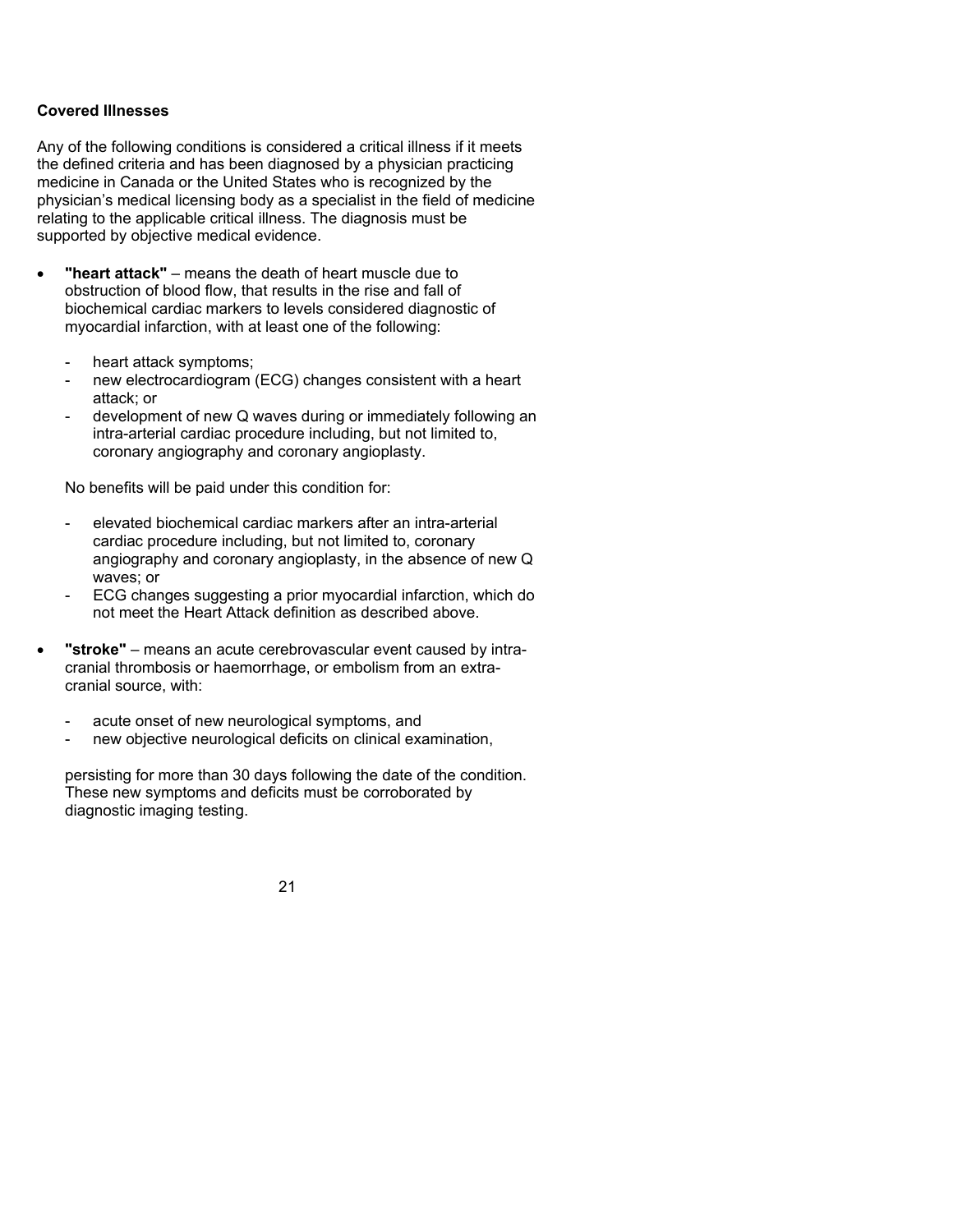No benefits will be paid under this condition for:

- transient ischaemic attacks; or
- intracerebral vascular events due to trauma.

For greater certainty, lacunar infarcts which do not have the neurological symptoms and deficits set out above, persisting for more than 30 days, do not satisfy the definition of stroke.

 **"coronary artery bypass surgery"** – means the undergoing of heart surgery to correct narrowing or blockage of one or more coronary arteries with bypass graft(s). The surgery must be determined to be medically necessary by a specialist.

No benefits will be paid under this condition for angioplasty, intraarterial procedures, percutaneous trans-catheter procedures or nonsurgical procedures.

 **"cancer (life-threatening)"** – means a tumour, which must be characterized by the uncontrolled growth and spread of malignant cells and the invasion of tissue.

Types of cancer include carcinoma, melanoma, leukemia, lymphoma, and sarcoma.

No benefits will be paid under this condition for the following:

- lesions described as benign, pre-malignant, uncertain, borderline, non-invasive, carcinoma in-situ (Tis), or tumors classified as Ta;
- malignant melanoma skin cancer that is less than or equal to 1.0 mm in thickness, unless it is ulcerated or is accompanied by lymph node or distant metastasis;
- any non-melanoma skin cancer, without lymph node or distant metastasis;
- prostate cancer classified as T1a or T1b, without lymph node or distant metastasis;

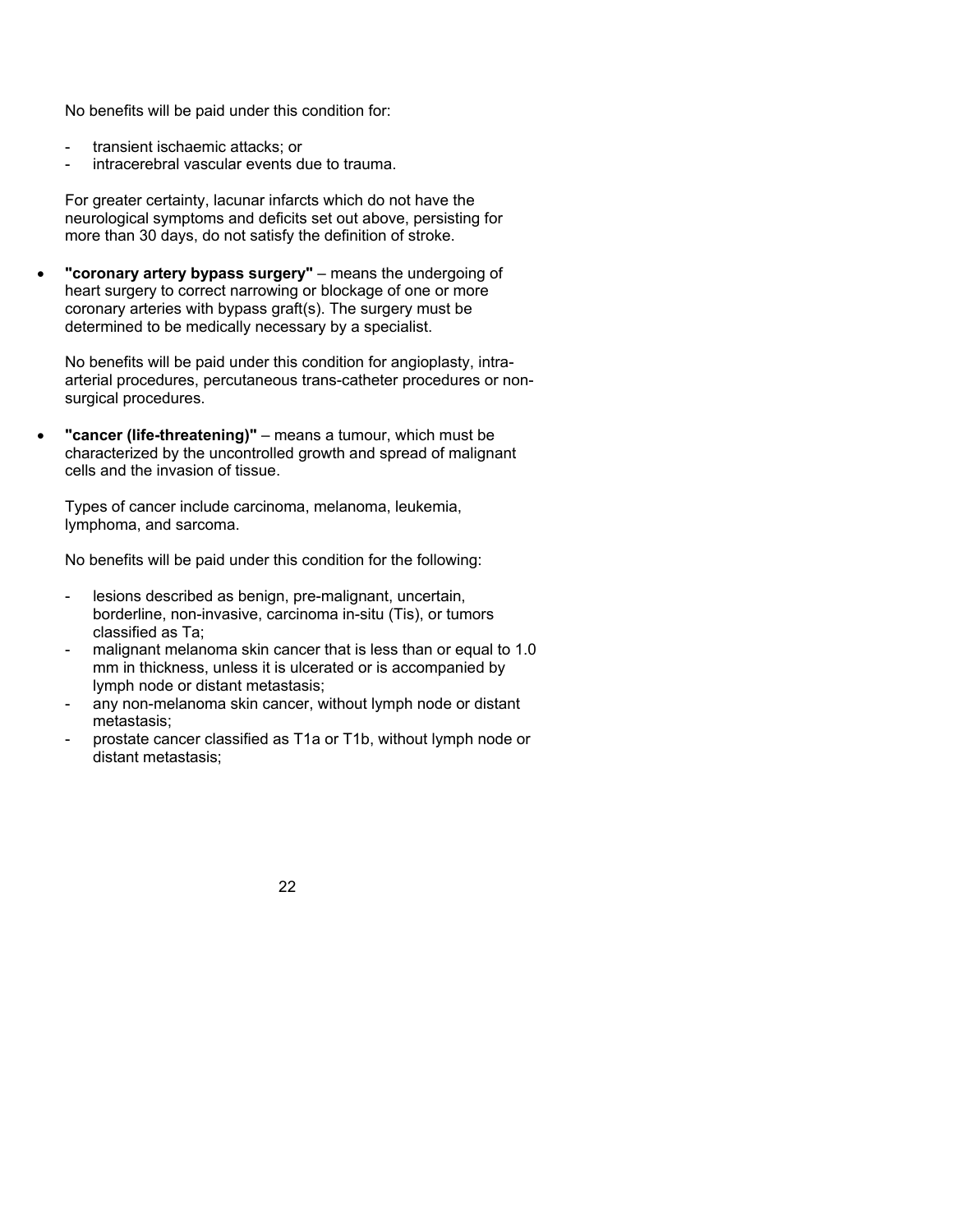- papillary thyroid cancer or follicular thyroid cancer, or both, that is less than or equal to 2.0 cm in greatest diameter and classified as T1, without lymph node or distant metastasis;
- chronic lymphocytic leukemia classified less than Rai stage 1; or
- malignant gastrointestinal stromal tumours (GIST) and malignant carcinoid tumours, classified less than AJCC Stage 2.

For purposes of the policy, the terms Tis, Ta, T1a, T1b, T1 and AJCC Stage 2 are to be applied as defined in the American Joint Committee on Cancer (AJCC) cancer staging manual, 7th Edition, 2010.

For purposes of the policy, the term Rai staging is to be applied as explained in KR Rai, A Sawitsky, EP Cronkite, AD Chanana, RN Levy and BS Pasternack: Clinical staging of chronic lymphocytic leukemia. Blood 46:219, 1975.

Cancer exclusion period

No benefits will be paid under this condition if, within the first 90 days following the later of the person's effective date of insurance or, for an increase, the effective date of the increase, the person has any of the following:

- signs, symptoms or investigations that lead to a diagnosis of cancer (covered or excluded under the policy), regardless of when the diagnosis is made; or
- a diagnosis of cancer (covered or excluded under the policy).

Medical information about the diagnosis and any signs, symptoms or investigations leading to the diagnosis must be reported to Great-West Life within six months of the date of the diagnosis. If this information is not provided within this period, Great-West Life has the right to deny any claim for cancer or any critical illness caused by any cancer or its treatment.

 **"kidney failure"** – means chronic irreversible failure of both kidneys to function, as a result of which regular haemodialysis, peritoneal dialysis or renal transplantation is initiated.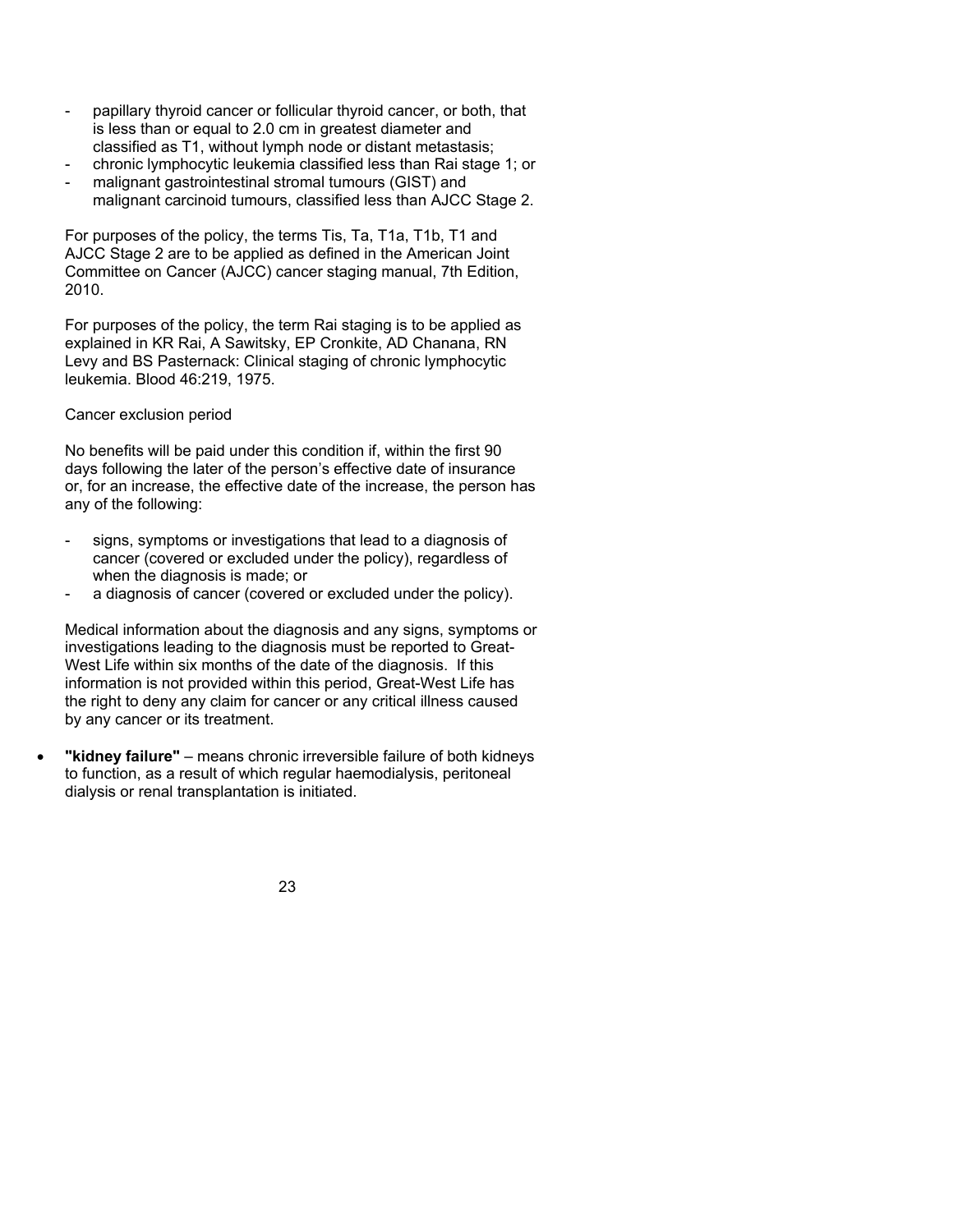- **"blindness"** means the total and irreversible loss of vision in both eyes, evidenced by:
	- the corrected visual acuity being 20/200 or less in both eyes; or
	- the field of vision being less than 20 degrees in both eyes.
- **"major organ transplant"** means irreversible failure of the heart, both lungs, liver, both kidneys, or bone marrow, and transplantation must be medically necessary. To qualify under major organ transplant, the person must undergo a transplantation procedure as the recipient of a heart, lung, liver, kidney or bone marrow, and limited to these entities.
- **"dementia, including Alzheimer's disease"** means dementia, which must be characterized by a progressive deterioration of memory and at least one of the following areas of cognitive function:
	- aphasia (a disorder of speech);
	- apraxia (difficulty performing familiar tasks);
	- agnosia (difficulty recognizing objects); or
	- disturbance in executive functioning (e.g. inability to think abstractly and to plan, initiate, sequence, monitor, and stop complex behaviour), which is affecting daily life.

The person must exhibit:

- dementia of at least moderate severity, which must be evidenced by a Mini Mental State Exam of 20/30 or less, or equivalent score on another generally medically accepted test or tests of cognitive function; and
- evidence of progressive deterioration in cognitive and daily functioning either by serial cognitive tests or by history over at least a six-month period.

No benefits will be paid under this condition for affective or schizophrenic disorders, or delirium.

For purposes of the policy, reference to the Mini Mental State Exam is to Folstein MF, Folstein SE, McHugh PR, J Psychiatr Res. 1975;12(3):189.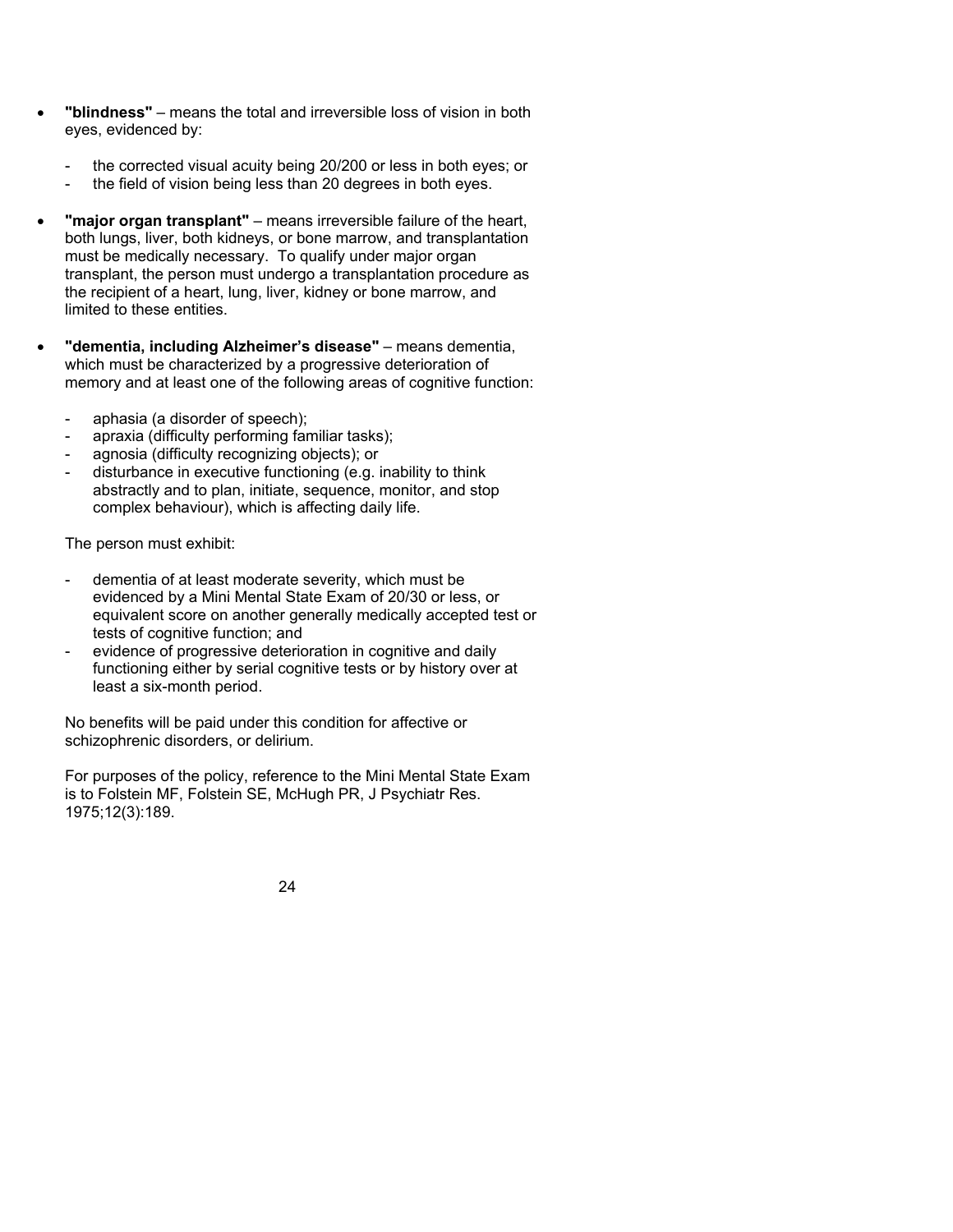- **"Parkinson's Disease and Specified Atypical Parkinsonian Disorders"** – Parkinson's Disease means primary Parkinson's Disease, a permanent neurologic condition which must be characterized by bradykinesia (slowness of movement) and at least one of:
	- muscular rigidity; or
	- rest tremor.

The person must exhibit objective signs of progressive deterioration in function for at least one year, for which the treating neurologist has recommended dopaminergic medication or other generally medically accepted equivalent treatment for Parkinson's Disease.

Specified Atypical Parkinsonian Disorders mean progressive supranuclear palsy, corticobasal degeneration, or multiple system atrophy.

No benefits will be paid under this condition for any other type of parkinsonism.

Parkinson's Disease and Specified Atypical Parkinsonian Disorders exclusion period

No benefits will be paid under this condition if, within the first year following the later of the person's effective date of insurance or, for an increase, the effective date of the increase, the person has any of the following:

- signs, symptoms or investigations that lead to a diagnosis of Parkinson's Disease, a Specified Atypical Parkinsonian Disorder or any other type of parkinsonism, regardless of when the diagnosis is made; or
- a diagnosis of Parkinson's Disease, a Specified Atypical Parkinsonian Disorder or any other type of parkinsonism.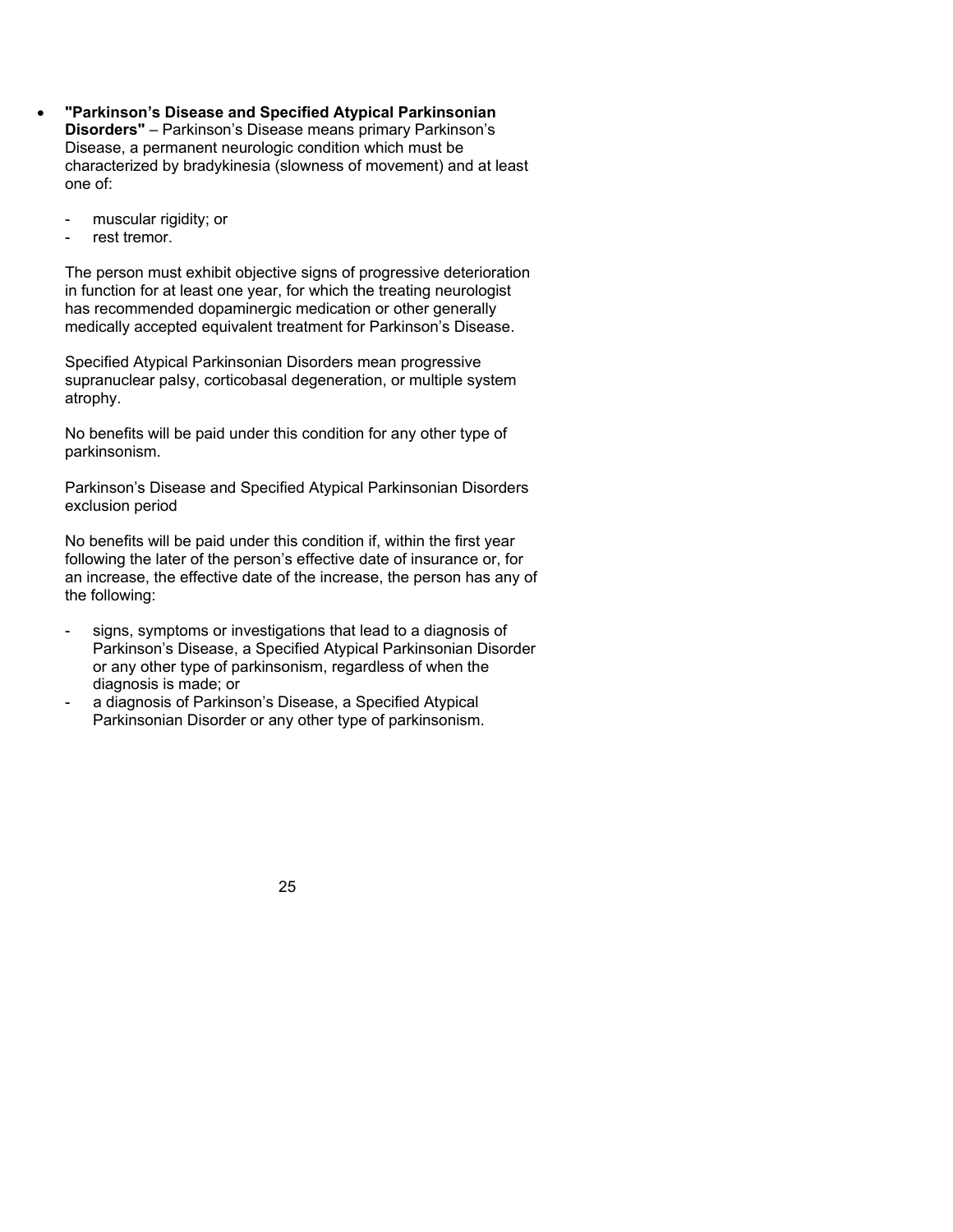Medical information about the diagnosis and any signs, symptoms or investigations leading to the diagnosis must be reported to Great-West Life within six months of the date of the diagnosis. If this information is not provided within this period, Great-West Life has the right to deny any claim for Parkinson's Disease or Specified Atypical Parkinsonian Disorders or, any critical illness caused by Parkinson's Disease or Specified Atypical Parkinsonian Disorders or its treatment.

- **"paralysis"** means total loss of muscle function of two or more limbs as a result of injury or disease to the nerve supply of those limbs, for a period of at least 90 days following the precipitating event.
- **"multiple sclerosis"** means at least one of the following:
	- two or more separate clinical attacks, confirmed by magnetic resonance imaging (MRI) of the nervous system, showing multiple lesions of demyelination;
	- well-defined neurological abnormalities lasting more than six months, confirmed by MRI imaging of the nervous system, showing multiple lesions of demyelination; or
	- a single attack, confirmed by repeated MRI imaging of the nervous system, which shows multiple lesions of demyelination which have developed at intervals at least one month apart.
- **"deafness"** means the total and irreversible loss of hearing in both ears, with an auditory threshold of 90 decibels or greater within the speech threshold of 500 to 3000 hertz.
- **"loss of speech"** means the total and irreversible loss of the ability to speak as a result of physical injury or disease for a period of at least 180 days.

No benefits will be paid under this condition for all psychiatric related causes.

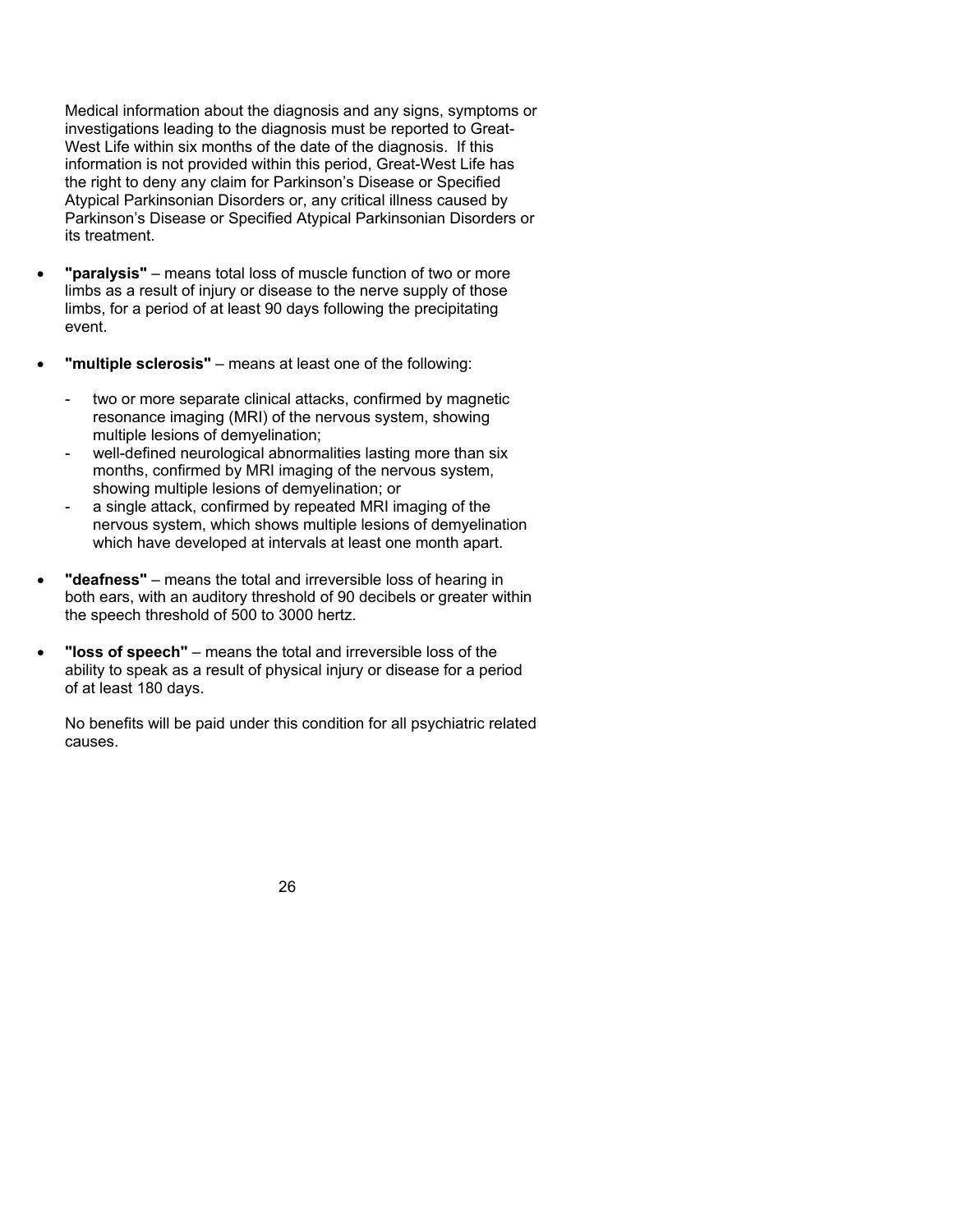**"coma"** – means a state of unconsciousness with no reaction to external stimuli or response to internal needs for a continuous period of at least 96 hours, and for which period the Glasgow coma score must be four or less.

No benefits will be paid under this condition for a medically induced coma.

- **"severe burns"** means third degree burns over at least 20% of the body surface.
- **"aortic surgery"** means the undergoing of surgery for disease of the aorta requiring excision and surgical replacement of any part of the diseased aorta with a graft. Aorta means the thoracic and abdominal aorta but not its branches. The surgery must be determined to be medically necessary by a specialist.

No benefits will be paid under this condition for angioplasty, intraarterial procedures, percutaneous trans-catheter procedures or nonsurgical procedures.

 **"benign brain tumour"** – means a non-malignant tumour located in the cranial vault and limited to the brain, meninges, cranial nerves or pituitary gland. The tumour must require surgery or radiation treatment or cause irreversible objective neurological deficits.

No benefits will be paid under this condition for pituitary adenomas less than 10 mm.

Benign brain tumour exclusion period

No benefits will be paid under this condition if, within the first 90 days following the later of the person's effective date of insurance or, for an increase, the effective date of the increase, the person has any of the following:

- signs, symptoms or investigations that lead to a diagnosis of benign brain tumour (covered or excluded under the policy), regardless of when the diagnosis is made; or
- a diagnosis of benign brain tumour (covered or excluded under the policy).

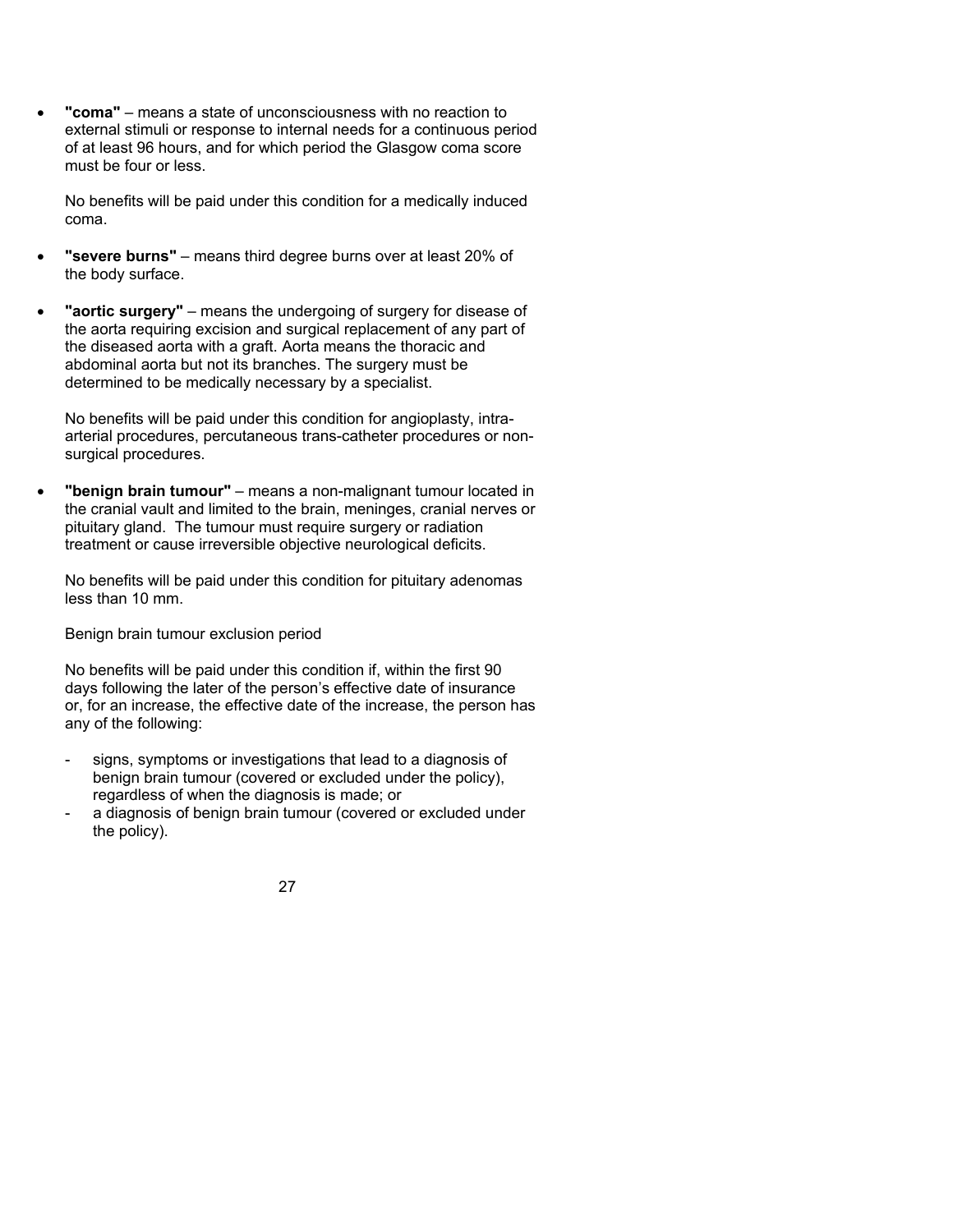Medical information about the diagnosis and any signs, symptoms or investigations leading to the diagnosis must be reported to Great-West Life within six months of the date of the diagnosis. If this information is not provided within this period, Great-West Life has the right to deny any claim for benign brain tumour or any critical illness caused by any benign brain tumour or its treatment.

**"heart valve replacement or repair"** – means the undergoing of surgery to replace any heart valve with either a natural or mechanical valve or to repair heart valve defects or abnormalities. The surgery must be determined to be medically necessary by a specialist.

No benefits will be paid under this condition for angioplasty, intraarterial procedures, percutaneous trans-catheter procedures or nonsurgical procedures

 **"loss of independent existence"** – means the total inability to perform, by oneself, at least two of the following six activities of daily living for a continuous period of at least 90 days with no reasonable chance of recovery.

Activities of daily living are:

- bathing the ability to wash oneself in a bathtub, shower or by sponge bath, with or without the aid of assistive devices;
- dressing the ability to put on and remove necessary clothing, braces, artificial limbs, or other surgical appliances with or without the aid of assistive devices;
- toileting the ability to get on and off the toilet and maintain personal hygiene with or without the aid of assistive devices;
- bladder and bowel continence the ability to manage bowel and bladder function with or without protective undergarments or surgical appliances so that a reasonable level of hygiene is maintained;
- transferring the ability to move in and out of a bed, chair or wheelchair, with or without the aid of assistive devices; and
- feeding the ability to consume food or drink that already has been prepared and made available, with or without the use of assistive devices.

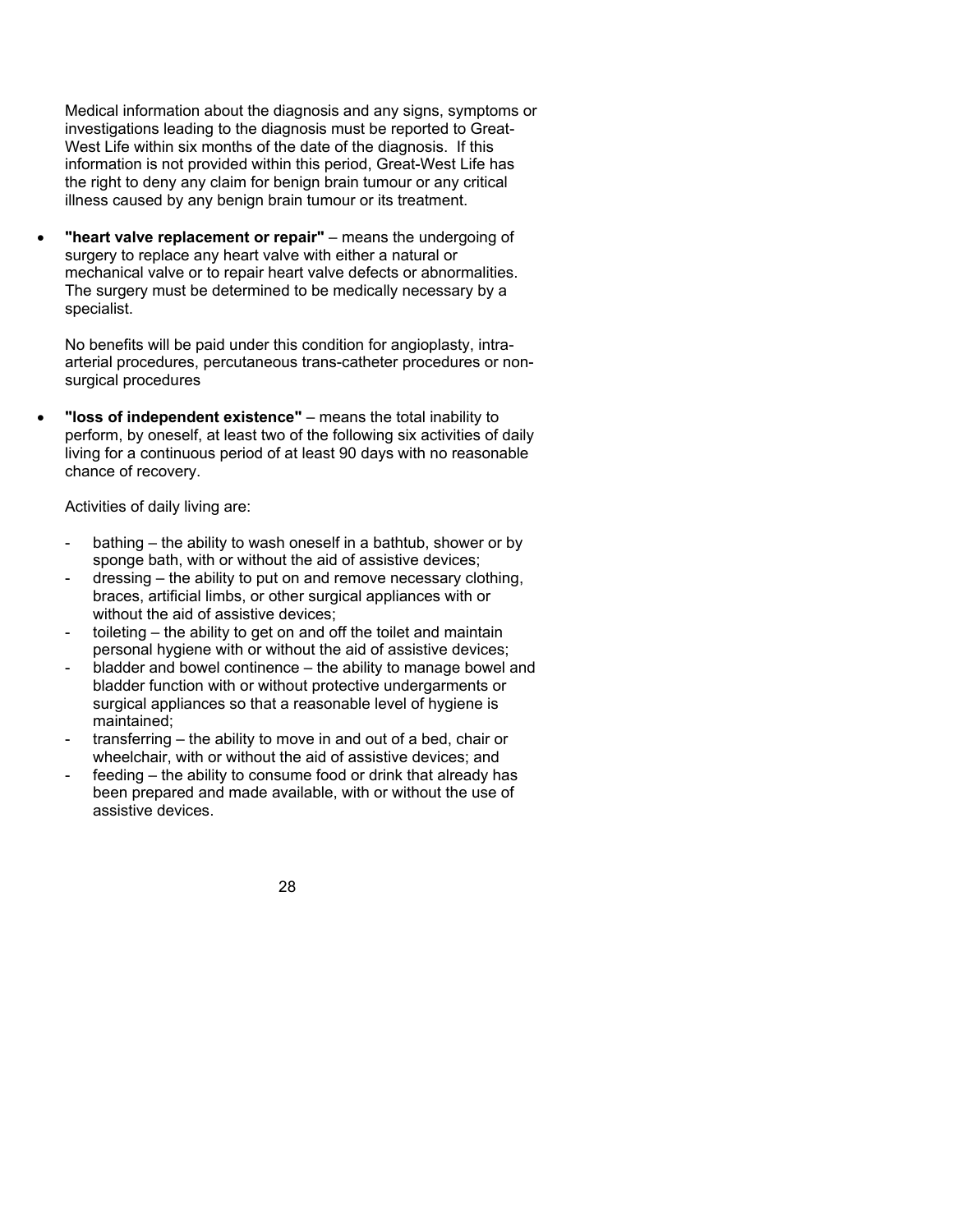- **"loss of limbs"** means the complete severance of two or more limbs at or above the wrist or ankle joint as the result of an accident or medically required amputation.
- **"motor neuron disease"** means one of the following: amyotrophic lateral sclerosis (ALS or Lou Gehrig's disease), primary lateral sclerosis, progressive spinal muscular atrophy, progressive bulbar palsy, or pseudo bulbar palsy, and limited to these conditions.
- **"occupational HIV infection"** means infection with Human Immunodeficiency Virus (HIV) resulting from accidental injury during the course of the person's normal occupation, which exposed the person to HIV contaminated body fluids. The accidental injury leading to the infection must have occurred following the later of the person's effective date of insurance or, for an increase, the effective date of the increase.

Payment under this condition requires satisfaction of all the following:

- the accidental injury must be reported to Great-West within 14 days of the accidental injury;
- a serum HIV test must be taken within 14 days of the accidental injury and the result must be negative;
- a serum HIV test must be taken between 90 days and 180 days after the accidental injury and the result must be positive;
- all HIV tests must be performed by a duly licensed laboratory in Canada or the United States; and
- the accidental injury must have been reported, investigated and documented in accordance with current Canadian or United States workplace guidelines.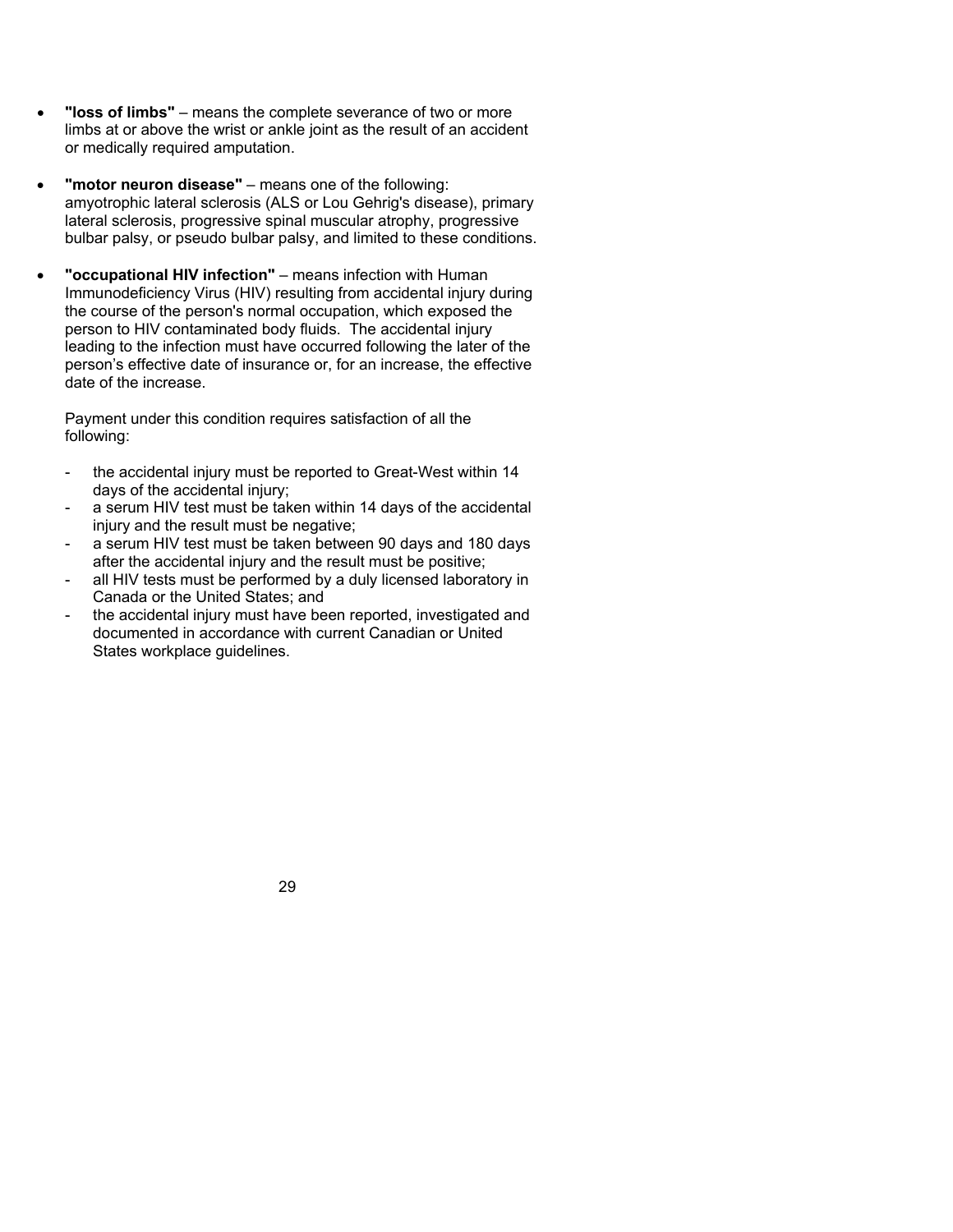No benefits will be paid under this condition if:

- the person has elected not to take any available licensed vaccine offering protection against HIV; or
- a licensed cure for HIV infection has become available prior to the accidental injury.

For greater certainty, non-accidental injury including, but not limited to, sexual transmission or intravenous (IV) drug use does not satisfy the definition of Occupational HIV Infection.

 **"bacterial meningitis"** – means meningitis, confirmed by cerebrospinal fluid showing growth of pathogenic bacteria in culture, resulting in neurological deficit documented for at least 90 days from the date of diagnosis.

No benefits will be paid under this condition for viral meningitis.

- **"aplastic anaemia"** means chronic persistent bone marrow failure, confirmed by biopsy, which results in anaemia, neutropenia and thrombocytopenia requiring blood product transfusion, and treatment with at least one of the following:
	- marrow stimulating agents;
	- immunosuppressive agents; or
	- bone marrow transplantation.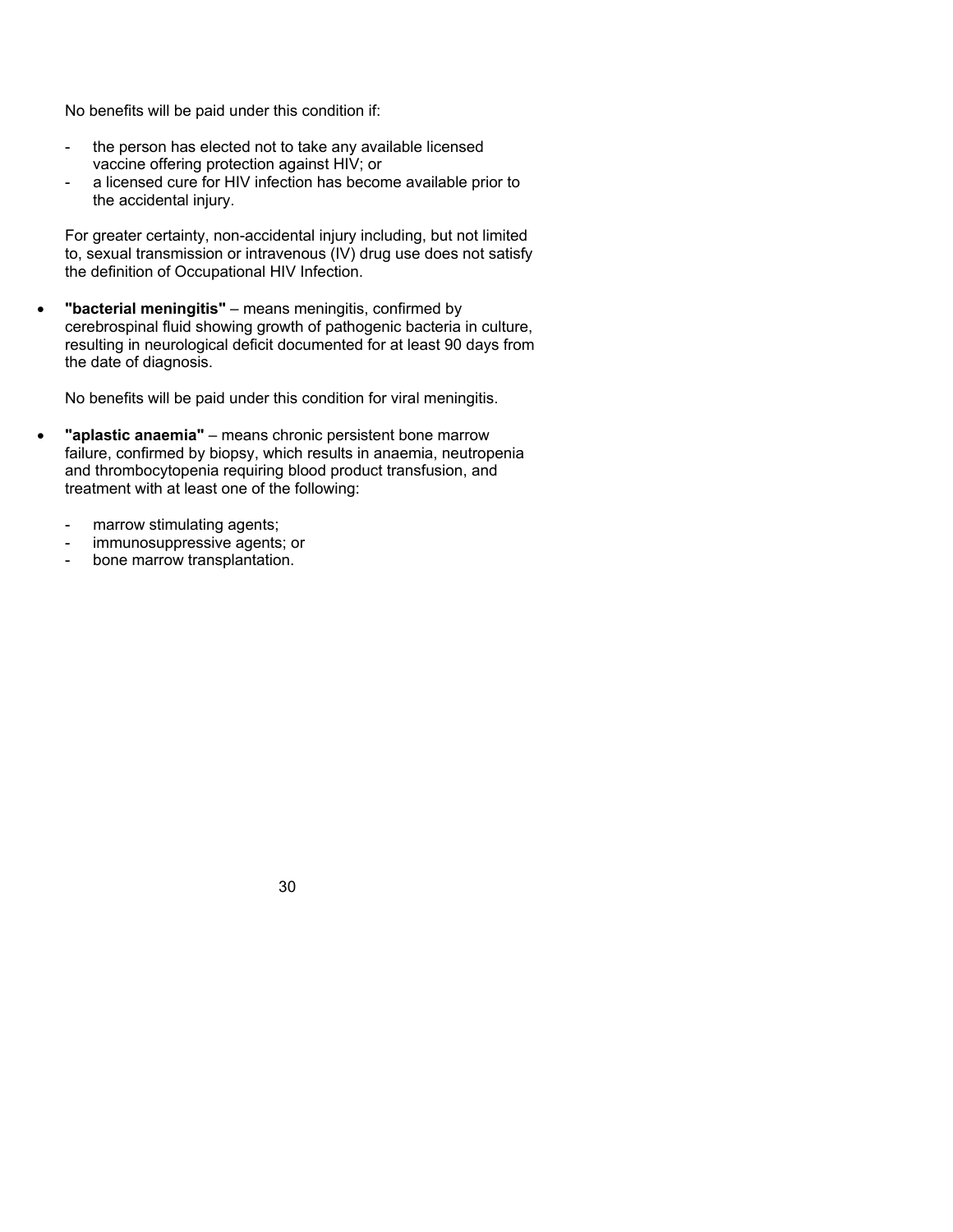# **Limitations**

No benefits are paid for:

- a critical illness that is directly or indirectly related to a condition for which you or your spouse received medical care within 24 months before your insurance started. This limitation does not apply:
	- if the illness is diagnosed after you or your spouse has been continuously insured for 24 months, or
	- to any amounts of insurance for which evidence of insurability is required.
- a critical illness resulting directly or indirectly from or associated with any of the following:
	- intentionally self-inflicted injury, or attempt at suicide, while sane or insane
	- war, insurrection or voluntary participation in a riot
	- participation in a criminal offence or provoking an assault
	- use of any drug, poisonous substance, intoxicant, or narcotic, unless prescribed for the person by a licensed physician and taken in accordance with directions given by the licensed physician
	- operating a motorized vehicle while the blood alcohol level is higher than 80 milligrams of alcohol per 100 millilitres of blood.

No benefits are paid if death or irreversible cessation of all functions of the brain occurs during the benefit payment waiting period.

### **How to Make a Claim**

- To claim benefits, obtain a claim form at the Great-West Life website **www.greatwestlife.com**. Complete it and return it to the address shown on the form.
- Claims should be submitted as soon as possible, but no later than 3 months after the end of the benefit payment waiting period or 3 months after the plan terminates, whichever is earlier.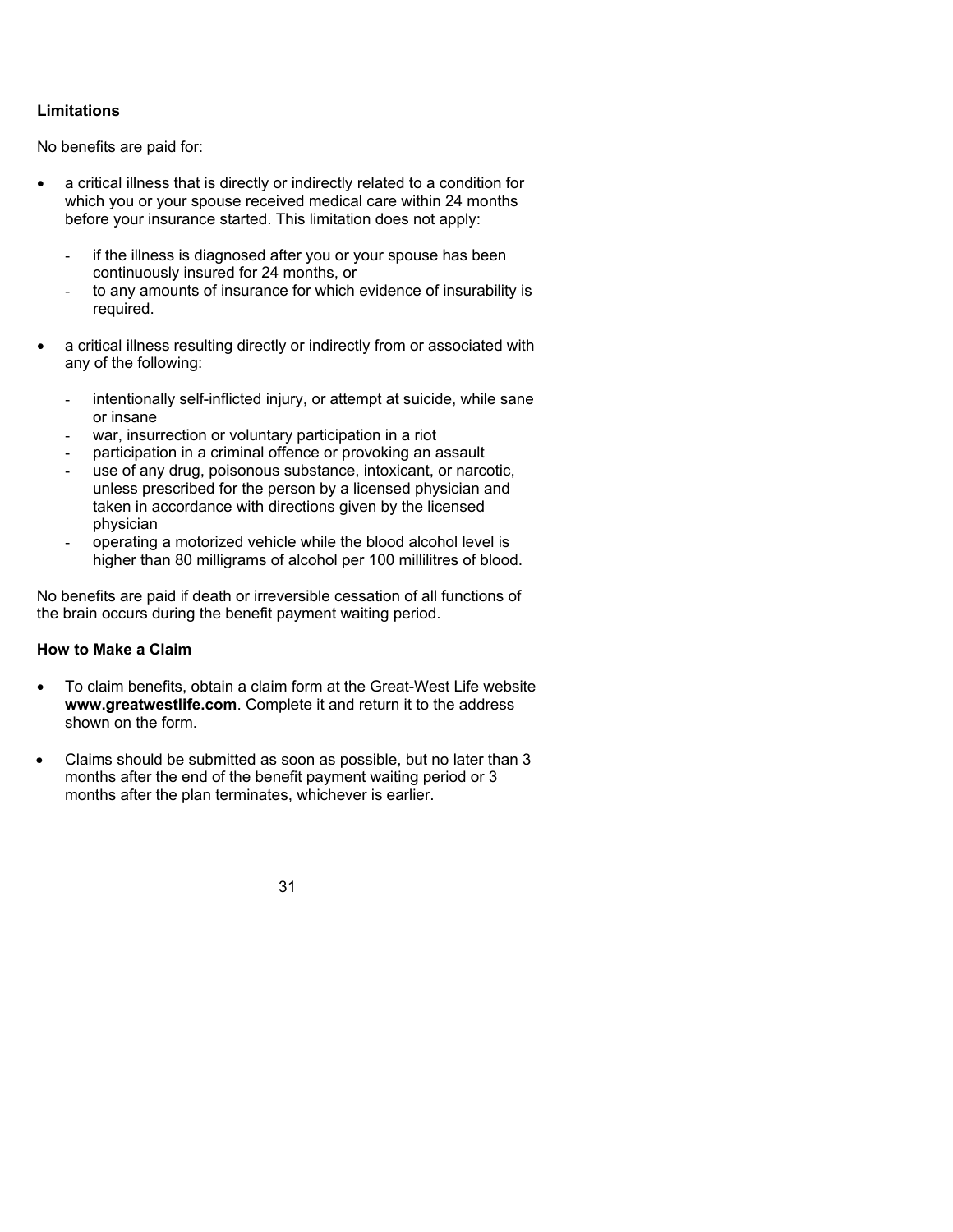### **SHORT TERM DISABILITY (STD) INCOME BENEFITS**

The plan provides you with regular income to replace income lost because of a disability due to disease or injury. Benefits begin after the waiting period is over and continue until you are no longer disabled or until the end of the benefit period, whichever comes first. Check the **Benefit Summary** for the benefit amount, waiting period and benefit period.

- STD benefits are payable after the waiting period if disease or injury prevents you from doing your own job. You are **not** considered disabled if you can perform a combination of duties that regularly took at least 60% of your time to complete.
- If you have not seen a physician before the end of the waiting period, benefits will not be payable until after your first visit to the physician.
- Separate periods of disability arising from the same disease or injury are considered to be one period of disability unless they are separated by at least 2 weeks of continuous work at the same number of hours per week as you regularly worked before the disability started.
- Because your employer contributes to the cost of STD coverage, benefits are taxable.
- Your STD coverage terminates when you reach age 65.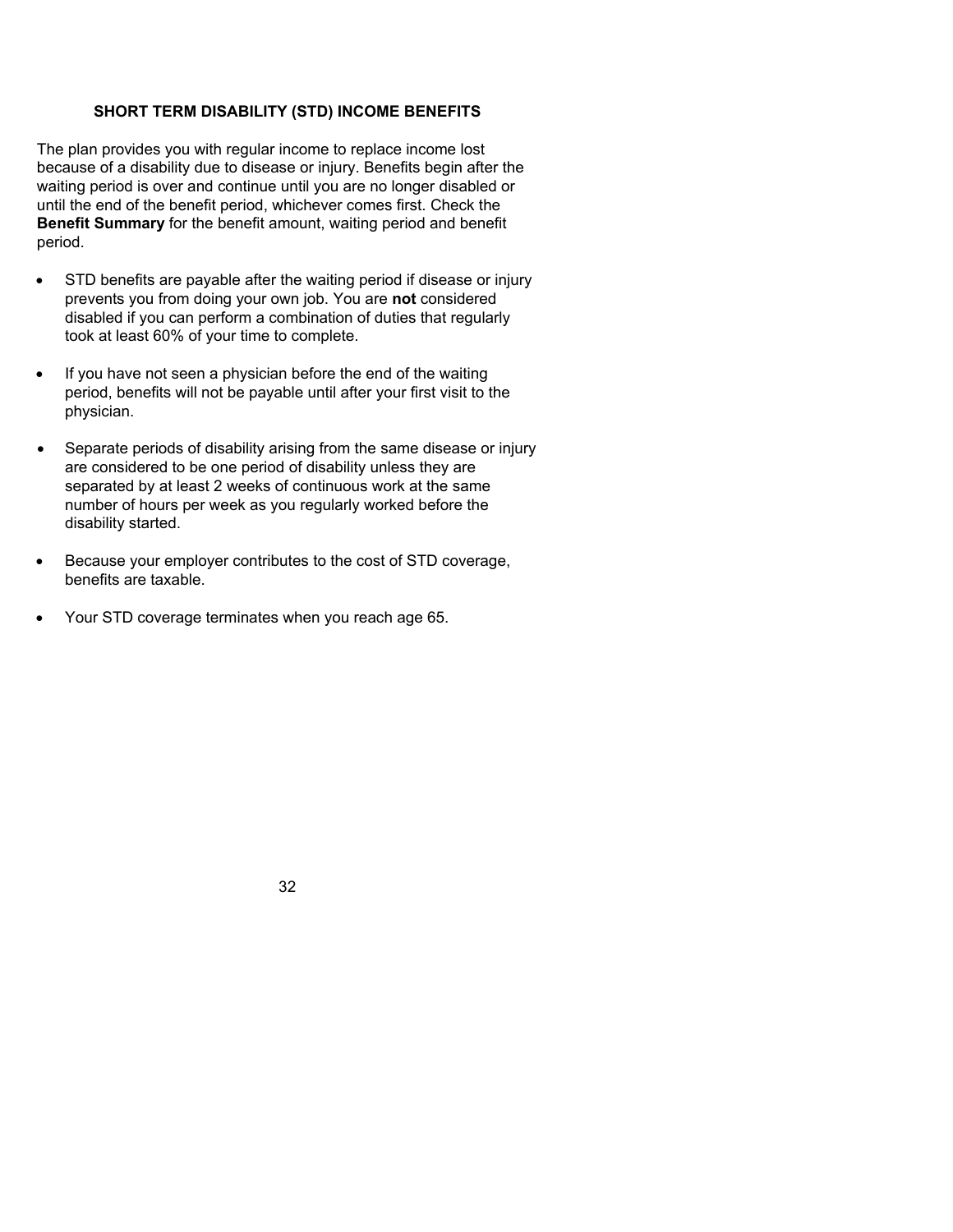### **Other Income**

Your STD benefit is reduced by other income you are entitled to receive while you are disabled. Other income includes:

- disability benefits you are entitled to on your own behalf under the Canada or Quebec Pension Plan, except for increases that take effect after the benefit period starts
- benefits under any Workers' Compensation Act or similar law
- benefits under a legislated automobile insurance plan where permitted by law

Earnings received from an approved rehabilitation plan or program are not used to reduce your STD benefit unless those earnings, together with your income from this plan and the other income listed above, would exceed your weekly earnings before you became disabled. If it does, your benefit is reduced by the excess amount.

#### **Vocational Rehabilitation Benefits**

Vocational rehabilitation involves a work related activity or training strategy that is designed to help you return to gainful employment and a more productive lifestyle. A plan or program will be approved if it is appropriate for the expected duration of your disability and it facilitates your earliest possible return to work.

### **Medical Coordination Benefits**

Medical coordination is a process of early involvement to ensure that you are diagnosed quickly and receive appropriate treatment on a timely basis. The goal is to enable you to return to work as early as possible and to prevent the disability from becoming long term or permanent.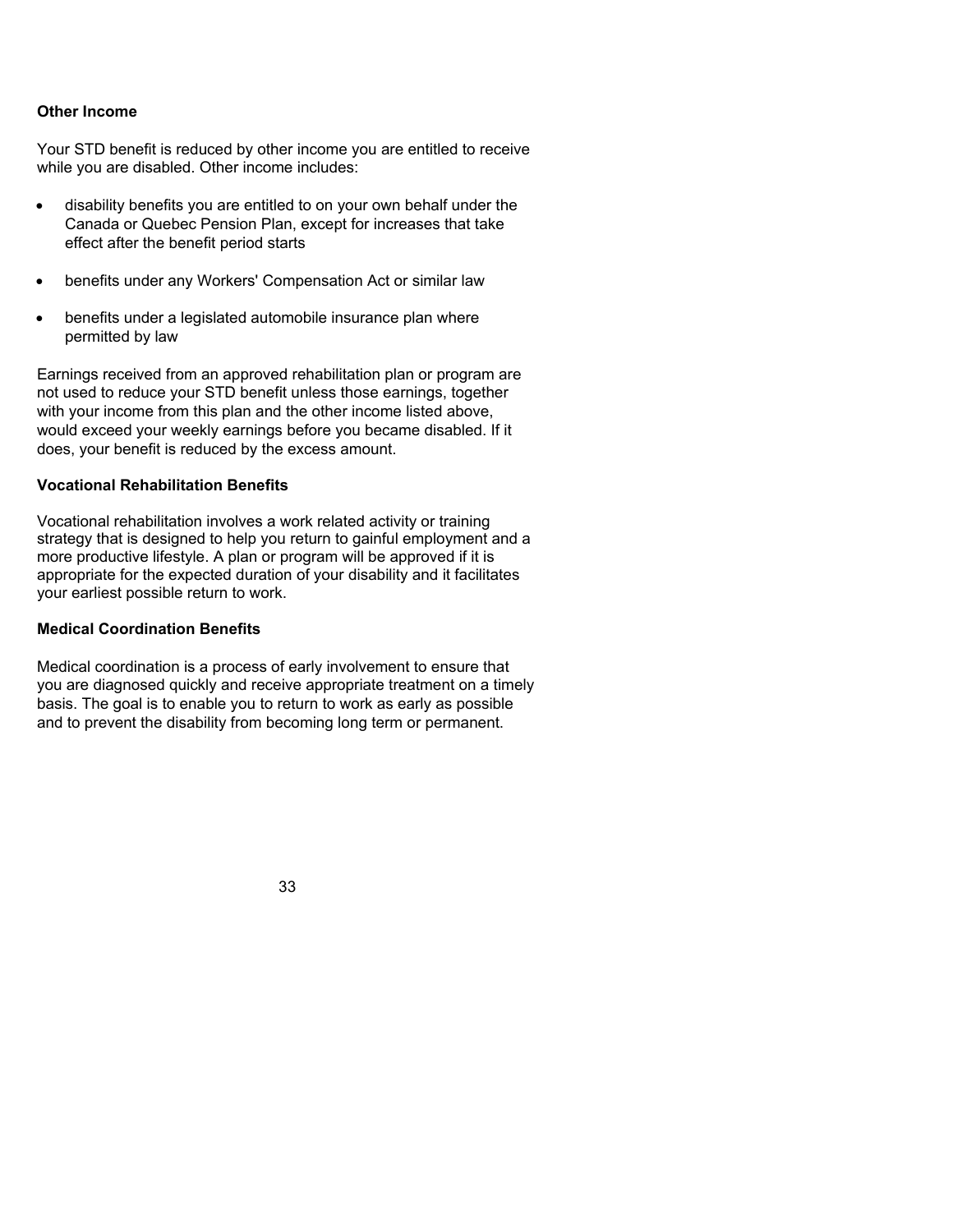# **Limitations**

No benefits are paid for:

 Any period in which you do not participate or cooperate in a prescribed plan of medical treatment appropriate for your condition.

Depending on the severity of the condition, you may be required to be under the care of a specialist.

If substance abuse contributes to your disability, the treatment program must include participation in a recognized substance withdrawal program.

• The scheduled duration of a lay-off or leave of absence.

This does not apply to any portion of a period of maternity leave during which you are disabled due to pregnancy.

- Any period of employment, except in an approved rehabilitation plan or program.
- Any period after you fail to participate or cooperate in an approved rehabilitation plan or program.
- Any period after you fail to participate or cooperate in a recommended medical coordination program.
- Disability due to or associated with cosmetic treatment.
- Any period of confinement in a prison or similar institution.
- Disability arising from war, insurrection or voluntary participation in a riot.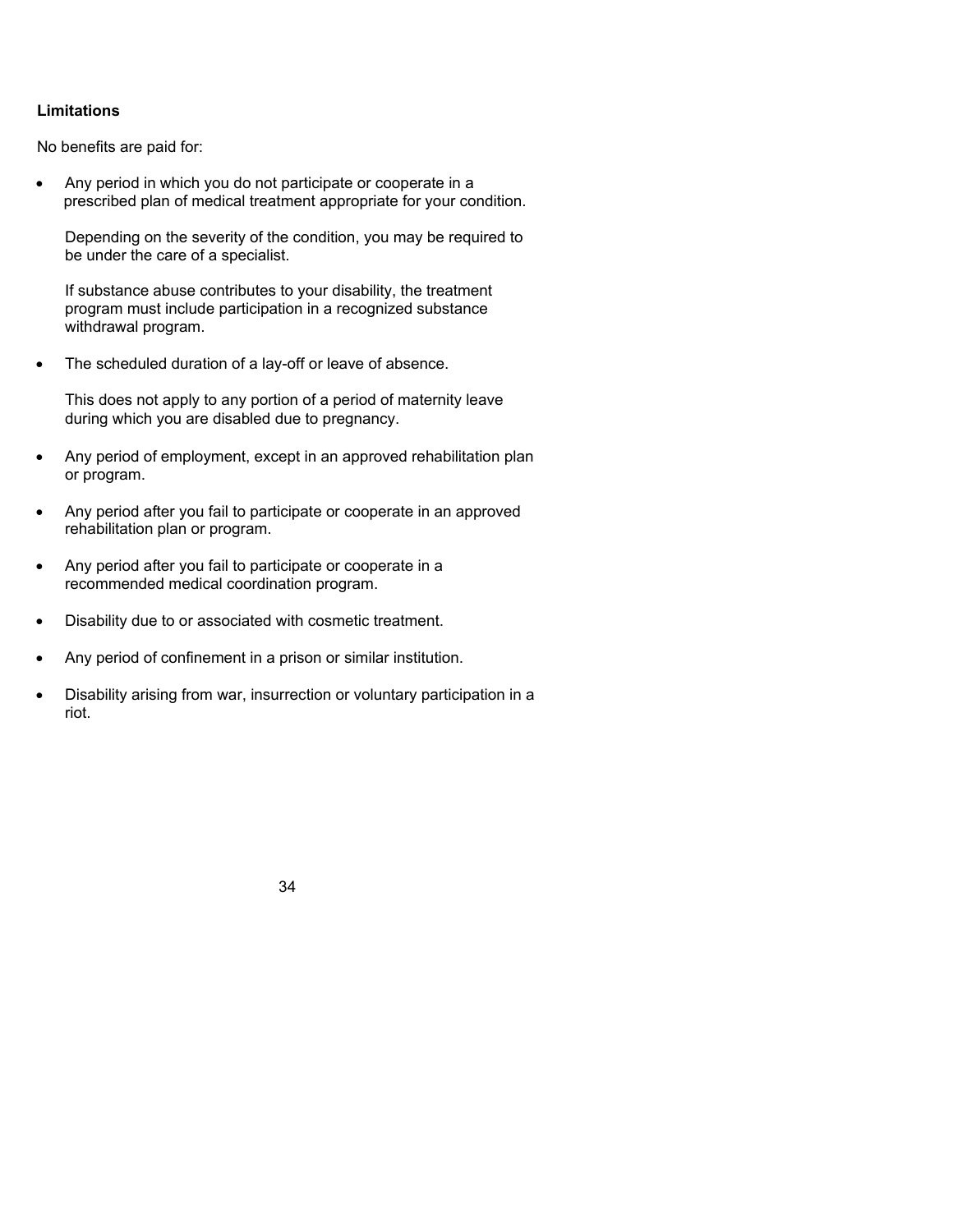# **How to Make a Claim**

- To submit claims online, go to www.greatwestlife.com / Client Services / Forms for Group Benefits Plan Members / Standard Claim Forms. Click Apply for Disability Income Benefits and follow the instructions provided under Online claim submission.
- To submit paper claims, obtain an Employee Claim Submission Guide (form M5454) and follow the guide's instructions.

You can get this form from your employer, or online from the Great-West Life corporate website. To access the form online, go to www.greatwestlife.com / Client Services / Forms for Group Benefits Plan Members / Standard Claim Forms / Apply for Disability Income Benefits. Under Paper claim submission, click Short Term Disability Income Benefits – Guide.

Please ensure that your claim is submitted to Great-West Life within 10 days after the onset of your disability.

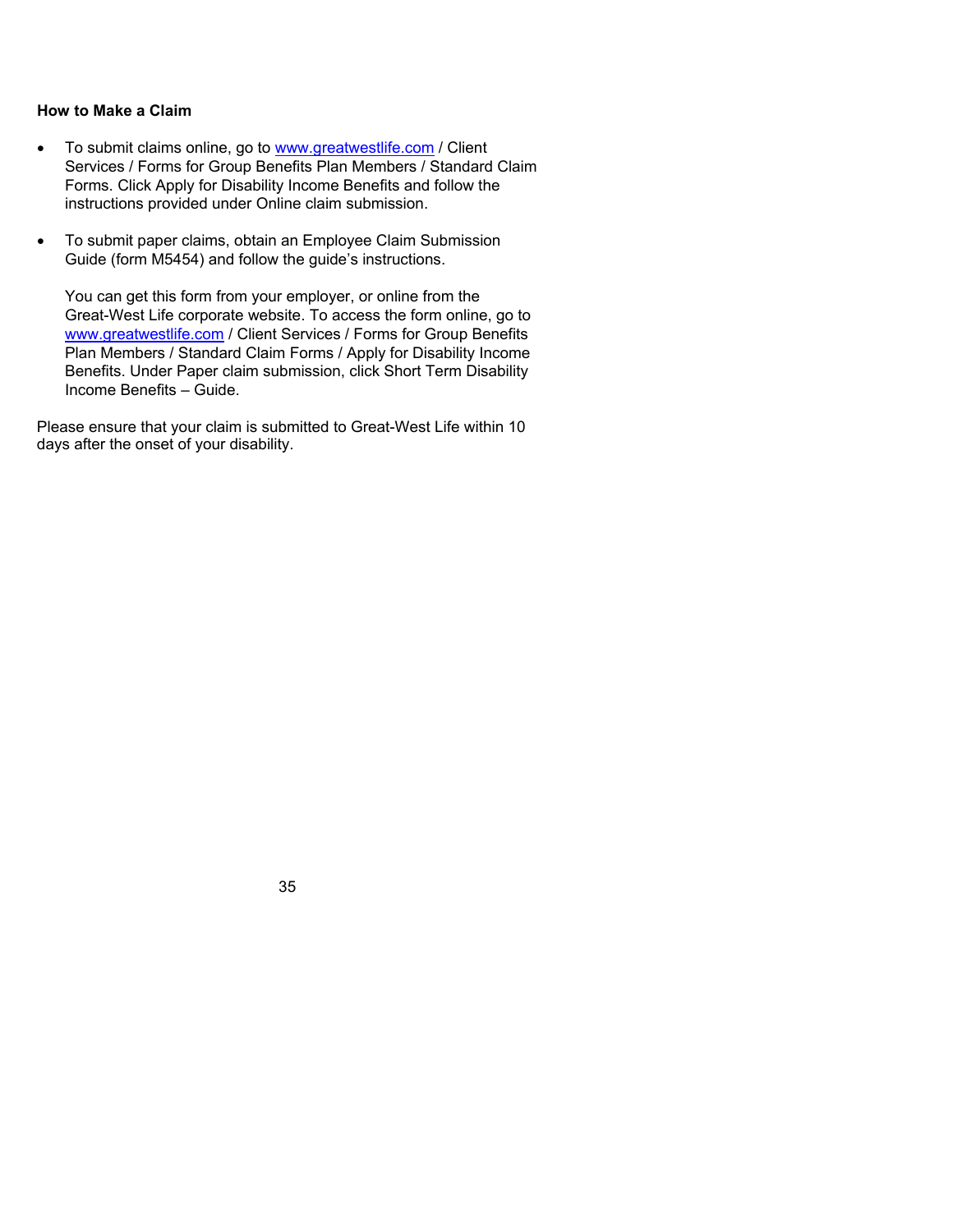### **LONG TERM DISABILITY (LTD) INCOME BENEFITS**

The plan provides you with regular income to replace income lost because of a lengthy disability due to disease or injury. Benefits begin after the waiting period is over and continue until you are no longer disabled **as defined by the policy** or you reach age 65, whichever comes first. Check the **Benefit Summary** for the benefit amount and waiting period.

- If disability is not continuous, the days you are disabled can be accumulated to satisfy the waiting period as long as no interruption is longer than 2 weeks and the disabilities arise from the same disease or injury.
- LTD benefits are payable for the first 24 months following the waiting period if disease or injury prevents you from performing the essential duties of your regular occupation, **and**, except for any employment under an approved rehabilitation plan, you are **not** employed in any occupation that is providing you with income equal to or greater than your amount of LTD insurance under this plan, as shown in the Benefit Summary.
- After 24 months, LTD benefits will continue only if your disability prevents you from being gainfully employed in any job. Gainful employment is work you are medically able to perform, for which you have at least the minimum qualifications, and which provides you with an income of at least 50% of your indexed monthly earnings before you became disabled.
- Loss of any license required for work will not be considered in assessing disability.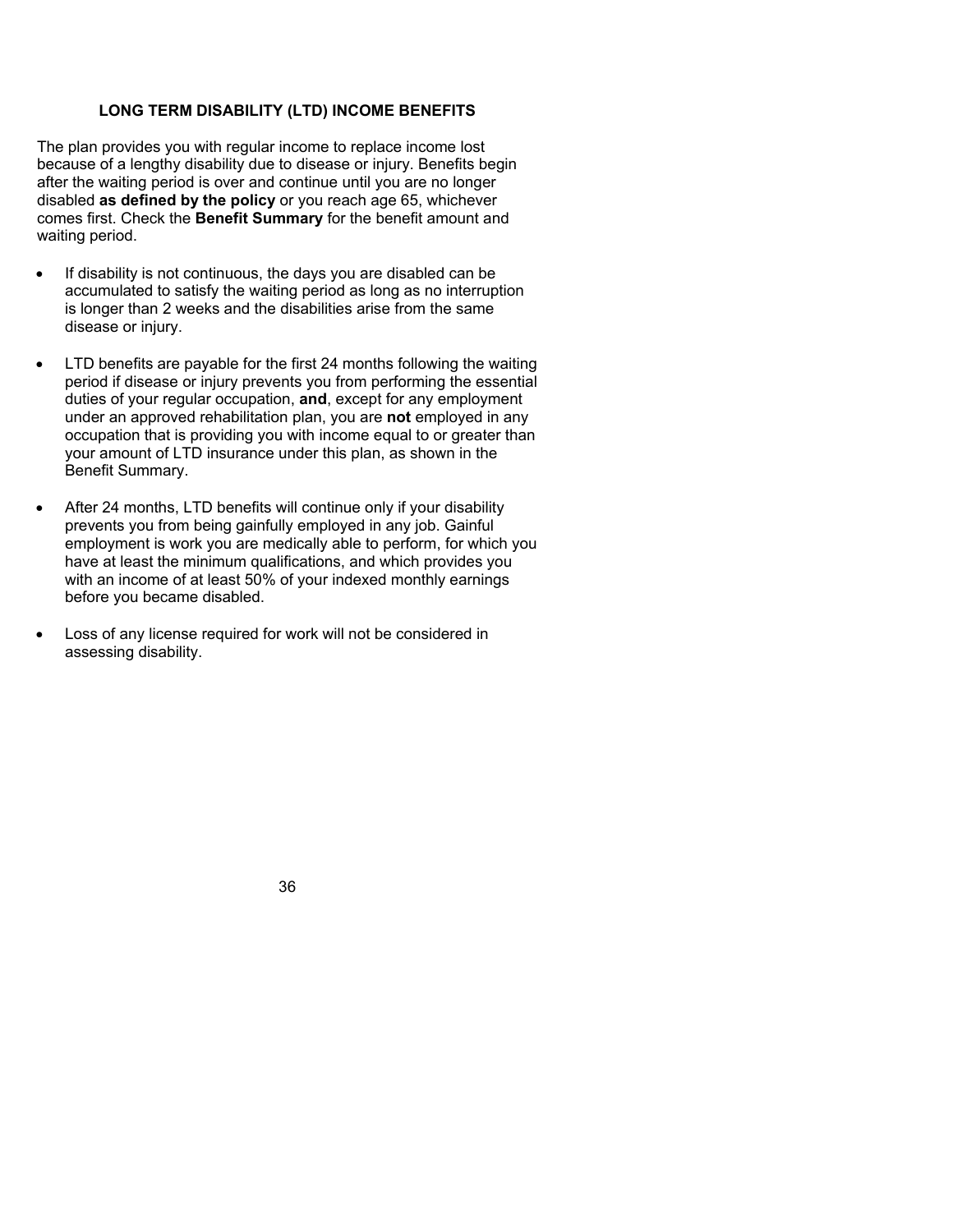- After the waiting period, separate periods of disability arising from the same disease or injury are considered to be one period of disability unless they are separated by at least 6 months.
- Because your employer contributes to the cost of LTD coverage, benefits are taxable.
- Your LTD insurance terminates when you reach age 65.

### **Other Income**

Your LTD benefit is reduced by other income you are entitled to receive while you are disabled. Your benefit is first reduced by:

- disability or retirement benefits you are entitled to on your own behalf under the Canada Pension Plan or Quebec Pension Plan
- benefits under any Workers' Compensation Act or similar law
- employer sponsored short term disability or sick leave benefits
- loss of income benefits under an automobile insurance plan, to the extent permitted by law
- 50% of earnings received from an approved rehabilitation plan

There is a further reduction of your LTD benefit if the total of the income listed below exceeds 80% of your monthly earnings before you became disabled. If it does, your benefit is reduced by the excess amount.

- your income under this plan
- loss of income benefits available through legislation, except for Employment Insurance benefits and automobile insurance benefits, which you or another member of your family is entitled to on the basis of your disability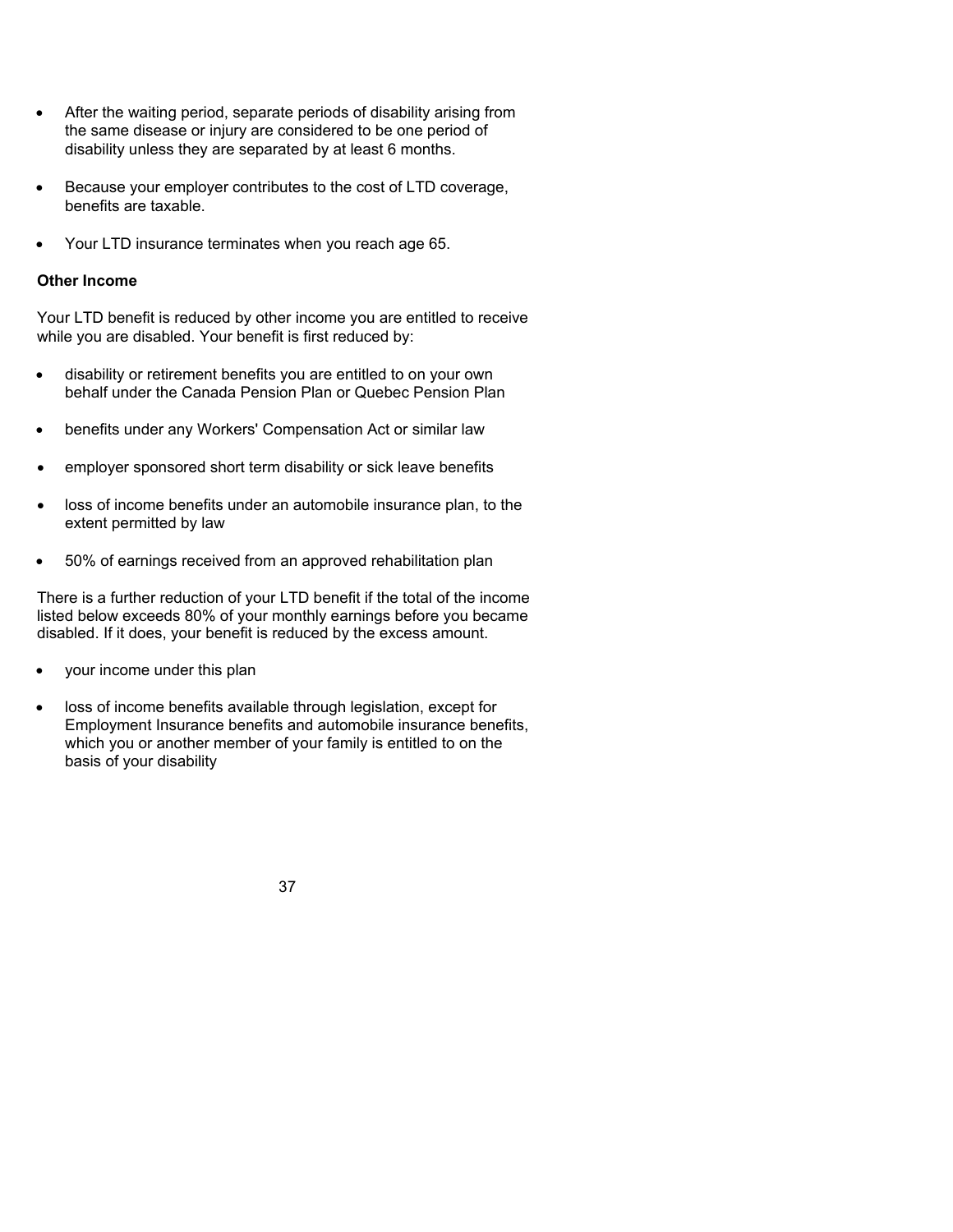- the wage loss portion of any criminal injury award
- disability benefits under a plan of insurance available through an association
- employment income, disability benefits, or retirement benefits related to any employment except for income from an approved rehabilitation plan, or employer sponsored short term disability or sick leave benefits (termination pay, severance benefits, and any similar termination of employment benefits, including any salary paid in lieu of notice, are included as employment income under this provision)

The balance of any earnings received from an approved rehabilitation plan is not used to further reduce your LTD benefit unless that balance, together with your income from this plan and the other income listed above, would exceed your indexed monthly earnings before you became disabled. If it does, your benefit is reduced by the excess amount.

Cost-of-living increases in the other income listed above, that take effect after the benefit period starts, except for income from an approved rehabilitation plan, are not included.

# **Vocational Rehabilitation**

Vocational rehabilitation involves a work related activity or training strategy that is designed to help you return to your own job or other gainful employment, and is recommended or approved by Great-West Life. In considering whether to recommend or approve a rehabilitation plan, Great-West Life will assess such factors as the expected duration of disability, and the level of activity required to facilitate the earliest possible return to work.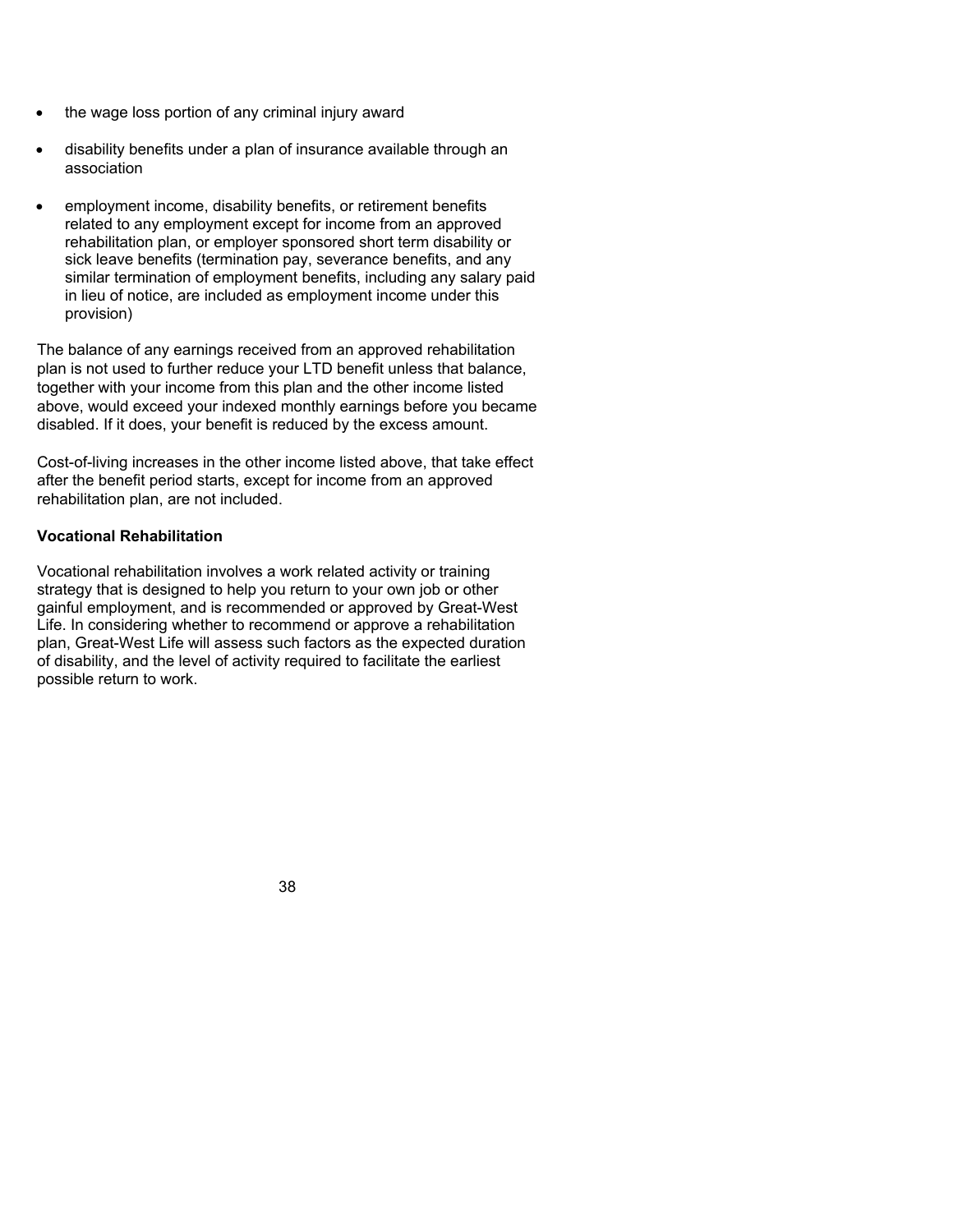# **Medical Coordination**

Medical coordination is a program, recommended or approved by Great-West Life, that is designed to facilitate medical stability and provide you with cost effective, quality care. In considering whether to recommend or approve a medical coordination program, Great-West Life will assess such factors as the expected duration of disability, and the level of activity required to facilitate medical stability.

# **Limitations**

No benefits are paid for:

- Disability arising from a disease or injury for which you received medical care before your insurance started. This limitation does not apply if your disability starts after you have been continuously insured for 1 year, or you have not had medical care for the disease or injury for a continuous period of 90 days ending on or after the date your insurance took effect.
- Any period after you fail to participate or cooperate in a prescribed plan of medical treatment appropriate for your condition.

Depending on the severity of the condition, you may be required to be under the care of a specialist.

If substance abuse contributes to your disability, the treatment program must include participation in a recognized substance withdrawal program.

 Any period after you fail to cooperate in applying for other disability benefits, reapplying for such benefits, or appealing decisions regarding such benefits, where considered appropriate by Great-West Life.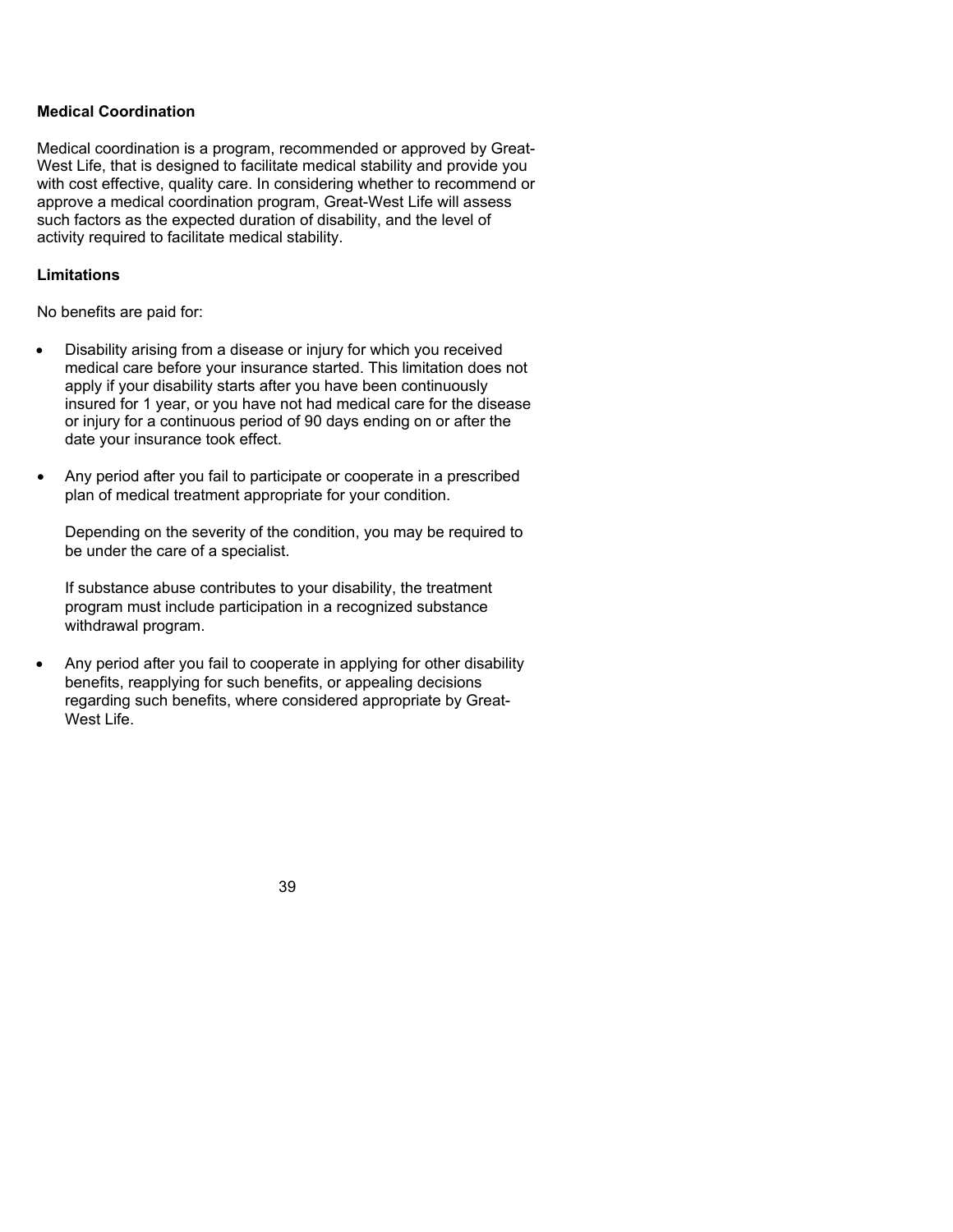- Any period after you fail to participate or cooperate in an approved rehabilitation plan.
- Any period after you fail to participate or cooperate in a recommended medical coordination program.
- Any period after you fail to participate or cooperate in a required medical or vocational assessment.
- The scheduled duration of a leave of absence.

This does not apply to any portion of a period of maternity leave during which you are disabled due to pregnancy.

- Any period in which you are outside Canada. This exclusion does not apply during the first 30 days of an absence, or if Great-West Life pre-authorized the absence prior to your departure.
- Any period of incarceration, confinement, or imprisonment by authority of law.
- Disability arising from war, insurrection, or voluntary participation in a riot.

# **How to Make a Claim**

Before the end of the short term disability benefit period, Great-West Life will ask your employer to provide information to begin processing your LTD claim. All information must be submitted within 3 months of the request.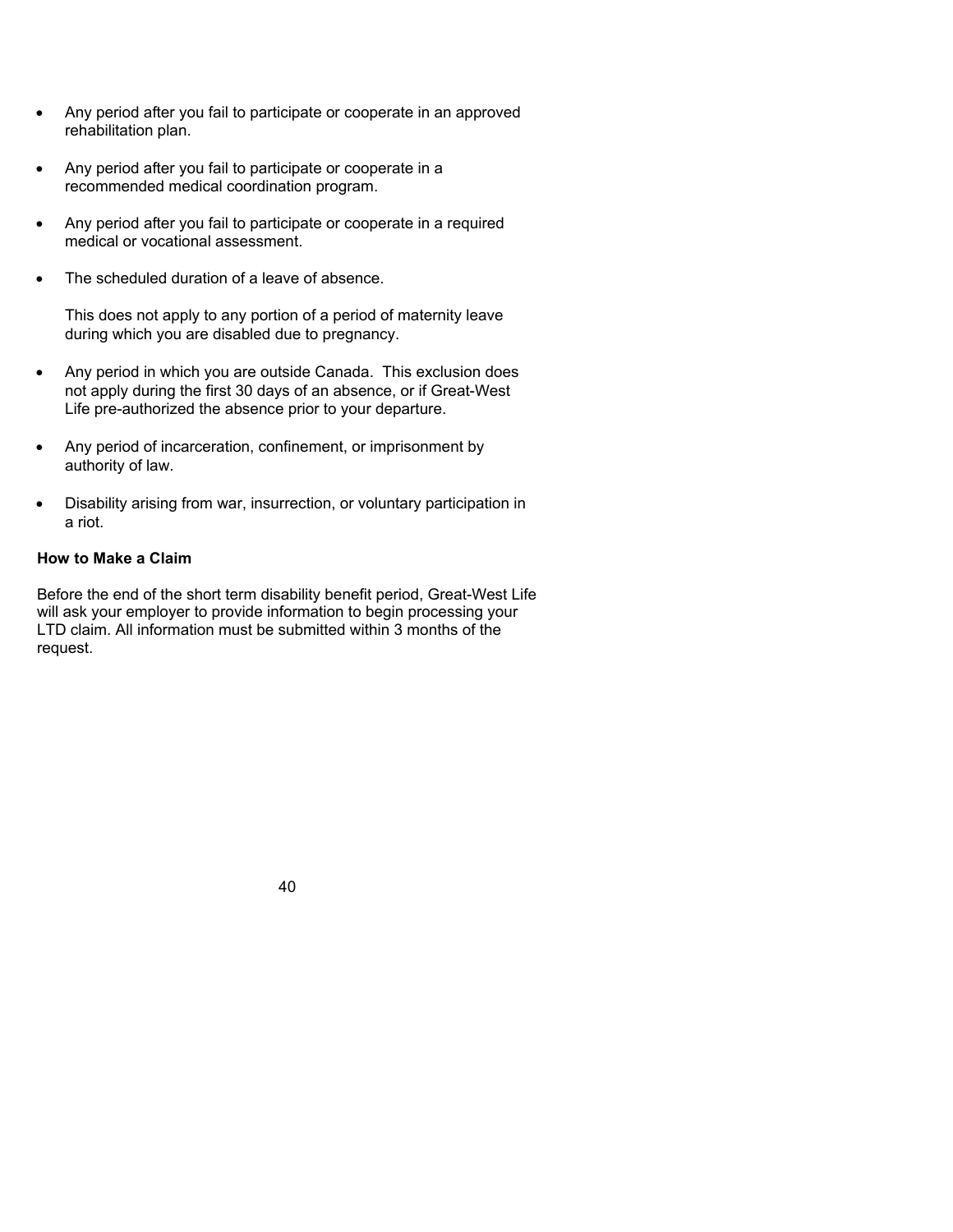# **HEALTHCARE**

A deductible may be applied before you are reimbursed. All expenses will be reimbursed at the level shown in the **Benefit Summary**. Benefits may be subject to plan maximums and frequency limits. Check the **Benefit Summary** for this information.

The plan covers customary charges for the following services and supplies. All covered services and supplies must represent reasonable treatment. Treatment is considered reasonable if it is accepted by the Canadian medical profession, it is proven to be effective, and it is of a form, intensity, frequency and duration essential to diagnosis or management of the disease or injury.

#### **Covered Expenses**

- Ambulance transportation to the nearest centre where adequate treatment is available
- Private room and board in a hospital or the government authorized co-payment for accommodation in a nursing home is covered when provided in Canada and the treatment received is acute, convalescent or palliative care.
	- Acute care is active intervention required to diagnose or manage a condition that would otherwise deteriorate.
	- Convalescent care is active treatment or rehabilitation for a condition that will significantly improve as a result of the care and follows a 3-day confinement for acute care.
	- Palliative care is treatment for the relief of pain in the final stages of a terminal condition.

Private room and board in an out-of-province hospital is covered when the treatment received is acute, convalescent or palliative care. For out-of-province accommodation, any difference between the hospital's standard ward rate and the government authorized allowance in your home province is also covered.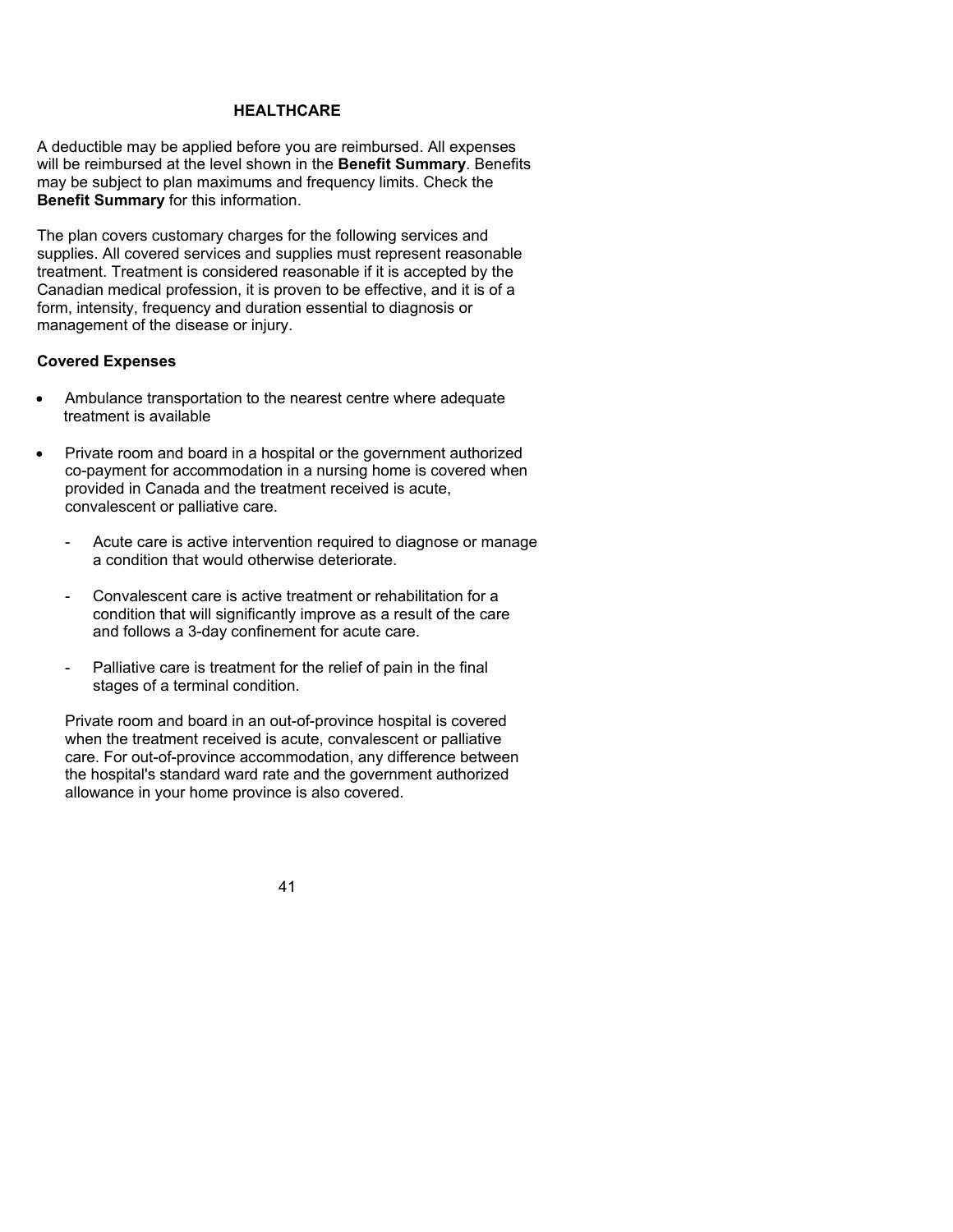The plan also covers the hospital facility fee related to dental surgery and any out-of-province hospital out-patient charges not covered by the government health plan in your home province.

Residences established primarily for senior citizens or which provide personal rather than medical care are not covered.

 Home nursing services of a registered nurse, a registered practical nurse if you are a resident of Ontario or a licensed practical nurse if you are a resident of any other province, when services are provided in Canada. No benefits are paid for services provided by a member of your family or for services which do not require the specific skills of a registered or practical nurse

You should apply for a pre-care assessment before home nursing begins

- Drugs and drug supplies described below when prescribed by a person entitled by law to prescribe them, dispensed by a person entitled by law to dispense them, and provided in Canada. Benefits for drugs and drug supplies provided outside Canada are payable only as provided under the out-of-country care provision.
	- Drugs which require a written prescription according to the Food and Drugs Act, Canada or provincial legislation in effect where the drug is dispensed, including contraceptive drugs and products containing a contraceptive drug
	- Injectable drugs including vitamins, insulins and allergy extracts. Syringes for self-administered injections are also covered
	- Disposable needles for use with non-disposable insulin injection devices, lancets and test strips
	- Extemporaneous preparations or compounds if one of the ingredients is a covered drug
	- Certain other drugs that do not require a prescription by law may be covered. If you have any questions, contact your plan administrator before incurring the expense.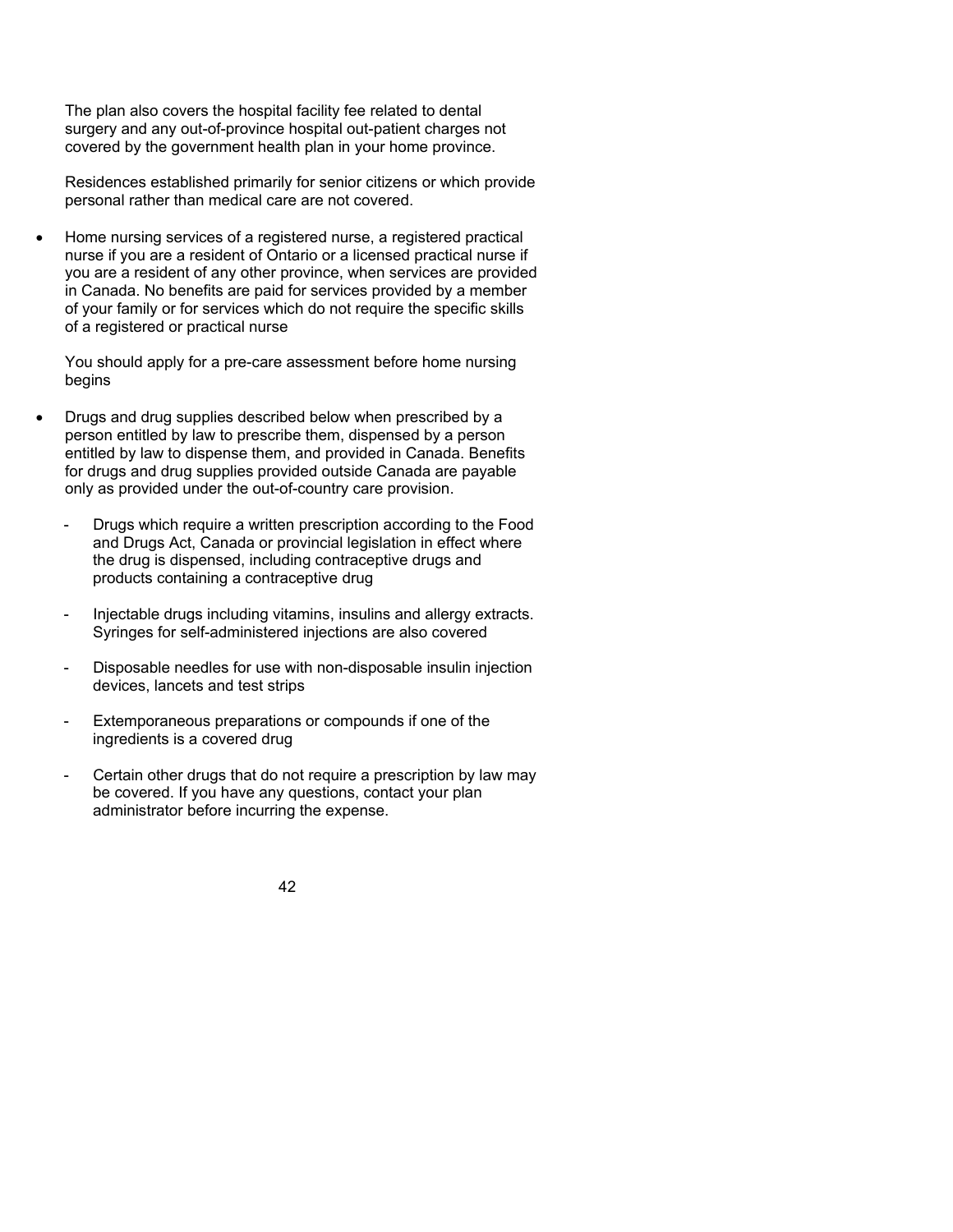The plan will also pay for preventative immunization vaccines and toxoids.

Unless medical evidence is provided to the plan administrator that indicates why a drug is not to be substituted, the covered expense may be limited to the cost of the lowest priced interchangeable drug.

For drugs eligible under a provincial drug plan, coverage is limited to the deductible amount and coinsurance you are required to pay under that plan.

- Rental or, at the plan's discretion, purchase of certain medical supplies, appliances and prosthetic devices prescribed by a physician
- Custom-made foot orthotics and stock-item orthopedic shoes, including modifications or adjustments to orthopedic or regular footwear, when prescribed by a physician
- Custom-made orthopedic shoes when required due to a medical abnormality that, based on medical evidence, cannot be accommodated in a custom-fitted orthopedic shoe or a modified custom-fitted orthopedic shoe. Shoes must be constructed by a certified orthopedic footwear specialist
- Hearing aids, including batteries, tubing and ear molds provided at the time of purchase, when prescribed by a physician
- Diabetic supplies prescribed by a physician: Novolin-pens or similar insulin injection devices using a needle, blood-letting devices including platforms but not lancets. Lancets are covered under prescription drugs
- Blood-glucose monitoring machines prescribed by a physician
- External insulin infusion pumps prescribed by a physician
- Diagnostic x-rays and lab tests, when coverage is not available under your provincial government plan

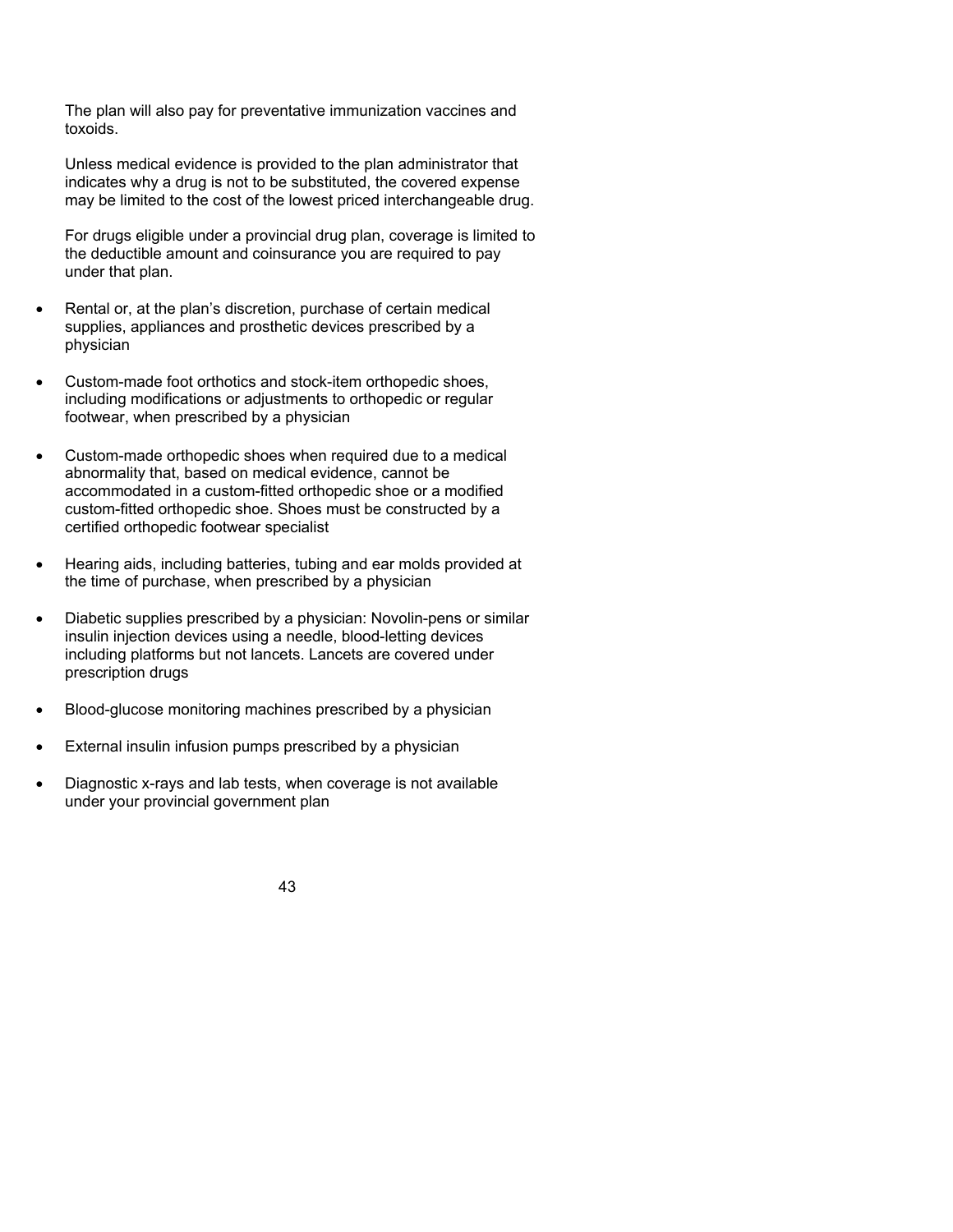Treatment of injury to sound natural teeth. Treatment must start within 60 days after the accident unless delayed by a medical condition

A sound tooth is any tooth that did not require restorative treatment immediately before the accident. A natural tooth is any tooth that has not been artificially replaced

No benefits are paid for:

- accidental damage to dentures
- dental treatment completed more than 12 months after the accident
- orthodontic diagnostic services or treatment
- Out-of-hospital services of a qualified acupuncturist
- Out-of-hospital services of a qualified chiropodist
- Out-of-hospital treatment of muscle and bone disorders, including diagnostic x-rays, by a licensed chiropractor
- Out-of-hospital services of a qualified massage therapist. A physician's referral is required after 12 visits in a calendar year.
- Out-of-hospital services of a licensed naturopath
- Out-of-hospital treatment of movement disorders by a licensed physiotherapist. A physician's referral is required after 12 visits in a calendar year
- Out-of-hospital treatment of foot disorders, including diagnostic x-rays, by a licensed podiatrist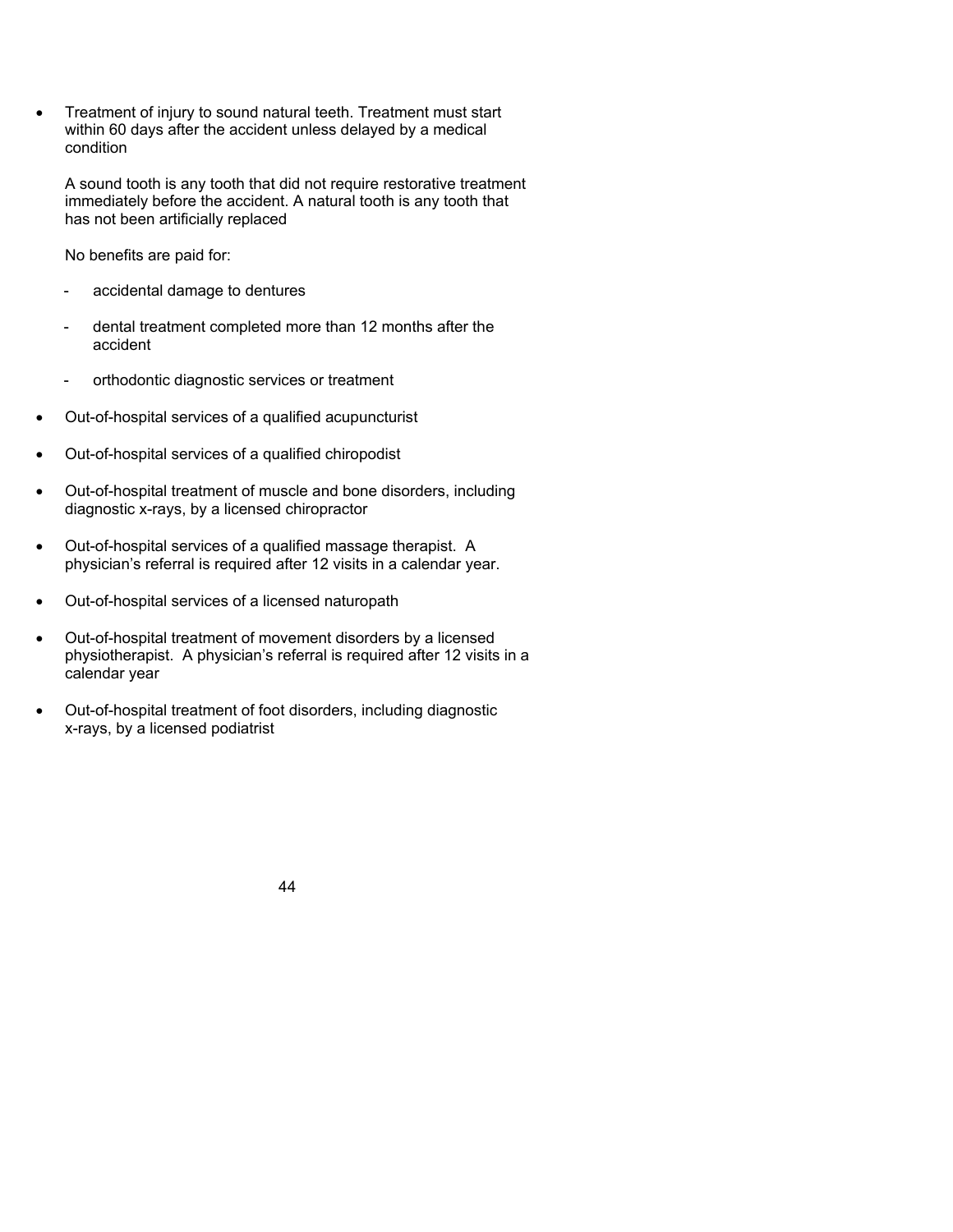- Out-of-hospital treatment by a registered psychologist or qualified social worker
- Out-of-hospital treatment of speech impairments by a qualified speech therapist

## **Visioncare**

- Eye examinations, including refractions, when they are performed by a licensed ophthalmologist or optometrist, and coverage is not available under your provincial government plan
- Glasses and contact lenses required to correct vision when provided by a licensed ophthalmologist, optometrist or optician
- Laser eye surgery required to correct vision when performed by a licensed ophthalmologist

For information on available discounts on eyewear and vision care services, refer to the Preferred Vision Services section of this booklet following the Healthcare benefit.

# **Global Medical Assistance Program**

This program provides medical assistance through a worldwide communications network which operates 24 hours a day. The network locates medical services and obtains Great-West Life's approval of covered services, when required as a result of a medical emergency arising while you or your dependent is travelling for vacation, business or education. Coverage for travel within Canada is limited to emergencies arising more than 500 kilometres from home. You must be covered by the government health plan in your home province to be eligible for global medical assistance benefits. The following services are covered, subject to Great-West Life's prior approval:

 On-site hospital payment when required for admission, to a maximum of \$1,000

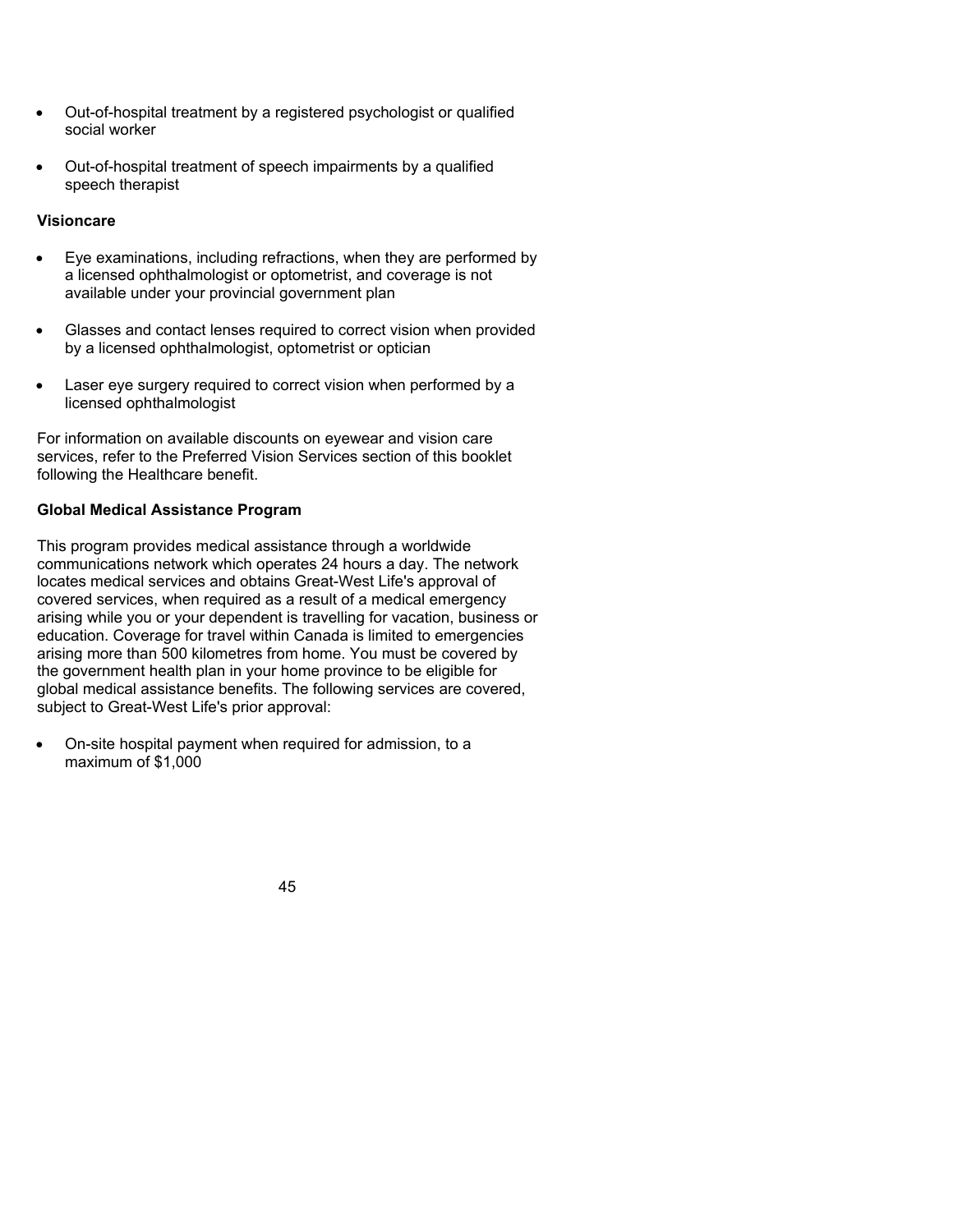If suitable local care is not available, medical evacuation to the nearest suitable hospital while travelling in Canada. If travel is outside Canada, transportation will be provided to a hospital in Canada or to the nearest hospital outside Canada equipped to provide treatment

When services are covered under this provision, they are not covered under other provisions described in this booklet

- Transportation and lodging for one family member joining a patient hospitalized for more than 7 days while travelling alone. Benefits will be paid for moderate quality lodgings up to \$1,500 and for a round trip economy class ticket
- If you or a dependent is hospitalized while travelling with a companion, extra costs for moderate quality lodgings for the companion when the return trip is delayed due to your or your dependent's medical condition, to a maximum of \$1,500
- The cost of comparable return transportation home for you or a dependent and one travelling companion if prearranged, prepaid return transportation is missed because you or your dependent is hospitalized. Coverage is provided only when the return fare is not refundable. A rental vehicle is not considered prearranged, prepaid return transportation
- In case of death, preparation and transportation of the deceased home
- Return transportation home for minor children travelling with you or a dependent who are left unaccompanied because of your or your dependent's hospitalization or death. Return or round trip transportation for an escort for the children is also covered when considered necessary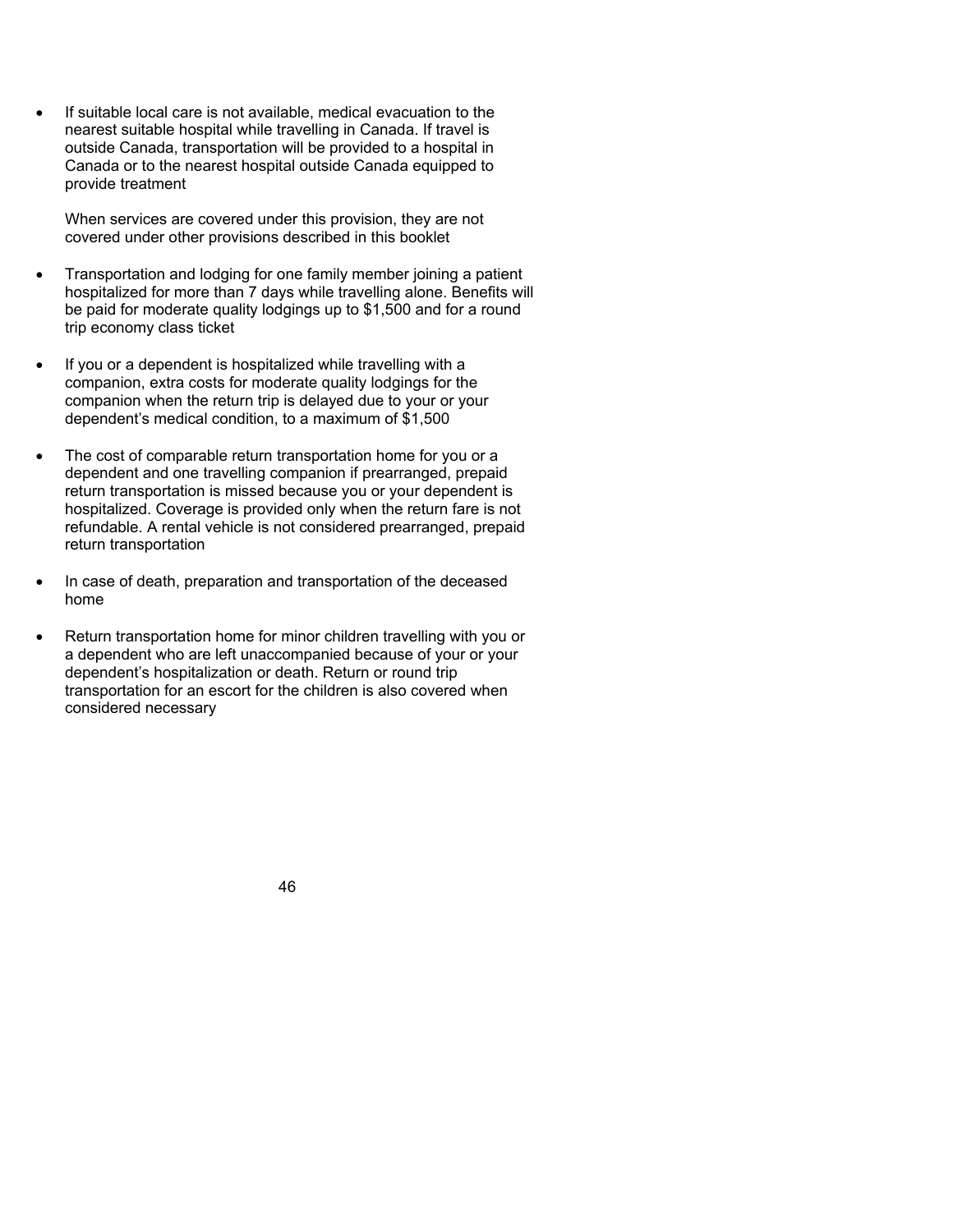Costs of returning your or your dependent's vehicle home or to the nearest rental agency when illness or injury prevents you or your dependent from driving, to a maximum of \$1,000. Benefits will not be paid for vehicle return if transportation reimbursement benefits are paid for the cost of comparable return transportation home

Benefits payable for moderate quality accommodation include telephone expenses as well as taxicab and car rental charges. Meal expenses are not covered.

# **Out-Of-Country Care**

 **Emergency care** outside Canada is covered if it is required as a result of a medical emergency arising while you or your dependent is temporarily outside Canada for vacation, business or education purposes. To qualify for benefits, you must be covered by the government health plan in your home province.

A medical emergency is either a sudden, unexpected injury, or a sudden, unexpected illness or acute episode of disease that could not have been reasonably anticipated based on the patient's prior medical condition.

Emergency care is covered medical treatment that is provided as a result of and immediately following a medical emergency.

If the patient's condition permits a return to Canada, benefits are limited to the lesser of:

- the amount payable under this plan for continued treatment outside Canada, and
- the amount payable under this plan for comparable treatment in Canada plus the cost of return transportation.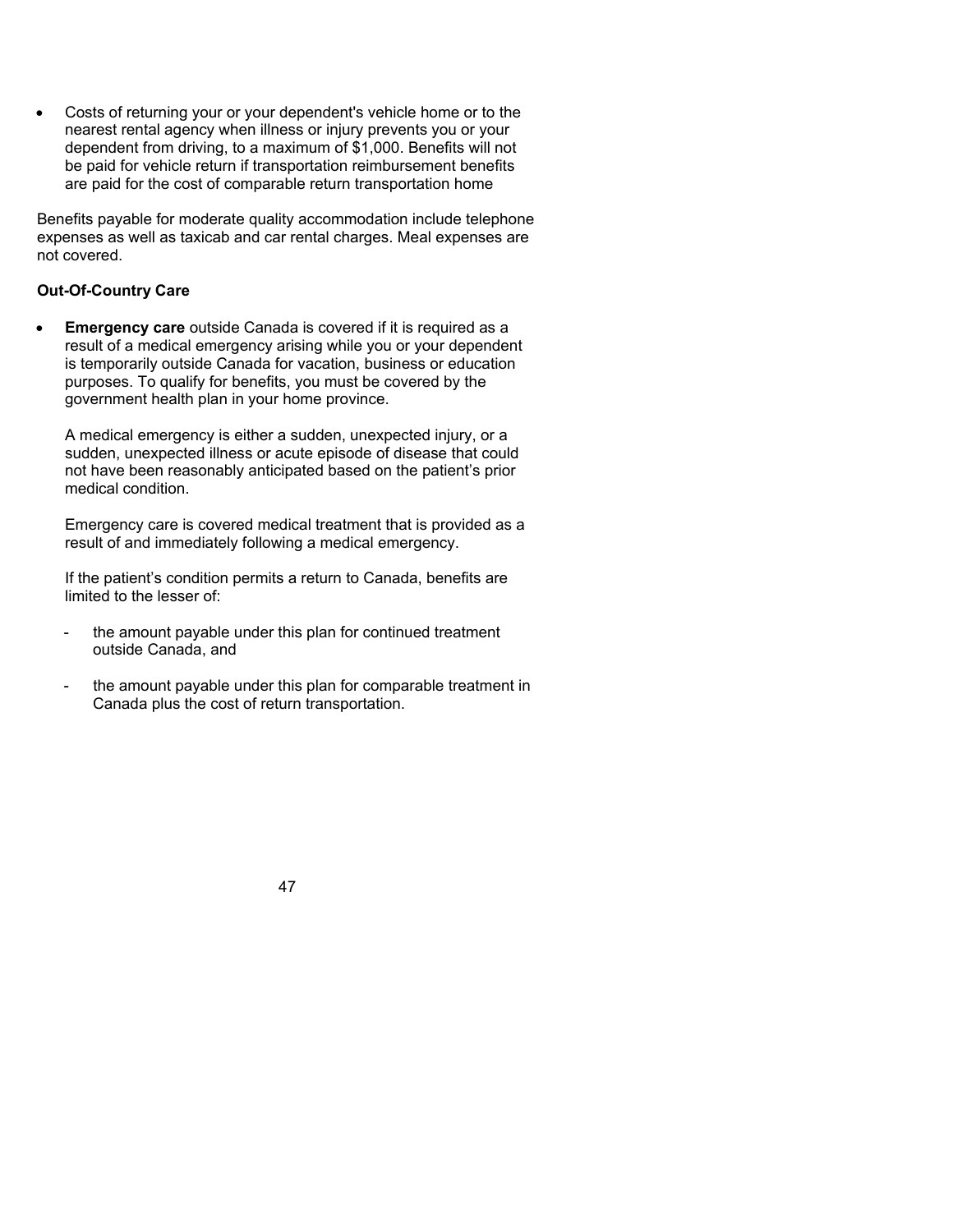No benefits are paid for:

- any further medical care related to a medical emergency after the initial acute phase of treatment. This includes nonemergency continued management of the condition originally treated as an emergency
- any subsequent and related episodes during the same absence from Canada
- expenses related to pregnancy and delivery, including infant care:
	- after the 34th week of pregnancy, or
	- at any time during the pregnancy if the patient's medical history indicates a higher than normal risk of an early delivery or complications.
- **Non-emergency care** outside Canada is covered for you and your dependents if:
	- it is required as a result of a referral from your usual Canadian physician
	- it is not available in any Canadian province and must be obtained elsewhere for reasons other than waiting lists or scheduling difficulties
	- you are covered by the government health plan in your home province for a portion of the cost, and
	- a pre-authorization of benefits is approved by Great-West Life before you leave Canada for treatment.

No benefits will be paid for:

- investigational or experimental treatment
- transportation or accommodation charges.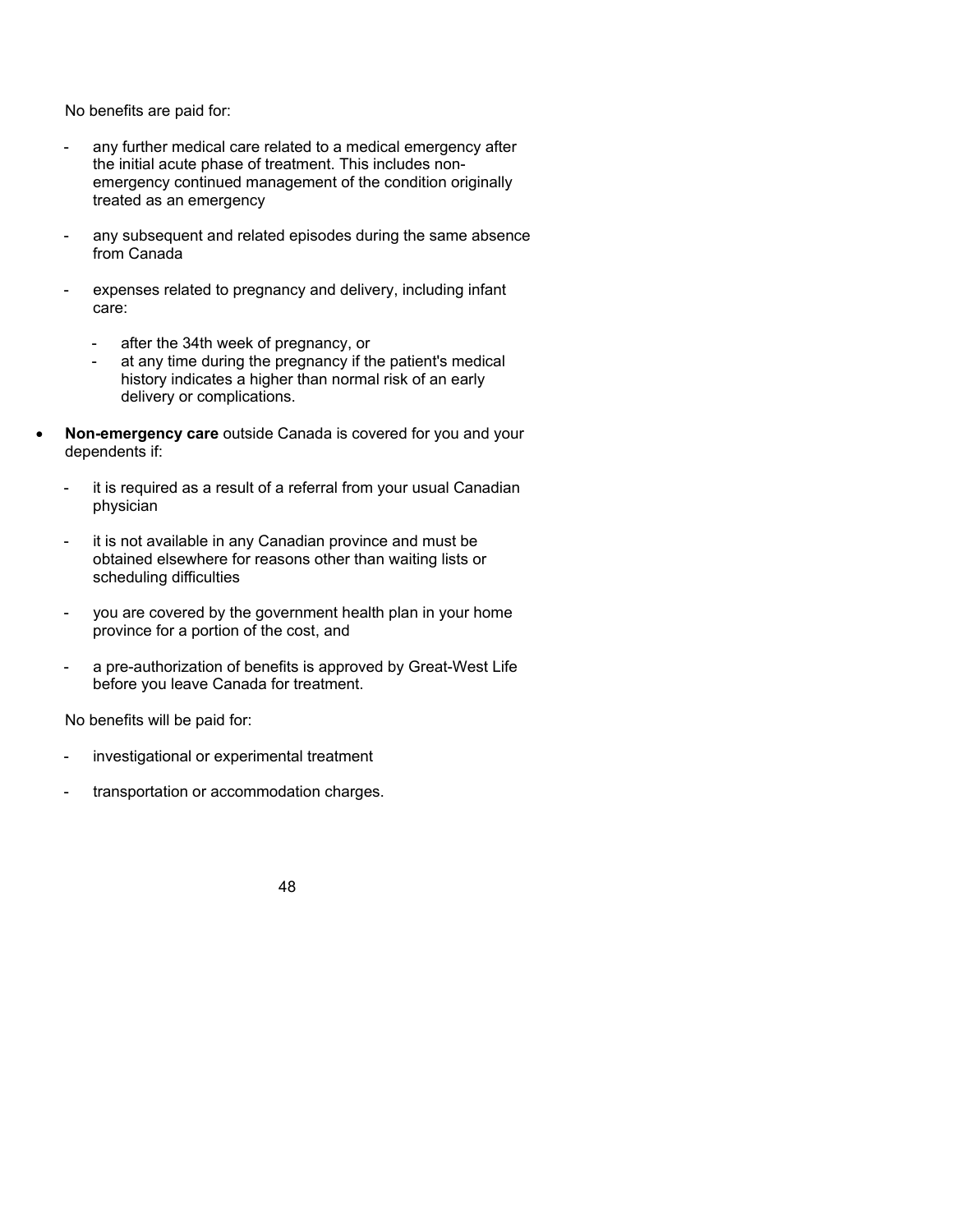The plan covers the following services and supplies when related to outof-country care:

- treatment by a physician
- diagnostic x-ray and laboratory services
- hospital accommodation in a standard or semi-private ward or intensive care unit, if the confinement begins while you or your dependent is covered
- medical supplies provided during a covered hospital confinement
- paramedical services provided during a covered hospital confinement
- hospital out-patient services and supplies
- medical supplies provided out-of-hospital if they would have been covered in Canada
- drugs
- out-of-hospital services of a professional nurse
- for emergency care only:
	- ambulance services by a licensed ambulance company to the nearest centre where essential treatment is available
	- dental accident treatment if it would have been covered in Canada.

### **Other Services and Supplies**

Services or supplies that represent reasonable treatment but are not otherwise covered under this plan may be covered by the plan on such terms as the plan administrator determines.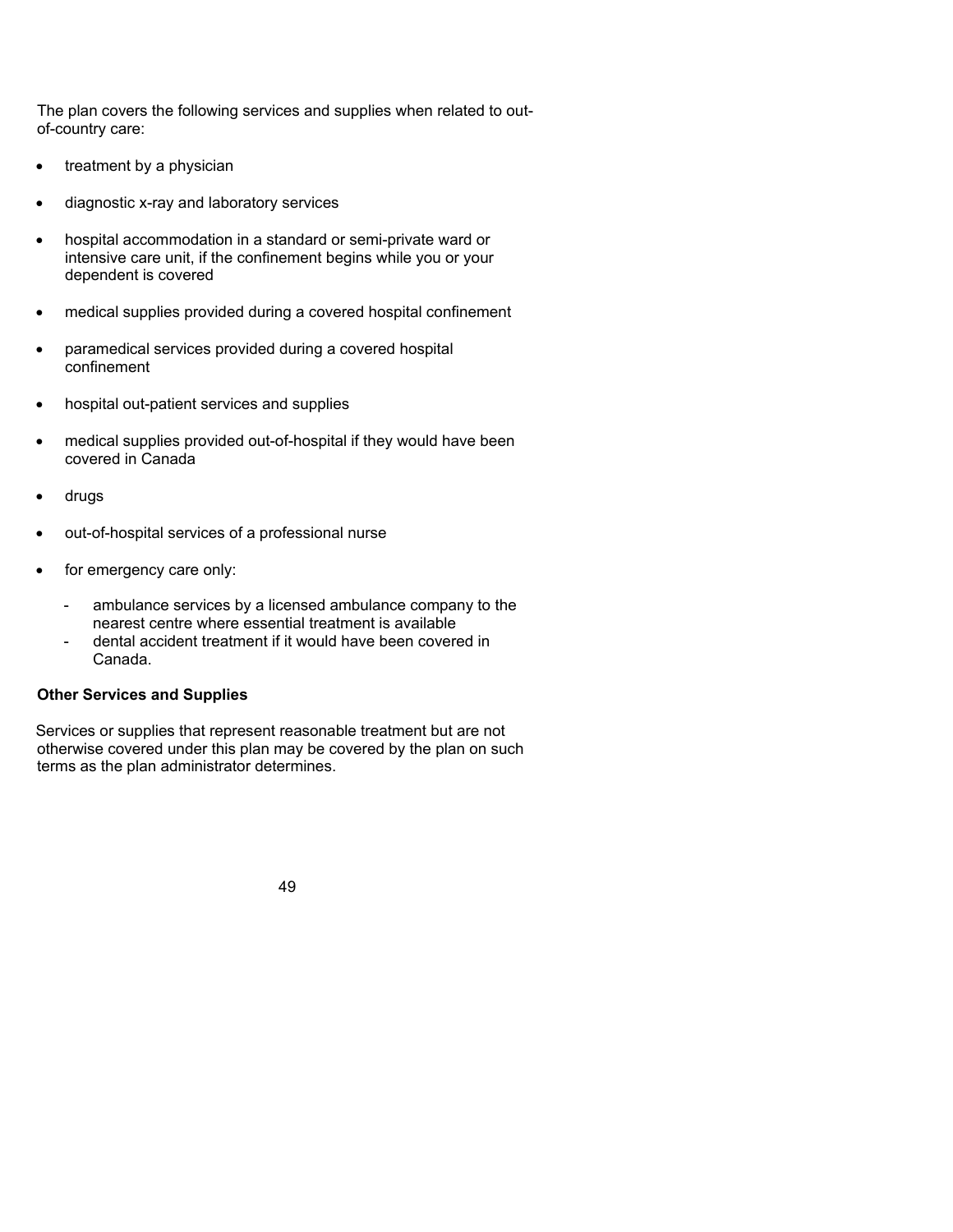# **Limitations**

A claim for a service or supply that was purchased from a provider that is not approved by the plan administrator may be declined.

The covered expense for a service or supply may be limited to that of a lower cost alternative service or supply that represents reasonable treatment.

Except to the extent otherwise required by law, no benefits are paid for:

- Expenses private benefit plans are not permitted to cover by law
- Services or supplies for which a charge is made only because you have coverage
- The portion of the expense for services or supplies that is payable by the government health plan in your home province, whether or not you are actually covered under the government health plan
- Any portion of services or supplies which you are entitled to receive, or for which you are entitled to a benefit or reimbursement, by law or under a plan that is legislated, funded, or administered in whole or in part by a government ("government plan"), without regard to whether coverage would have otherwise been available under this plan

In this limitation, government plan does not include a group plan for government employees

Services or supplies that do not represent reasonable treatment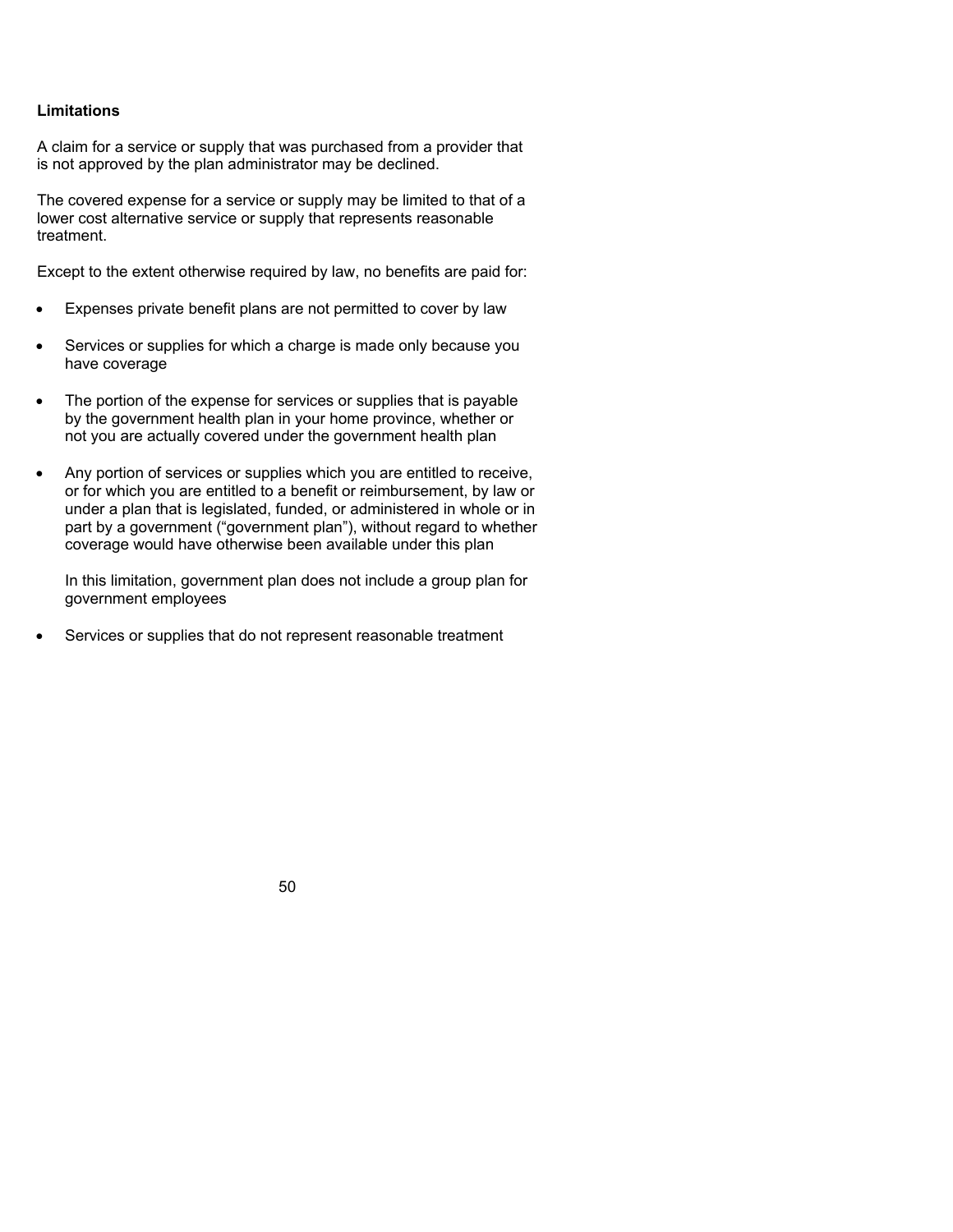- Services or supplies associated with:
	- treatment performed only for cosmetic purposes
	- recreation or sports rather than with other daily living activities
	- the diagnosis or treatment of infertility, other than drugs
	- contraception, other than contraceptive drugs, diaphragms, and products containing a contraceptive drug
- Services or supplies not listed as covered expenses unless determined by the plan administrator to be covered expenses
- Extra medical supplies that are spares or alternates
- Services or supplies received outside Canada except as listed under Out-of-Country Care and Global Medical Assistance
- Services or supplies received out-of-province in Canada unless you are covered by the government health plan in your home province and benefits would have been paid under this plan for the same services or supplies if they had been received in your home province

This limitation does not apply to Global Medical Assistance

- Expenses arising from war, insurrection, or voluntary participation in a riot
- Chronic care
- Visioncare services and supplies required by an employer as a condition of employment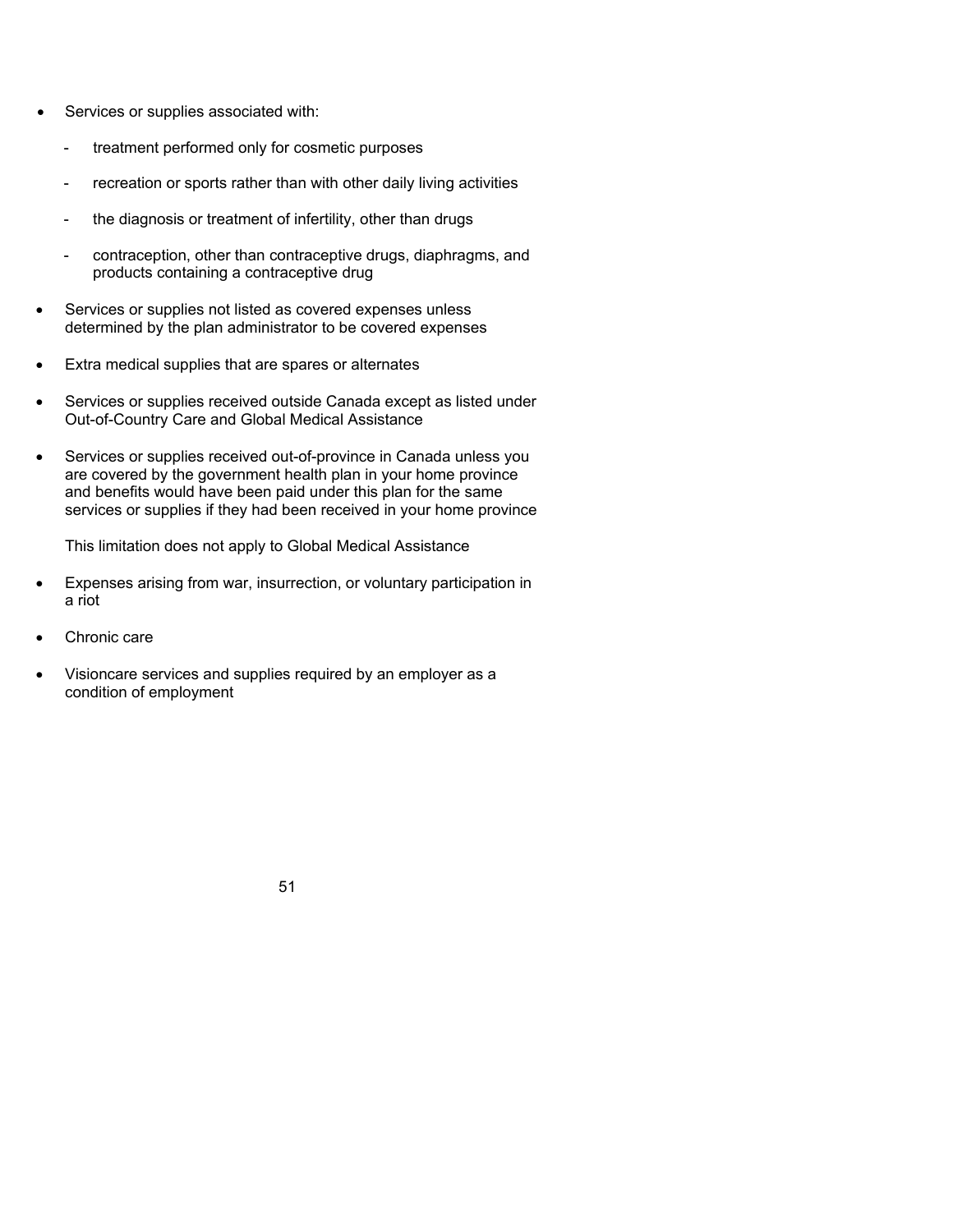In addition under the prescription drug coverage, no benefits are paid for:

- Atomizers, appliances, prosthetic devices, colostomy supplies, first aid supplies, diagnostic supplies or testing equipment
- Non-disposable insulin delivery devices or spring loaded devices used to hold blood letting devices
- Delivery or extension devices for inhaled medications
- Oral vitamins, minerals, dietary supplements, homeopathic preparations, infant formulas or injectable total parenteral nutrition solutions
- Condoms, contraceptive jellies, foams, sponges, suppositories, contraceptive implants or appliances
- Any drug that does not have a drug identification number as defined by the Food and Drugs Act, Canada
- Any single purchase of drugs which would not reasonably be used within 34 days. In the case of certain maintenance drugs, a 100-day supply will be covered
- Drugs administered during treatment in an emergency room of a hospital, or as an in-patient in a hospital
- Non-injectable allergy extracts
- Drugs that are considered cosmetic, such as topical minoxidil or sunscreens, whether or not prescribed for a medical reason
- Drugs used to treat erectile dysfunction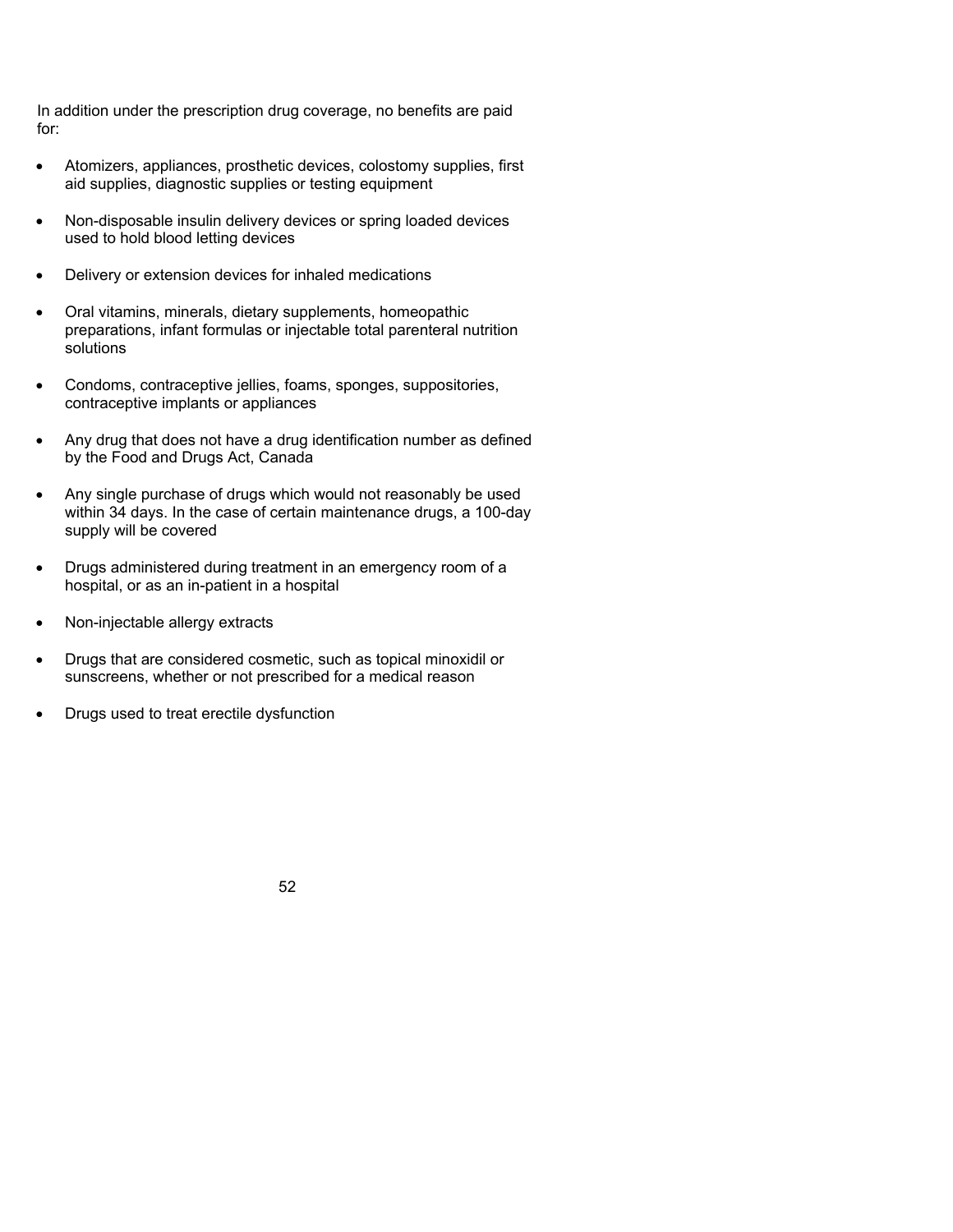### **Prior Authorization**

In order to determine whether coverage is provided for certain services or supplies, the plan administrator maintains a limited list of services and supplies that require prior authorization.

These services and supplies, including a listing of the prior authorization drugs, can be found on the Great-West Life website as follows: http://greatwestlife.com/001/Client\_Services/Group\_Plan\_Members/For ms/Prior\_Authorizations\_Forms/index.htm

Prior authorization is intended to help ensure that a service or supply represents a reasonable treatment.

If the use of a lower cost alternative service or supply represents reasonable treatment, you or your dependent may be required to provide medical evidence to the plan administrator why the lower cost alternative service or supply cannot be used before coverage may be provided for the service or supply.

#### **Health Case Management**

If you or one of your dependents apply for prior authorization of certain supplies or services, the plan administrator may contact you to participate in health case management. Health case management is a program recommended or approved by the plan administrator that may include but is not limited to:

- consultation with you or your dependent and the attending physician to gain understanding of the treatment plan recommended by the attending physician;
- comparison, with the attending physician, of the recommended treatment plan with alternatives, if any, that represent reasonable treatment;
- identification to the attending physician of opportunities for education and support; and
- monitoring your or your dependent's adherence to the treatment plan recommended by the person's attending physician.

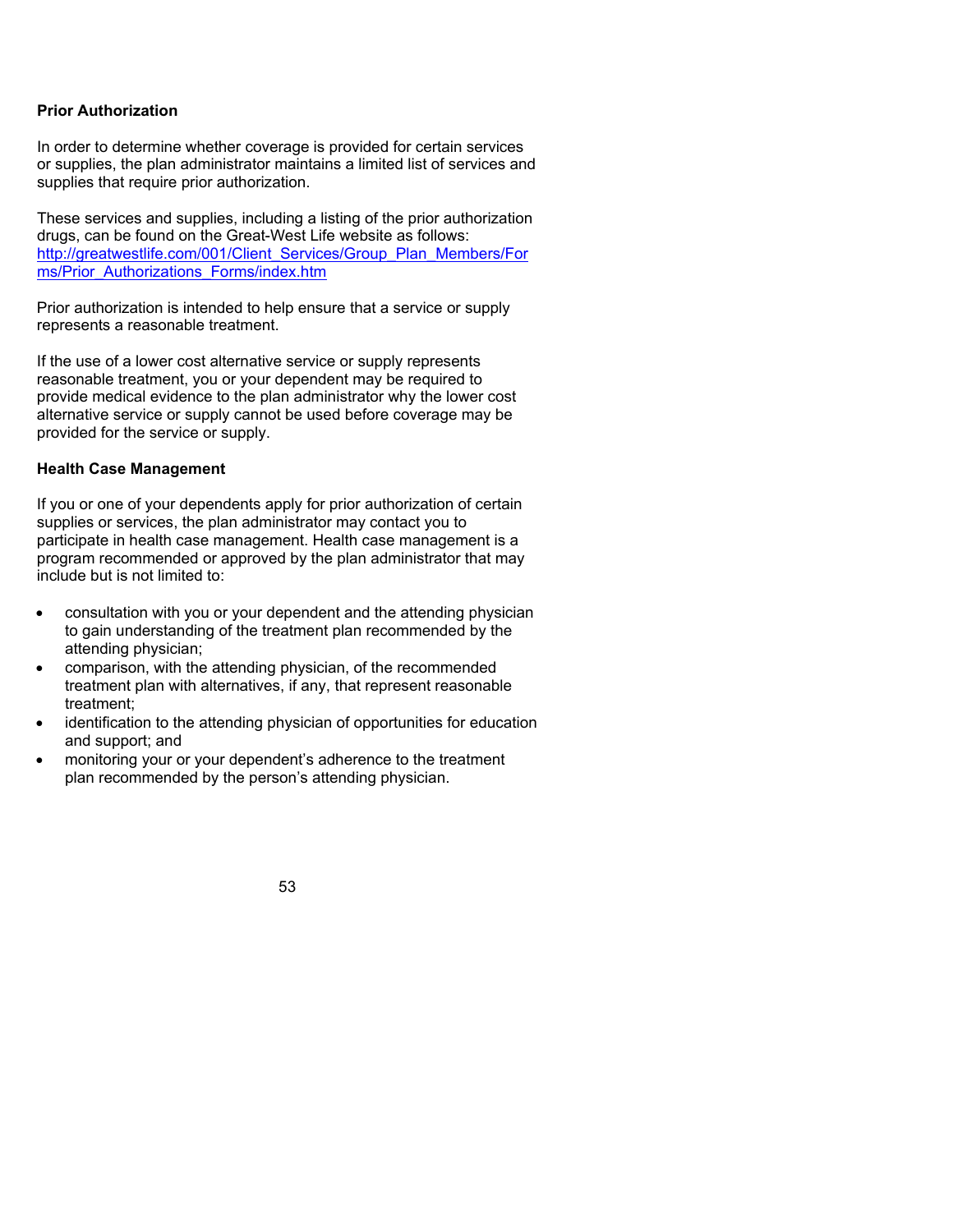In determining whether to implement health case management, the plan administrator may assess such factors as the service or supply, the medical condition, and the existence of generally accepted medical guidelines for objectively measuring medical effectiveness of the treatment plan recommended by the attending physician.

# **Health Case Management Limitation**

The payment of benefits for a service or supply may be limited, on such terms as the plan administrator determines, where:

- the plan administrator has implemented health case management and you or your dependent do not participate or cooperate; or
- you or your dependent have not adhered to the treatment plan recommended by his attending physician with respect to the use of the service or supply.

# **Designated Provider Limitation**

For a service or supply to which prior authorization applies or where the plan administrator has recommended or approved health case management, the plan administrator can require that a service or supply be purchased from or administered by a provider designated by the plan administrator, and:

- the covered expense for a service or supply that was not purchased from or administered by a provider designated by the plan administrator may be limited to the cost of the service or supply had it been purchased from or administered by the provider designated by the plan administrator; or
- a claim for a service or supply that was not purchased from or administered by a provider designated by the plan administrator may be declined.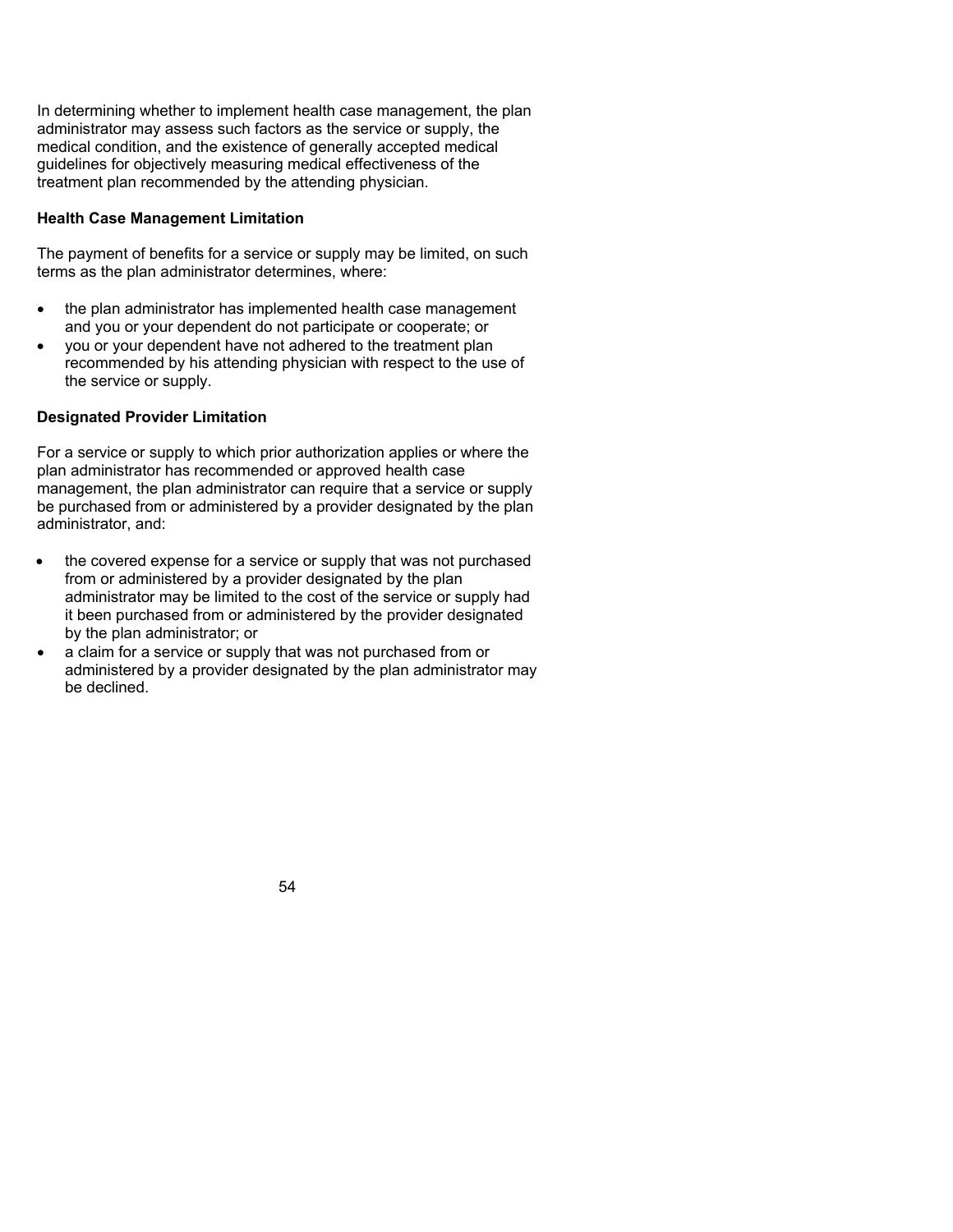### **Patient Assistance Program**

A patient assistance program may provide financial, educational or other assistance to you or your dependents with respect to certain services or supplies.

If you or your dependents are eligible for a patient assistance program, you or your dependent may be required to apply to and participate in such a program. Where financial assistance is available from a patient assistance program the plan administrator requires participation in, the covered expense for a service or supply may be reduced by the amount of financial assistance you or your dependent is entitled to receive for that service or supply.

# **How to Make a Claim**

 **Out-of-country claims (other than those for Global Medical Assistance expenses)** should be submitted to Great-West Life as soon as possible after the expense is incurred. It is very important that you send your claims to the Great-West Life Out-of-Country Claims Department immediately as your Provincial or Territorial Medical Plan has very strict time limitations.

Access GroupNet for Plan Members to obtain a personalized claim form or obtain form M5432 (Statement of Claim Out-of-Country Expenses form) from your employer. You must also obtain the Government Assignment form, and residents of British Columbia, Quebec and Newfoundland & Labrador must also obtain the Special Government Claim form. The Great-West Life Out-of-Country Claims Department will forward the appropriate government forms to your attention when required.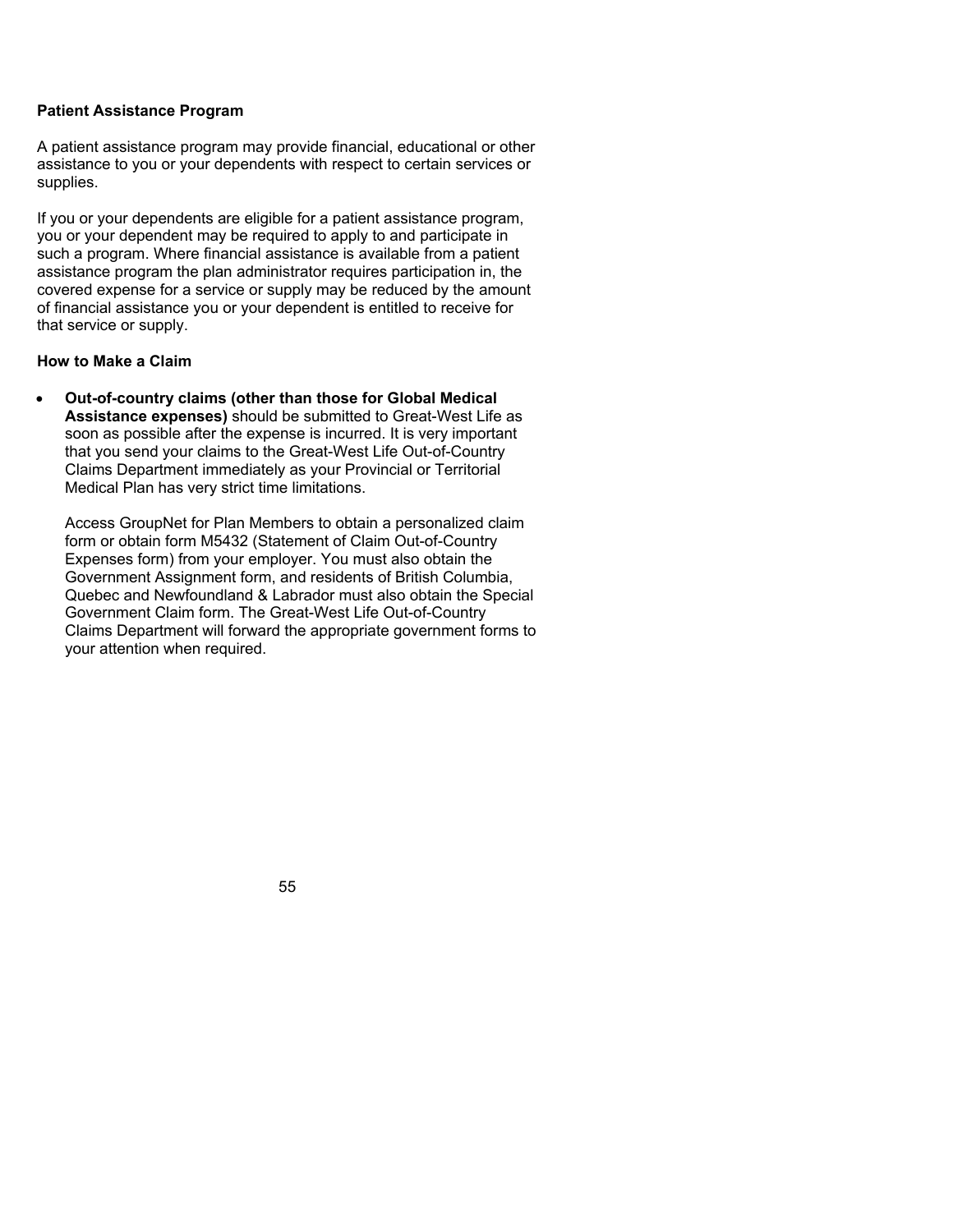You should complete all applicable forms, making sure all required information is included. Attach all original receipts and forward the claim to the Great-West Life Out-of-Country Claims Department. Be sure to keep a copy for your own records. The plan will pay all eligible claims including your Provincial or Territorial Medical Plan portion. Your Provincial or Territorial Medical Plan will then reimburse the plan for the government's share of the expenses.

Out-of-country claims must be submitted within a certain time period that varies by province or territory. For the claims submission period applicable in your province or territory or for any other questions or for assistance in completing any of the forms, please contact Great-West Life's Out-of-Country Claims Department at 1-800-957-9777.

 **Claims for expenses incurred in Canada, for paramedical services and visioncare**, may be submitted online. To use this online service you will need to be registered for GroupNet for Plan Members and signed up for direct deposit of claim payments with eDetails. For online claim submissions, your Explanation of Benefits will only be available online.

Claims must be submitted to Great-West Life as soon as possible, but no later than 6 months after you incur the expense.

You must retain your receipt for 12 months from the date you submit your claim to Great-West Life as a record of the transaction, and you must submit it to Great-West Life on request.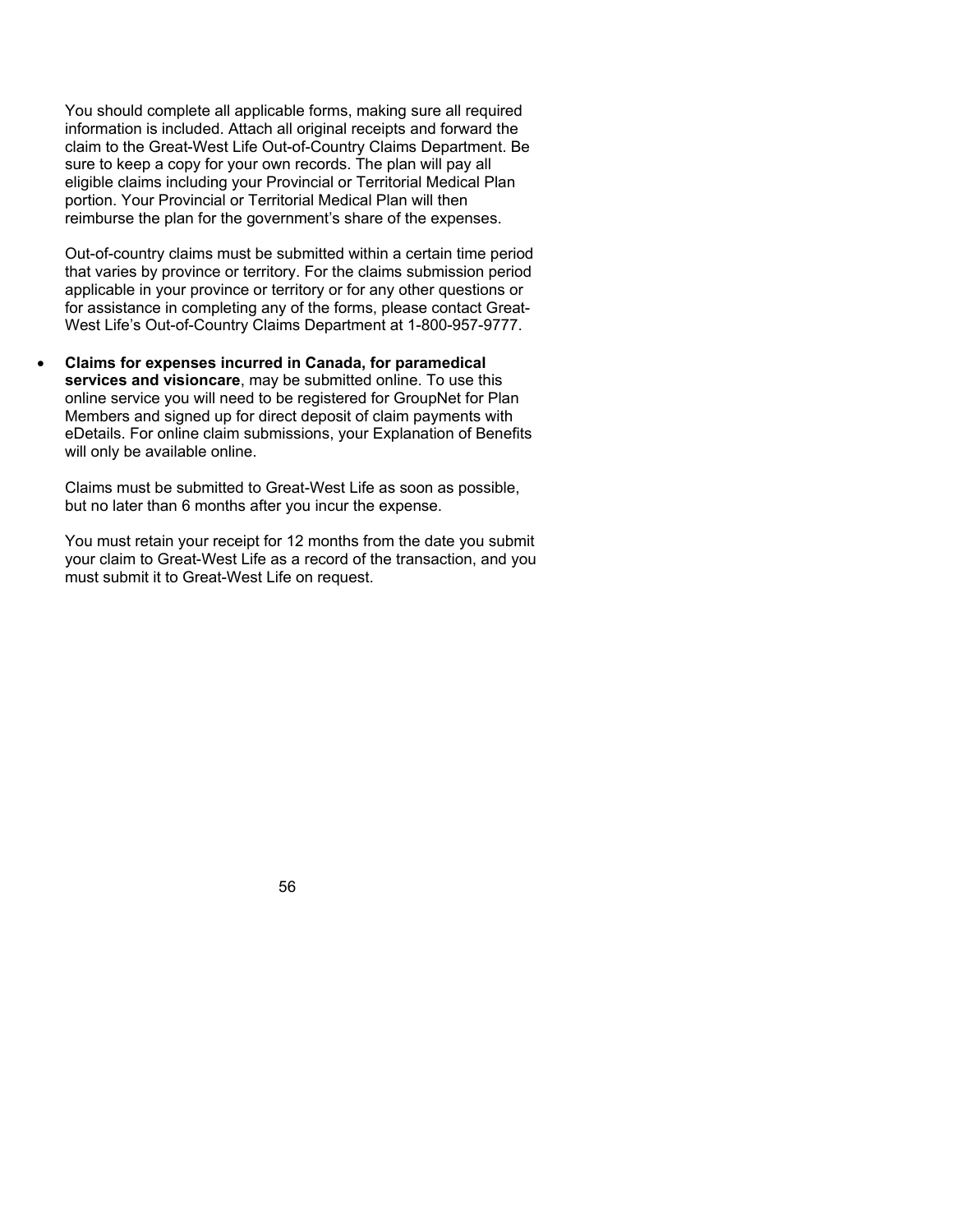**For all other Healthcare claims**, access GroupNet for Plan Members to obtain a personalized claim form or obtain form M635D from your employer. Complete this form making sure it shows all required information.

Attach your receipts to the claim form and return it to the Great-West Life Benefit Payment Office as soon as possible, but no later than 15 months after you incur the expense.

 **For drug claims**, your employer will provide you with a prescription drug identification card. Present your card to the pharmacist with your prescription.

Before your prescription is filled, an Assure Claims check will be done. Assure Claims is a series of seven checks that are electronically done on your drug claim history for increased safety and compliance monitoring. This has been designed to improve the health and quality of life for you and your dependents. Checks done include drug interaction, therapeutic duplication and duration of therapy, allowing the pharmacist to react prior to the drug being dispensed. Depending on the outcome of the checks, the pharmacist may refuse to dispense the prescribed drug.

When your coverage ends, return your direct pay drug identification card to your employer.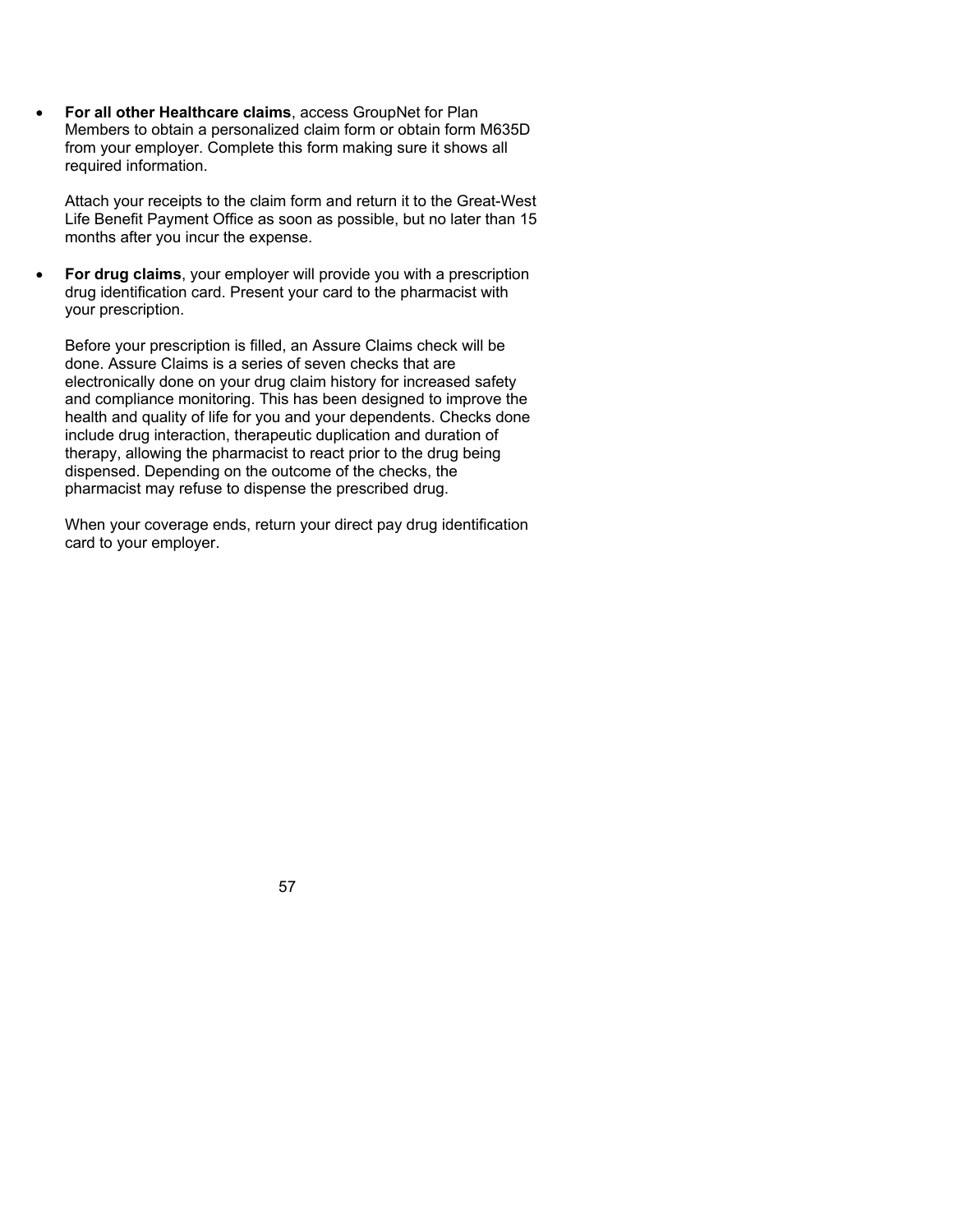### **PREFERRED VISION SERVICES (PVS)**

### **Preferred Vision Services (PVS) is a service provided by Great-West Life to its customers through PVS which is a preferred provider network company.**

PVS entitles you to a discount on a wide selection of quality eyewear and lens extras (scratch guarding, tints, etc.) when you purchase these items from a PVS network optician or optometrist. A discount on laser eye surgery can be obtained through an organization that is part of the PVS network.

PVS also entitles you to a discount on hearing aids (batteries, tubing, ear molds, etc.) when you purchase these items from a PVS network provider.

You are eligible to receive the PVS discount through the network whether or not you are enrolled for the healthcare coverage described in this booklet. You can use the PVS network as often as you wish for yourself and your dependents.

Using PVS:

- Call the **PVS Information Hotline** at **1-800-668-6444** or visit the **PVS Web site** at **www.pvs.ca** for information about PVS locations and the program
- Arrange for a fitting, an eye examination, a hearing assessment or a hearing test, if needed
- Present your group benefit plan identification card, to identify your preferred status as a PVS member through Great-West Life, at the time the eyewear or the hearing aid is purchased, or at the initial consultation for laser eye surgery
- Pay the reduced PVS price. If you have vision care coverage or hearing aids coverage for the product or service, obtain a receipt and submit it with a claim form to your insurance carrier in the usual manner.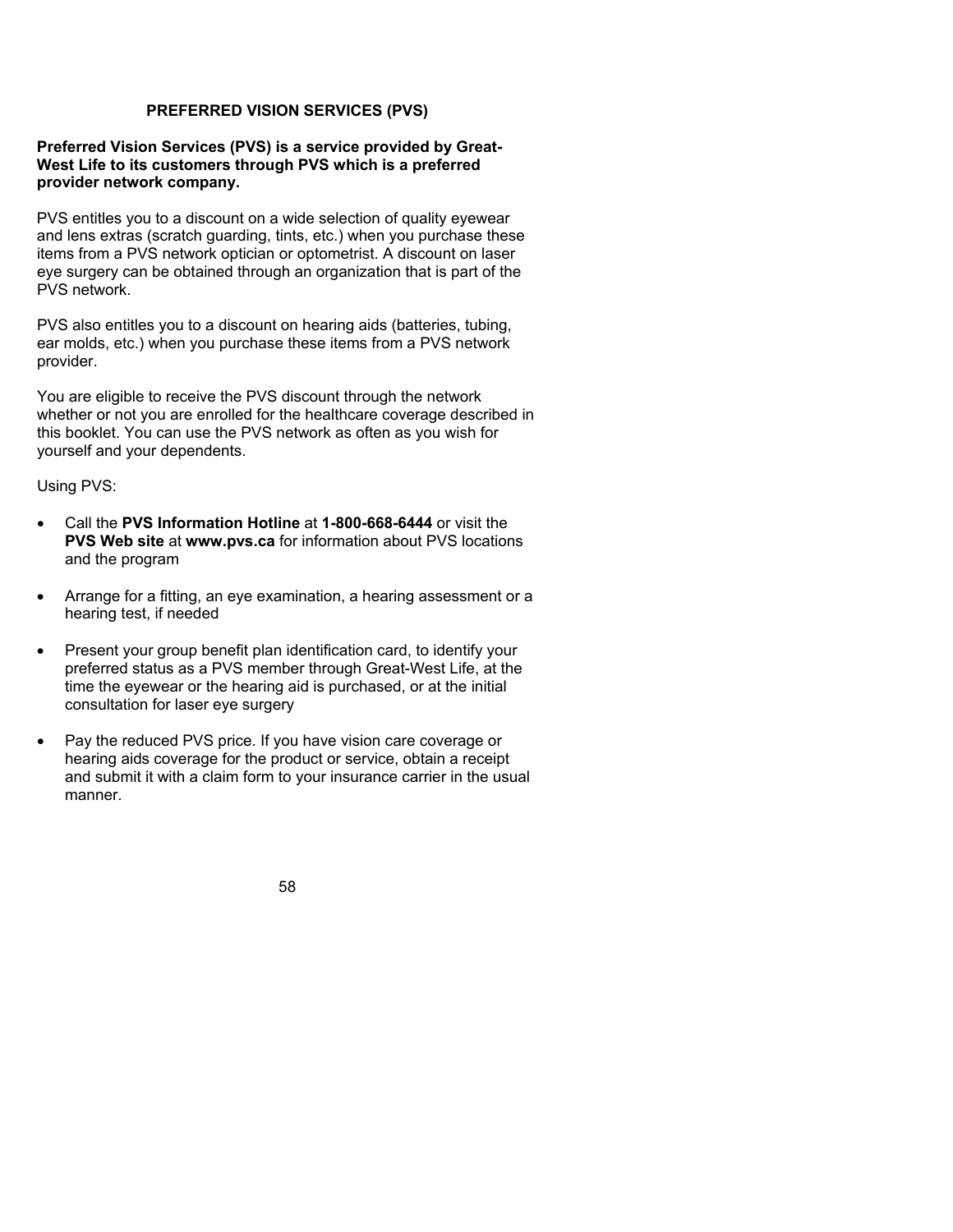# **DENTALCARE**

A deductible may be applied before you are reimbursed. All expenses will be reimbursed at the level shown in the **Benefit Summary**. Benefits may be subject to plan maximums and frequency limits. Check the **Benefit Summary** for this information.

The plan covers customary charges to the extent they do not exceed the dental fee guide level shown in the **Benefit Summary**. Denturist fee guides are applicable when services are provided by a denturist. Dental hygienist fee guides are applicable when services are provided by a dental hygienist practising independently.

All covered services and supplies must represent reasonable treatment. Treatment is considered reasonable if it is recognized by the Canadian Dental Association, it is proven to be effective, and it is of a form, frequency, and duration essential to the management of the person's dental health. To be considered reasonable, treatment must also be performed by a dentist or under a dentist's supervision, performed by a dental hygienist entitled by law to practise independently, or performed by a denturist.

# **Treatment Plan**

 Before incurring any large dental expenses, or beginning any orthodontic treatment, ask your dental service provider to complete a treatment plan and submit it to the plan. The benefits payable for the proposed treatment will be calculated, so you will know in advance the approximate portion of the cost you will have to pay.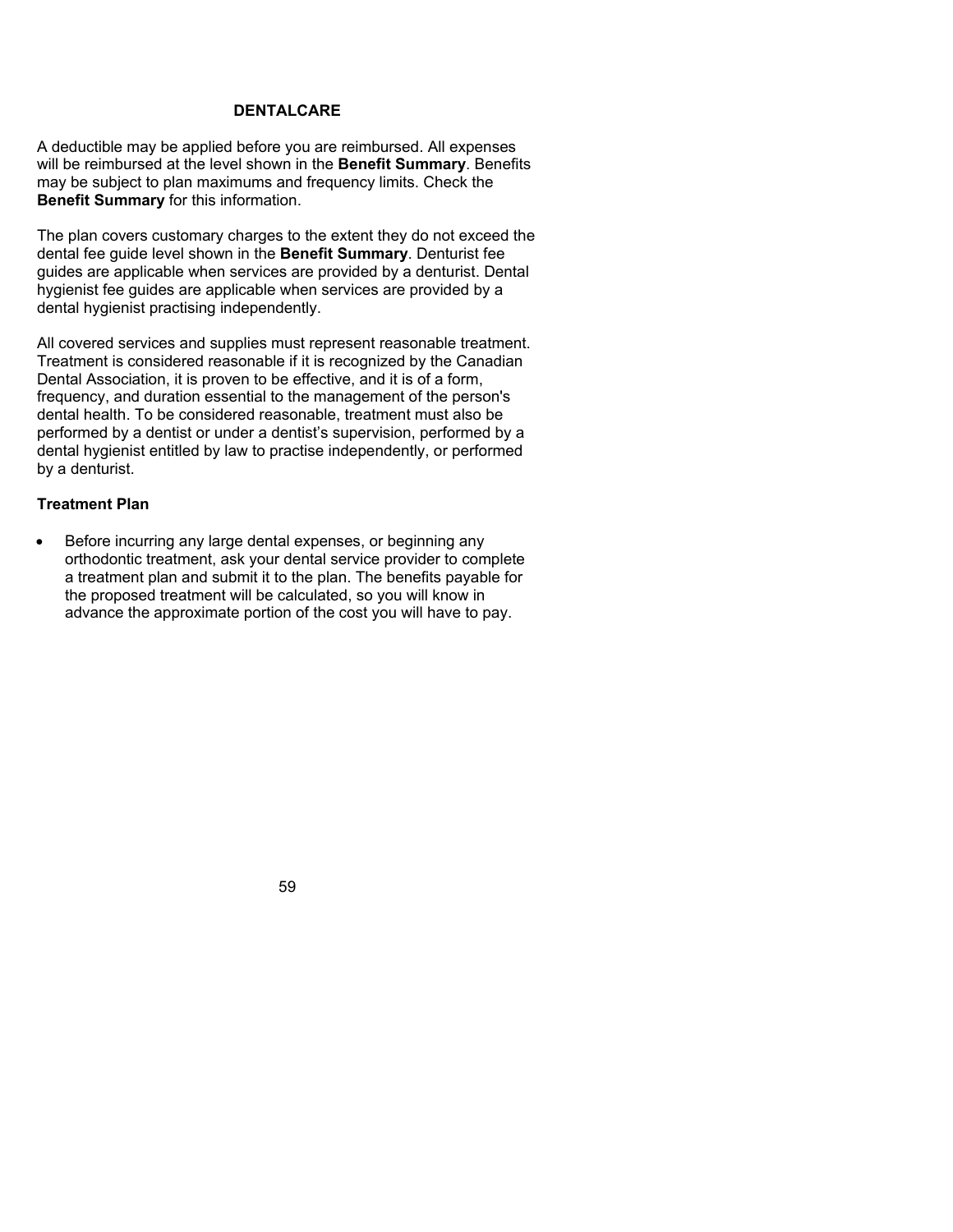### **Basic Coverage**

The following expenses will be covered:

- Diagnostic services including:
	- one complete oral examination every 24 months
	- limited oral examinations once every 6 months, except that only one limited oral examination is covered in any 12-month period that a complete oral examination is also performed
	- limited periodontal examinations once every 6 months
	- complete series of x-rays every 24 months
	- intra-oral x-rays to a maximum of 15 films every 36 months and a panoramic x-ray every 36 months. Services provided in the same 12 months as a complete series are not covered
- Preventive services including:
	- polishing and topical application of fluoride each once every 6 months
	- scaling, limited to a maximum combined with periodontal root planing of 10 time units each calendar year

A time unit is considered to be a 15-minute interval or any portion of a 15-minute interval

- oral hygiene instruction once in a person's lifetime plus one recall
- pit and fissure sealants on bicuspids and permanent molars every 60 months
- space maintainers including appliances for the control of harmful habits

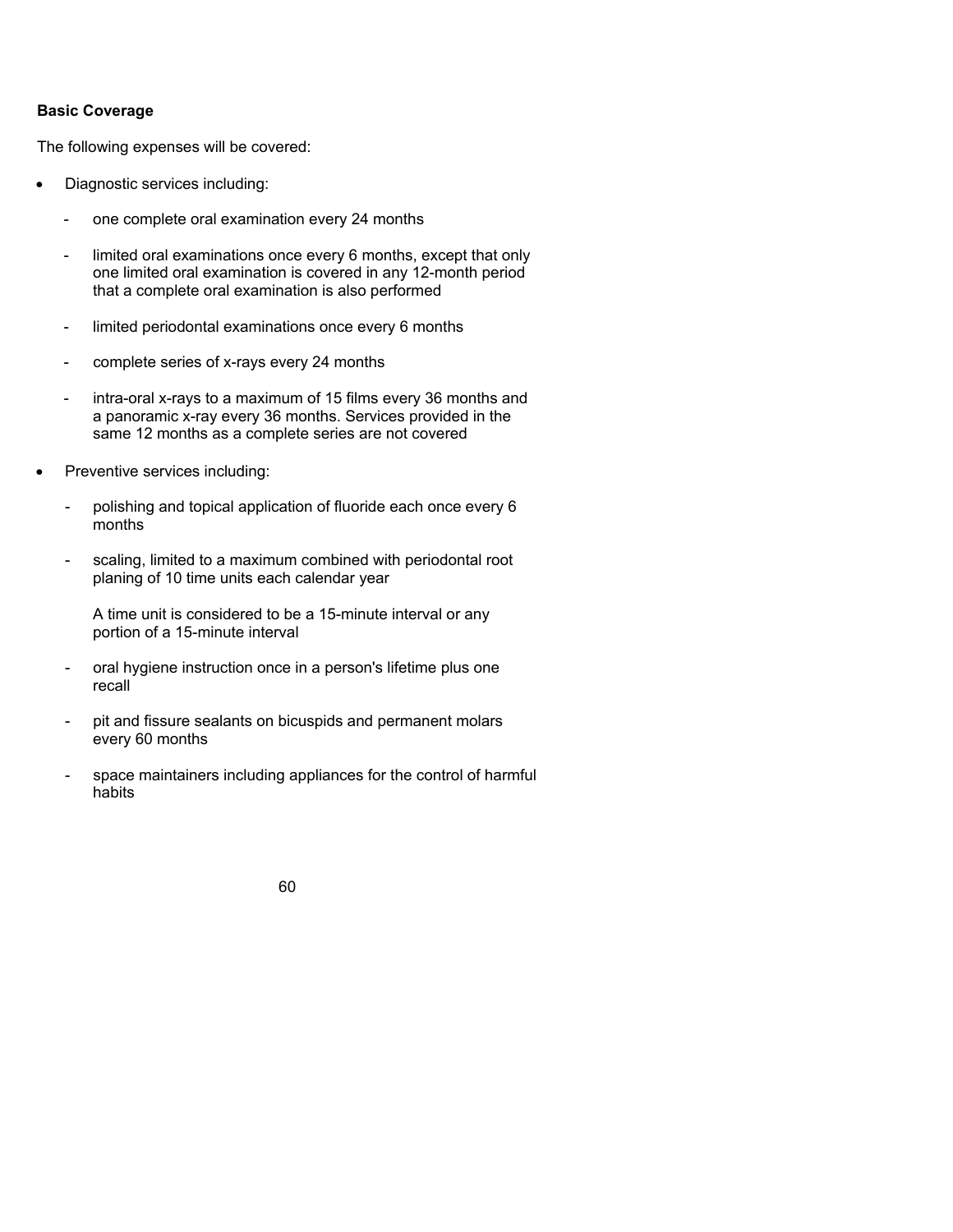- finishing restorations
- interproximal disking
- recontouring of teeth
- Minor restorative services including:
	- caries, trauma, and pain control
	- amalgam and tooth-coloured fillings. Replacement fillings are covered only if the existing filling is at least 12 months old or the existing filling was not covered under this plan
	- retentive pins and prefabricated posts for fillings
	- prefabricated crowns for primary teeth
- Endodontics. Root canal therapy for permanent teeth will be limited to one course of treatment per tooth. Repeat treatment is covered only if the original treatment fails after the first 12 months.
- Periodontal services including:
	- root planing, limited to a maximum combined with preventive scaling of 10 time units each calendar year
	- occlusal adjustment and equilibration, limited to a combined maximum of 8 time units each calendar year

A time unit is considered to be a 15-minute interval or any portion of a 15-minute interval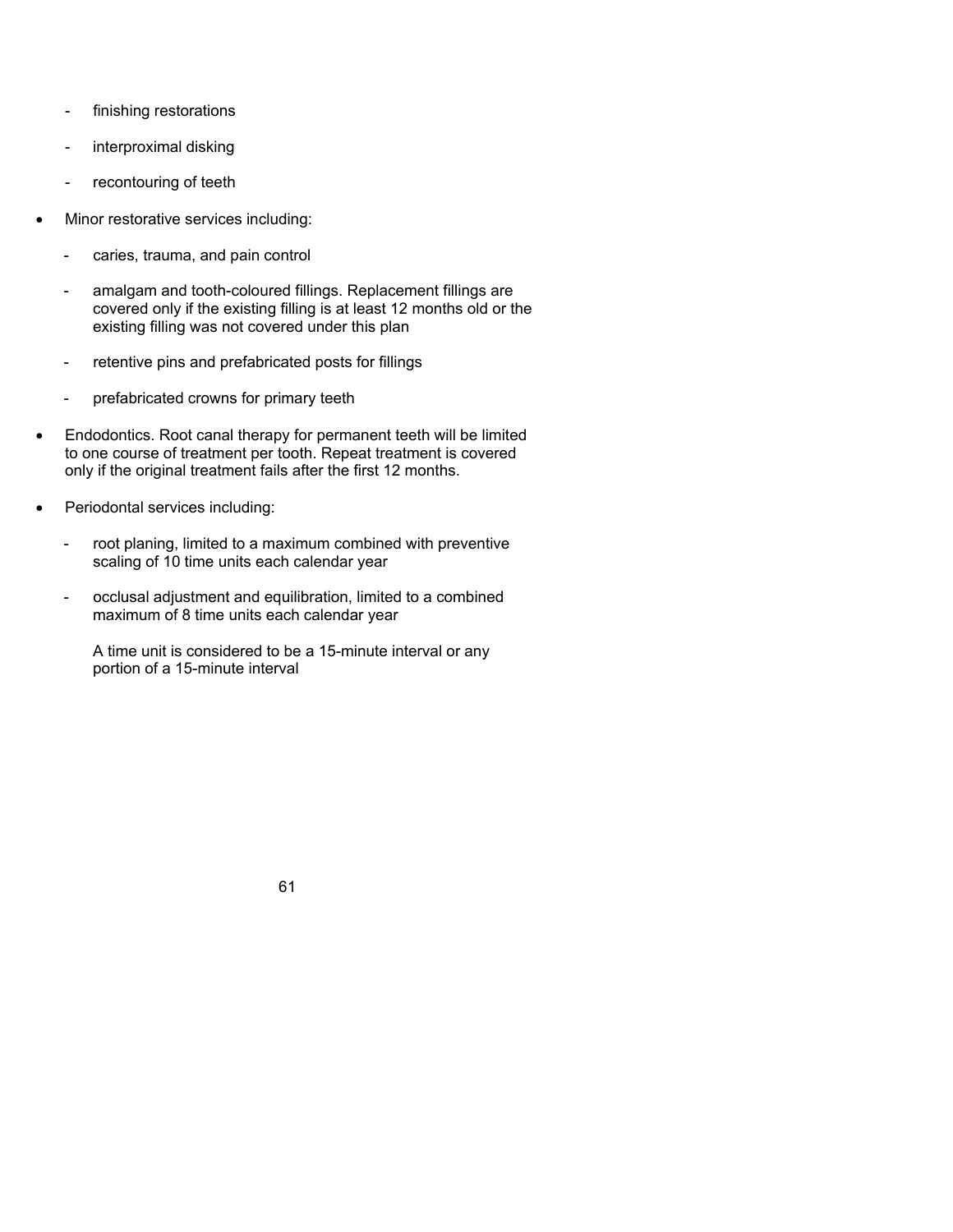- Denture maintenance, after the 3-month post-insertion care period, including:
	- denture relines for dentures at least 3 months old, once every 36 months
	- denture rebases for dentures at least 3 months old, once every 36 months
	- resilient liner in relined or rebased dentures, once every 36 months
	- denture repairs and additions and resetting of denture teeth
	- denture adjustments, once every 12 months
- Oral surgery
- Adjunctive services

### **Major Coverage**

- Crowns. Coverage for complicated crowns is limited to the cost of standard crowns
- Onlays and inlays

Replacement crowns and onlays are covered when the existing restoration is at least 5 years old and cannot be made serviceable

Inlays are covered if they cover at least 3 tooth surfaces, provided the tooth cusp is missing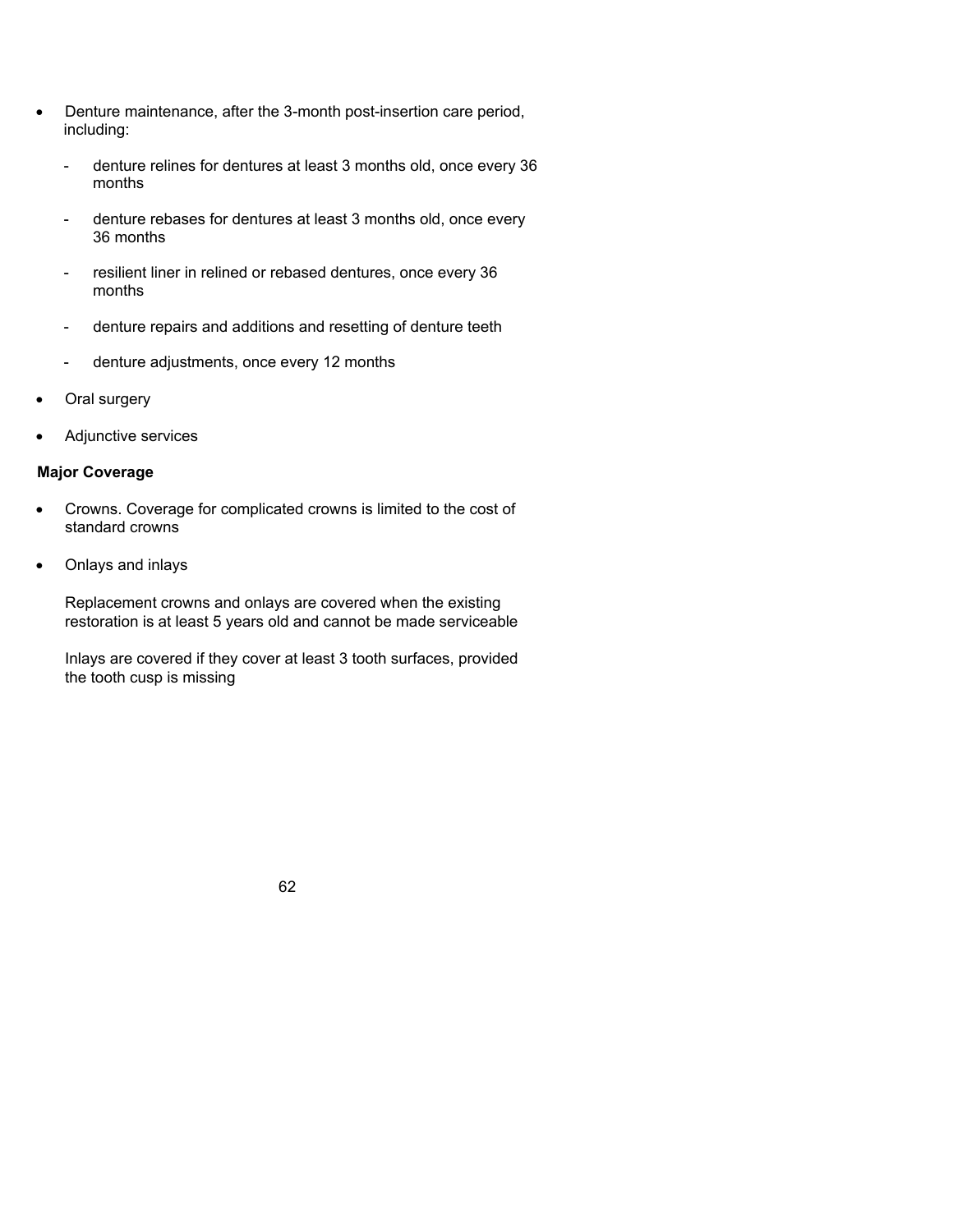- Standard complete dentures, standard cast or acrylic partial dentures or complete overdentures or bridgework when required to replace one or more teeth extracted while the person is covered. Overdentures and bridgework are covered only when standard complete or partial dentures are not viable treatment options. Replacement appliances are covered only when:
	- the existing appliance is a covered temporary appliance
	- the existing appliance is at least 5 years old and cannot be made serviceable. If the existing appliance is less than 5 years old, a replacement will still be covered if the existing appliance becomes unserviceable while the person is covered and as a result of the placement of an initial opposing appliance or the extraction of additional teeth.

If additional teeth are extracted but the existing appliance can be made serviceable, coverage is limited to the replacement of the additional teeth

- Denture-related surgical services for remodelling and recontouring oral tissues
- Denture and bridgework maintenance following the 3-month postinsertion period including:
	- denture remakes, once every 36 months
	- tissue conditioning
	- repairs to covered bridgework
	- removal and recementation of bridgework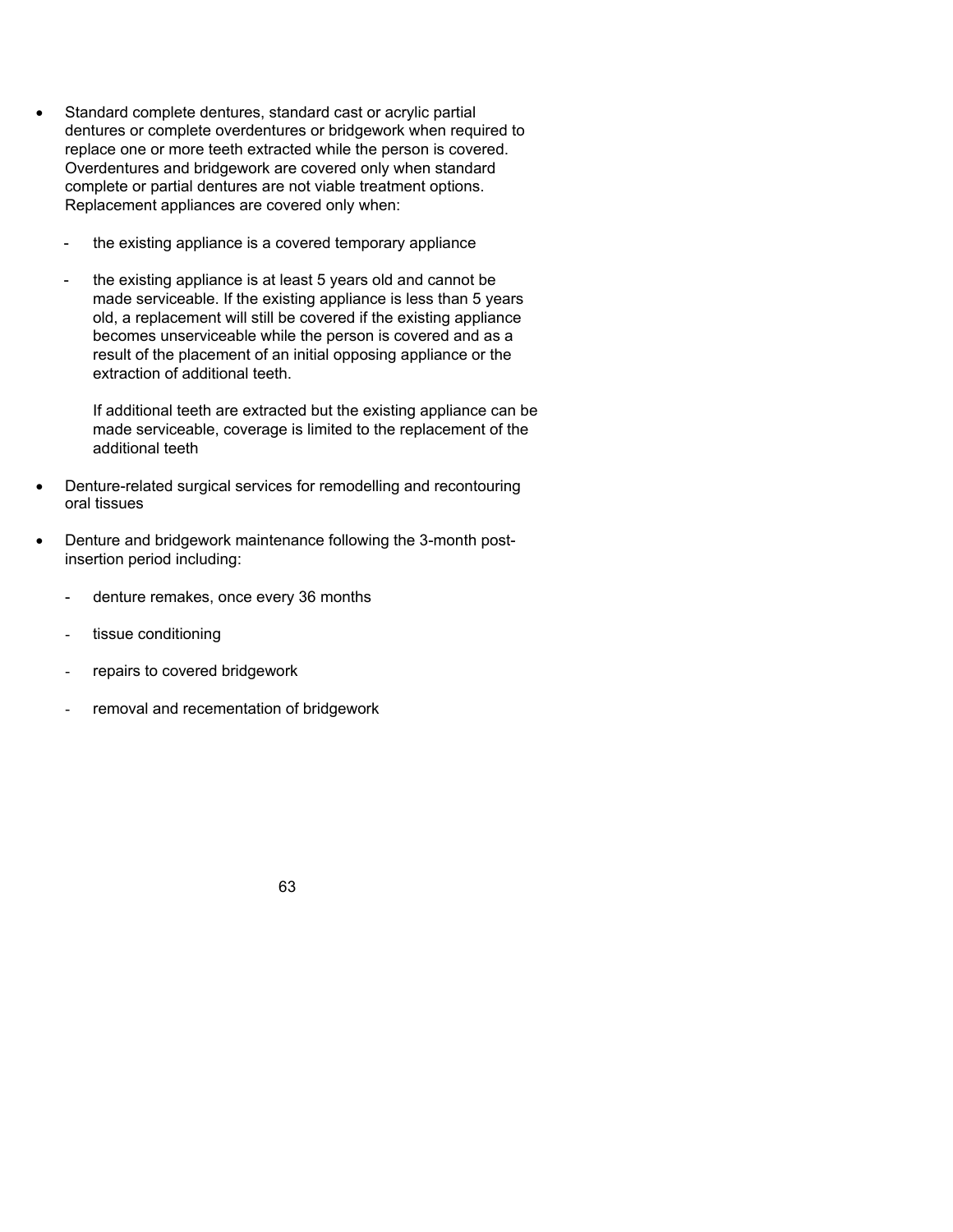## **Orthodontic Coverage**

 Orthodontics are covered for persons age 6 or over when treatment starts

## **Limitations**

No benefits are paid for:

- Duplicate x-rays, custom fluoride appliances, audio-visual oral hygiene instruction and nutritional counselling
- The following endodontic services root canal therapy for primary teeth, isolation of teeth, enlargement of pulp chambers and endosseous intra coronal implants
- The following periodontal services desensitization, topical application of antimicrobial agents, subgingival periodontal irrigation, charges for post surgical treatment and periodontal re-evaluations
- The following oral surgery services implantology, surgical movement of teeth, services performed to remodel or recontour oral tissues (other than minor alveoloplasty, gingivoplasty and stomatoplasty) and alveoloplasty or gingivoplasty performed in conjunction with extractions. Services for remodelling and recontouring oral tissues will be covered under Major Coverage
- Hypnosis or acupuncture
- Veneers, recontouring existing crowns, and staining porcelain
- Crowns or onlays if the tooth could have been restored using other procedures. If crowns, onlays or inlays are provided, benefits will be based on coverage for fillings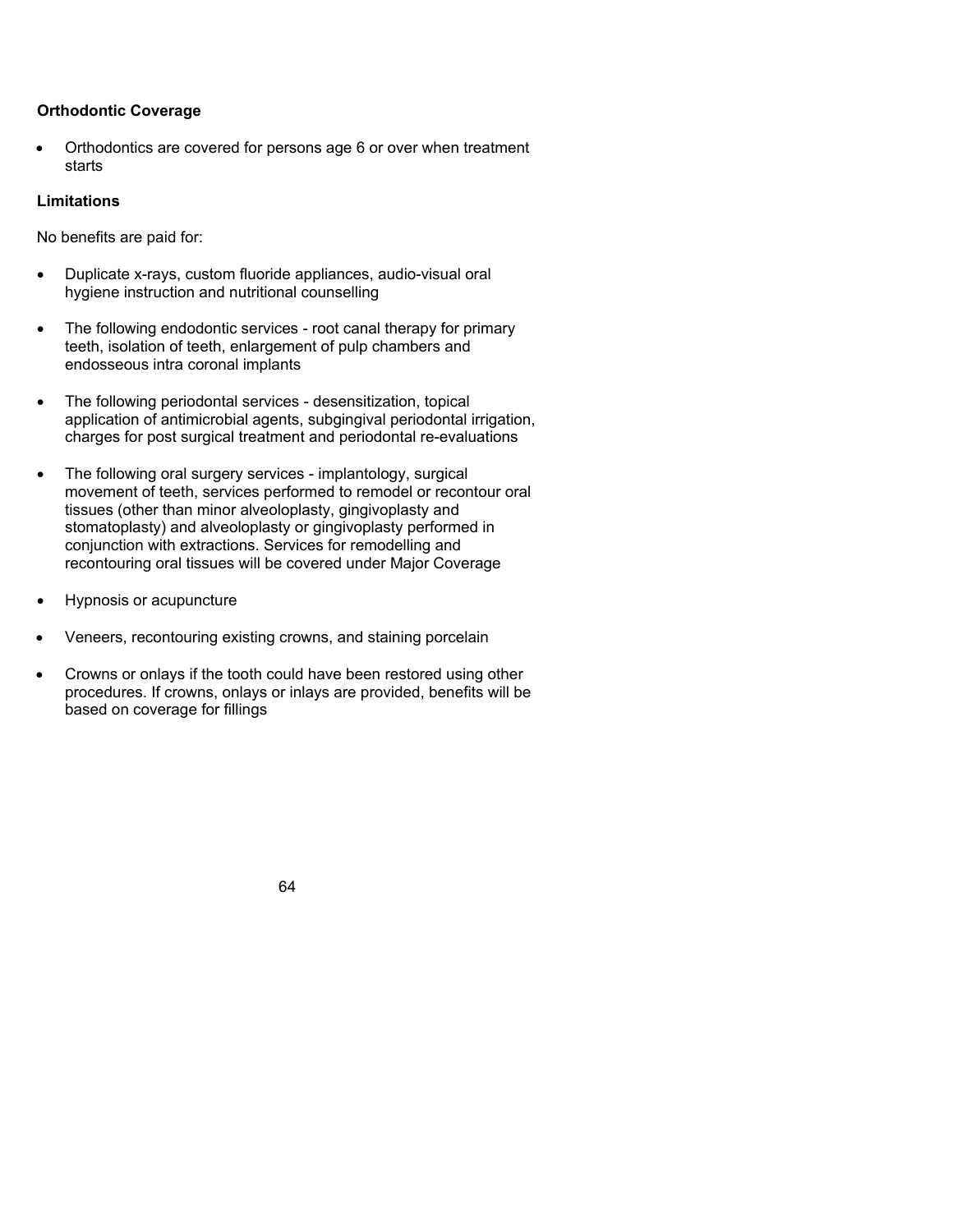Overdentures or initial bridgework if provided when standard complete or partial dentures would have been a viable treatment option.

If overdentures are provided, coverage will be limited to standard complete dentures.

If initial bridgework is provided, coverage will be limited to a standard cast partial denture and restoration of abutment teeth when required for purposes other than bridgework

If additional bridgework is performed in the same arch within 60 months, coverage will be limited to the addition of teeth to a denture and restoration of abutment teeth when required for purposes other than bridgework

Benefits will be limited to standard dentures or bridgework when equilibrated and gnathological dentures, dentures with stress breaker, precision and semi-precision attachments, dentures with swing lock connectors, partial overdentures and dentures and bridgework related to implants are provided

- Expenses covered under another group plan's extension of benefits provision
- Services or supplies covered under Healthcare. If the amount payable would be greater under this Dentalcare benefit, then benefits will be paid under Dentalcare and not Healthcare
- Expenses private benefit plans are not permitted to cover by law

65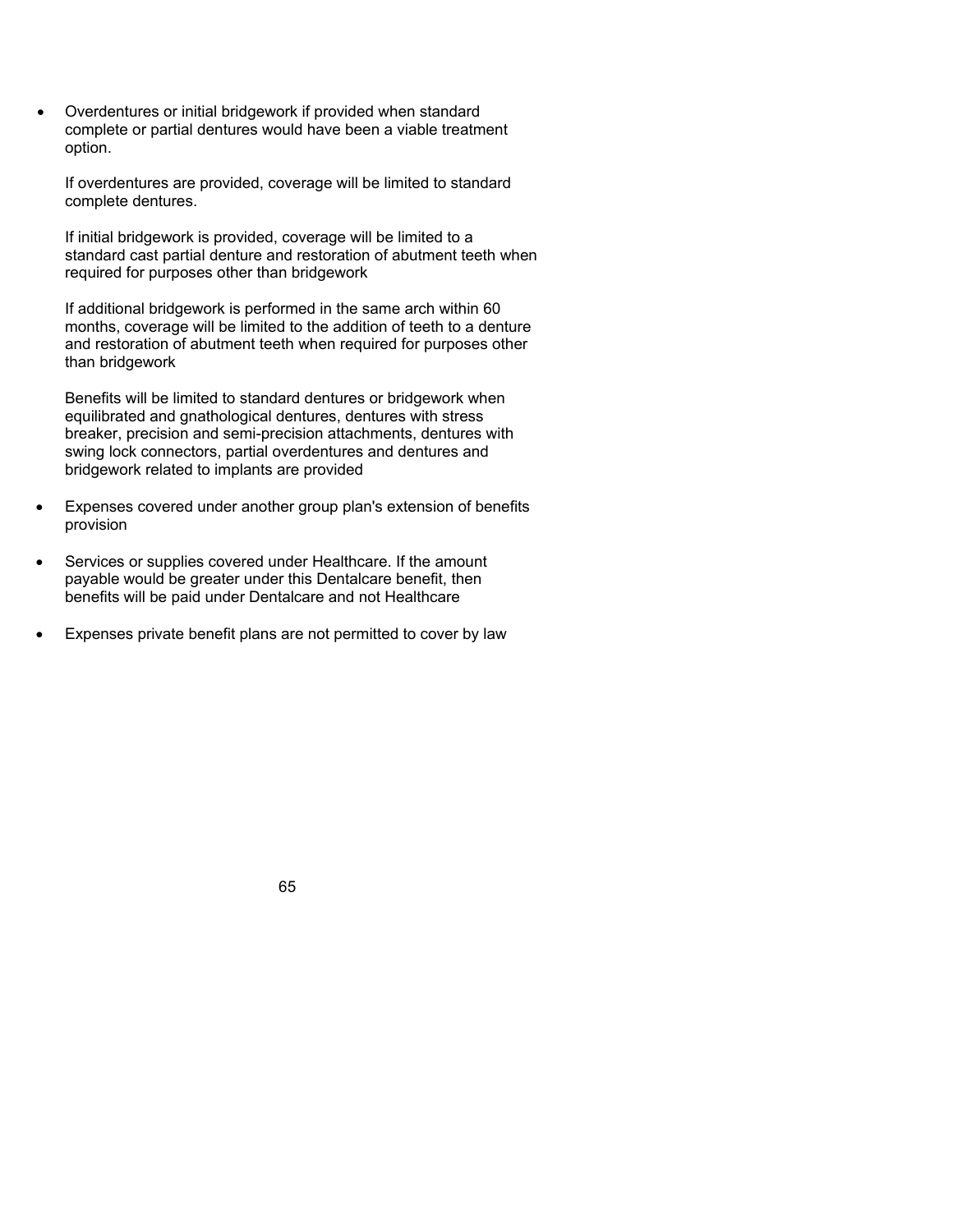- Services and supplies you are entitled to without charge by law or for which a charge is made only because you have coverage
- Services or supplies that do not represent reasonable treatment
- Treatment performed for cosmetic purposes only
- Congenital defects or developmental malformations in people 19 years of age or over, except orthodontics
- Temporomandibular joint disorders, vertical dimension correction or myofacial pain
- Expenses arising from war, insurrection, or voluntary participation in a riot
- Anti-snoring or sleep apnea devices
- Expenses arising from broken dental appointments, third party examinations, travel to and from appointments, or completion of claim forms
- Services or supplies provided by an employer's medical or dental department

66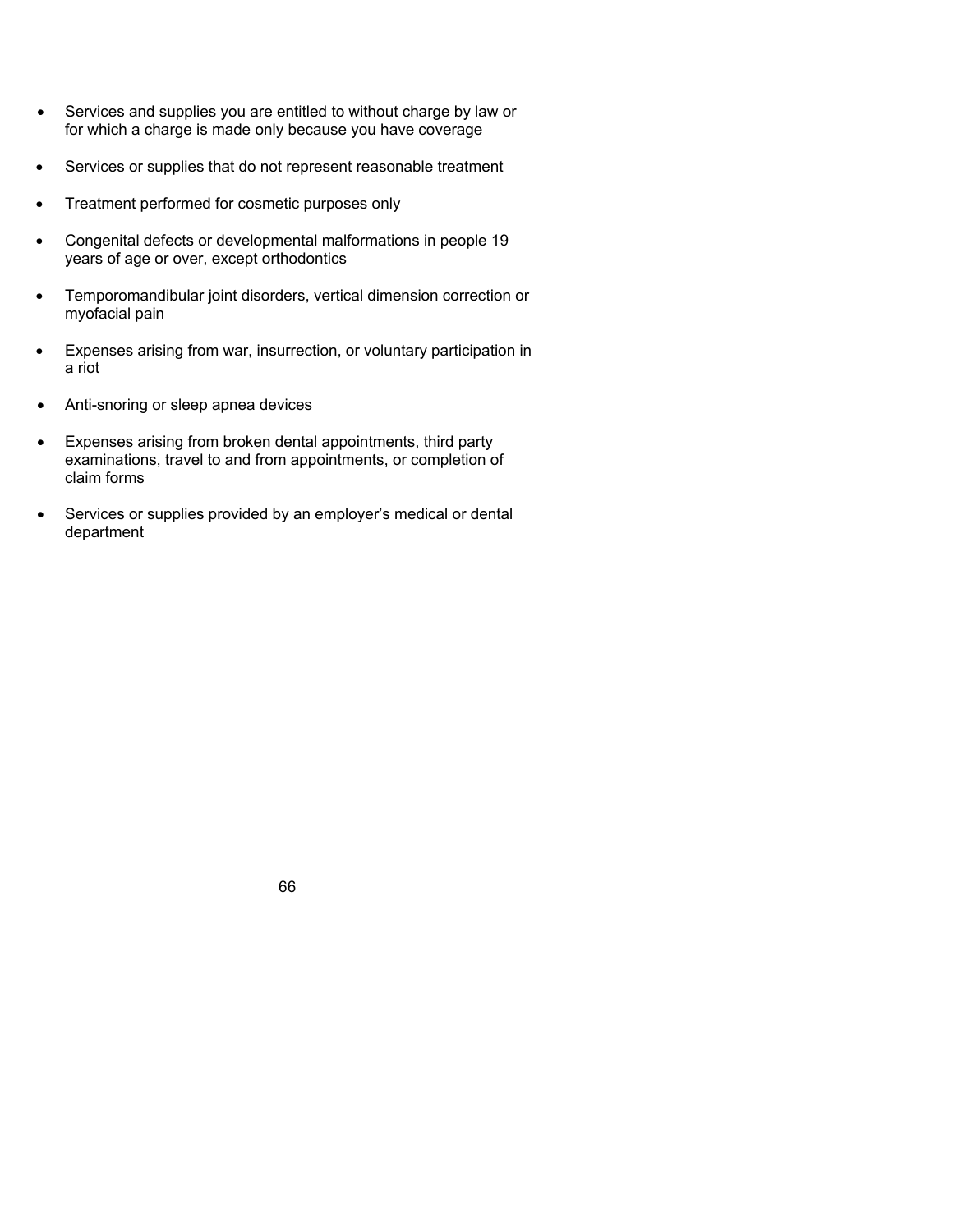## **How to Make a Claim**

 **Claims for expenses incurred in Canada** may be submitted online. Access GroupNet for Plan Members to obtain a personalized claim form or obtain form M445D from your employer and have your dental service provider complete the form. The completed claim form will contain the information necessary to enter the claim online. To use the online service you will need to be registered for GroupNet for Plan Members and signed up for direct deposit of claim payments with eDetails. For online claim submissions, your Explanation of Benefits will only be available online.

Claims must be submitted to Great-West Life as soon as possible, but no later than 6 months after the dental treatment.

You must retain your receipt for 12 months from the date you submit your claim to Great-West Life as a record of the transaction, and you must submit it to Great-West Life on request.

 **For all other Dentalcare claims**, access GroupNet for Plan Members to obtain a personalized claim form or obtain form M445D from your employer. Have your dental service provider complete the form and return it to the Great-West Life Benefit Payment Office as soon as possible, but no later than 15 months after the dental treatment.